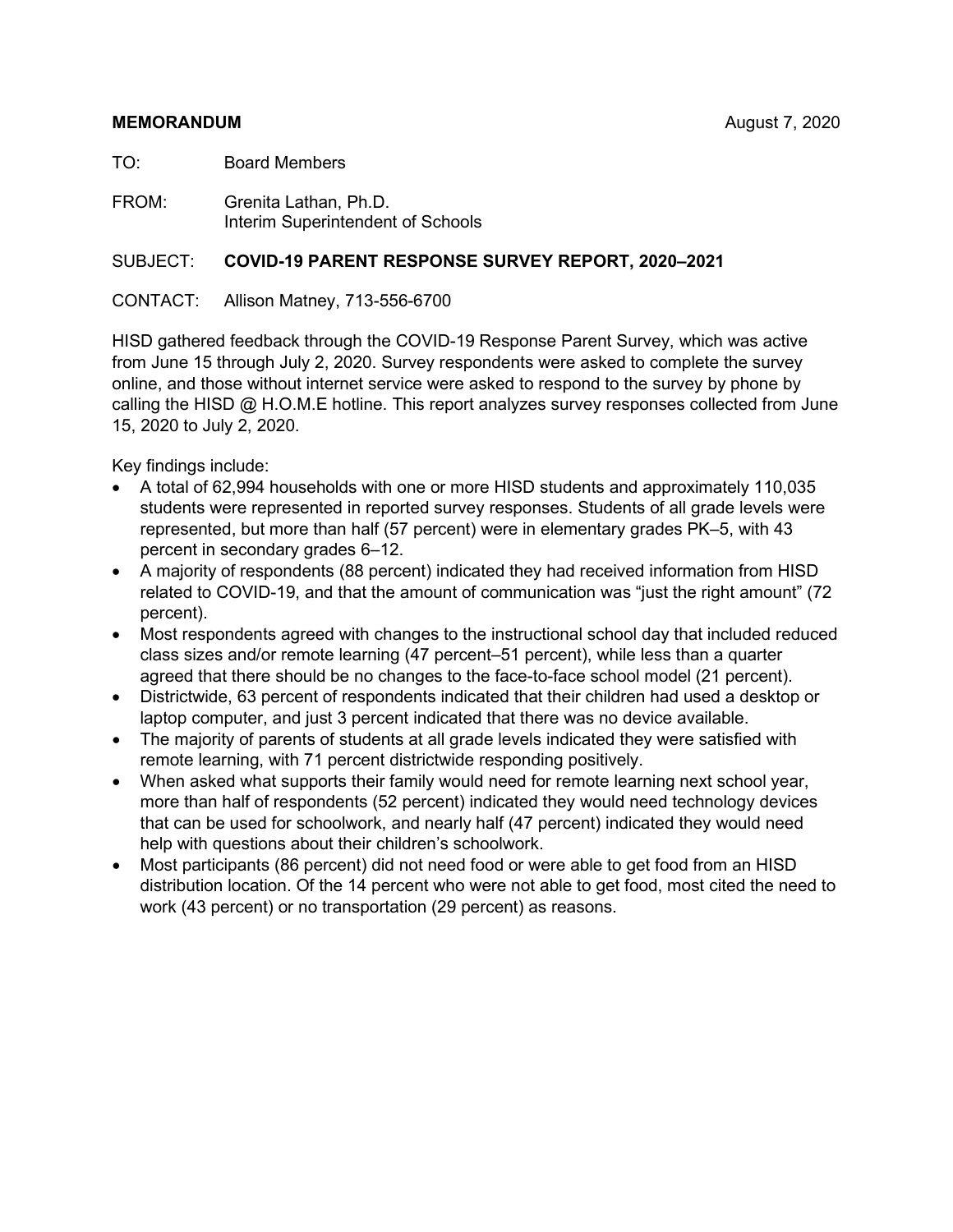Should you have any further questions, please contact Allison Matney in Research and Accountability at 713-556-6700.

Therate Littlew GL

**Attachment** 

cc: Superintendent's Direct Reports Area Superintendents Jarad Davis Felicia Adams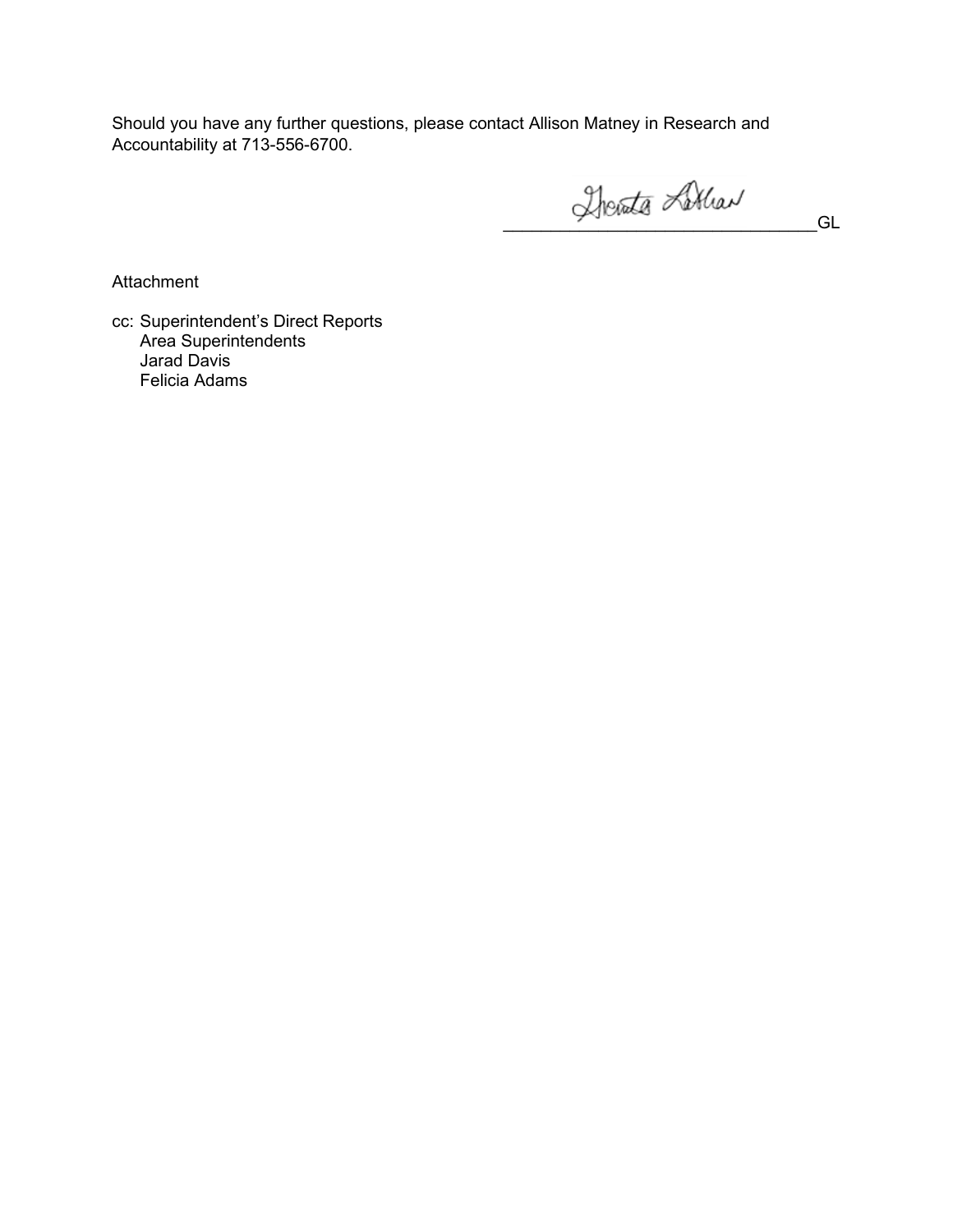## **Houston Independent School District**

## **RESEARCH** Educational Program Report

**COVID-19 response PARENT SURVEY results,2020-2021**

# HISD Research and Accountability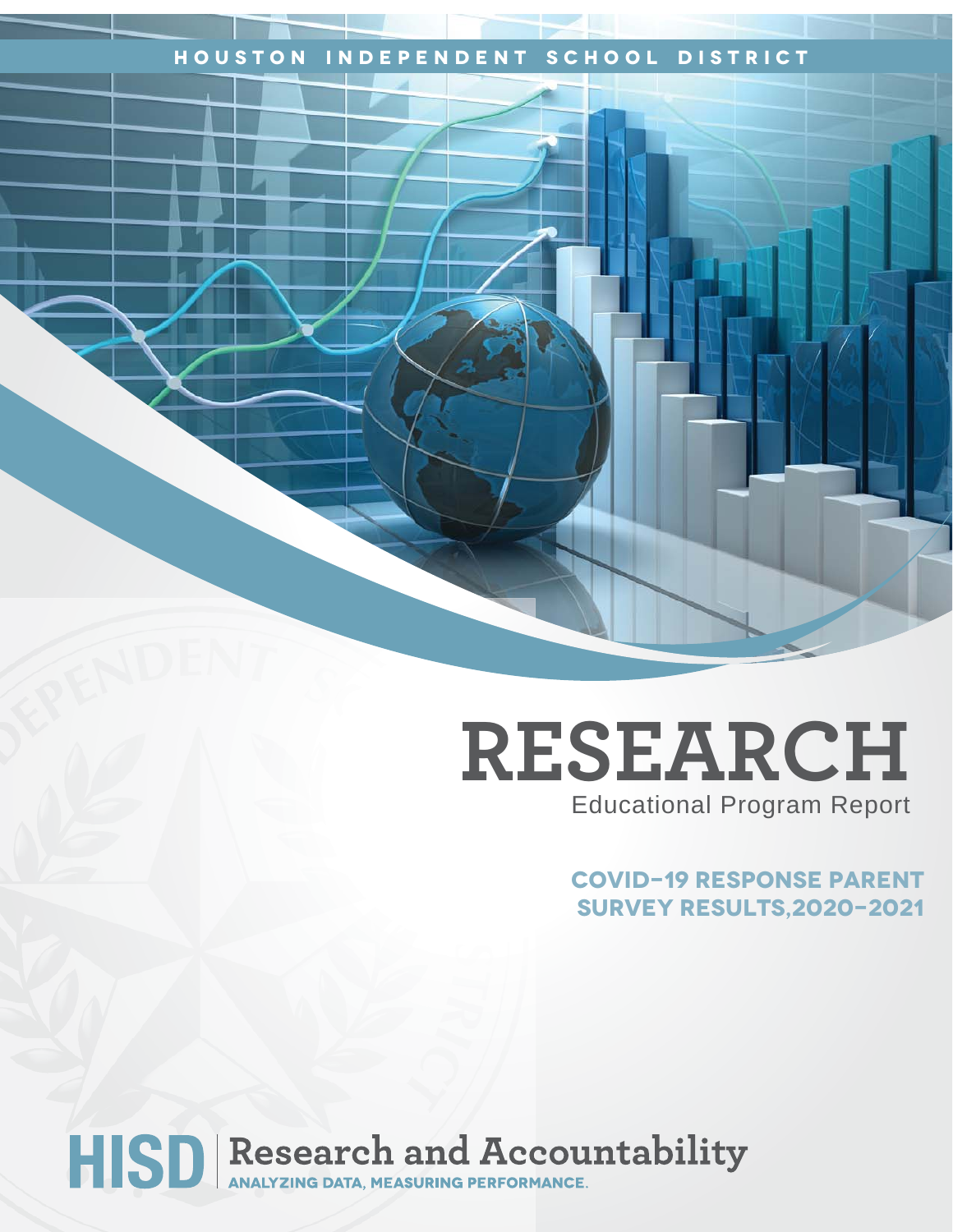

## **2020 Board of Education**

**Susan Deigaard** President

**Wanda Adams** First Vice President

**Judith Cruz**  Second Vice President

**Patricia Allen Secretary** 

**Daniela Hernandez** Assistant Secretary

**Katherine Blueford-Daniels Holly Maria Flynn Vilaseca Elizabeth Santos Anne Sung**

**Grenita Lathan, Ph.D.**  Interim Superintendent of Schools

**Allison Matney, Ed.D. Officer** Department of Research and Accountability

**Victoria Mosier, Elaine Hui, and Minhhao Tran** Research Specialists

Houston Independent School District<br>Hattie Mae White Educational Support Center **Research Manager** 4400 West 18th StreetHouston, Texas 77092-8501

#### **www.HoustonISD.org**

It is the policy of the Houston Independent School District not to discriminate on the basis of age, color, handicap or disability, ancestry, national origin, marital status, race, religion, sex, veteran status, political affiliation, sexual orientation, gender identity and/or gender expression in its educational or employment programs and activities.

**Zack Bigner, Ed.D.**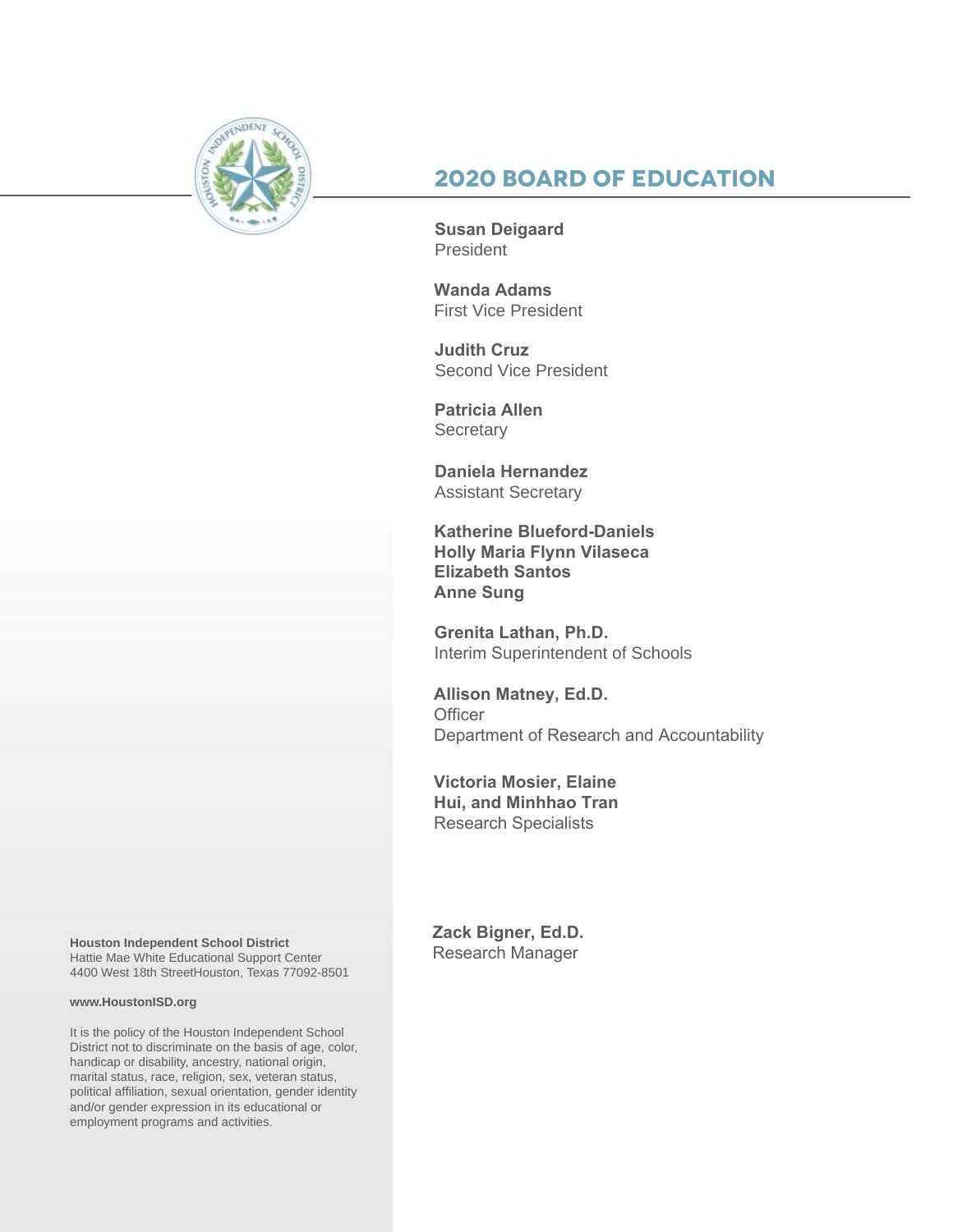## **COVID-19 Response Parent Survey Results, 2020–2021**

## **Executive Summary**

#### **Background**

HISD gathered feedback through the COVID-19 Response Parent Survey, which was active from June 15 through July 2, 2020. Survey respondents were asked to complete the survey online, and those without internet service were asked to respond to the survey by phone by calling the HISD  $\omega$  H.O.M.E hotline. Although respondents had the option to complete the survey over the phone, it is likely that families without internet access may be underrepresented in these results. This report analyzes survey responses collected from June 15, 2020 to July 2, 2020.

#### **Highlights**

- A total of 62,994 households with one or more HISD students and approximately 110,035 students were represented in reported survey responses. Students of all grade levels were represented, but more than half (57%) of students were in elementary grades PK–5, with the other 43% of students in secondary grades 6–12.
- A majority of respondents (88%) indicated they had received information from HISD related to COVID-19, and that the amount of communication was "just the right amount" (72%).
- Most respondents agreed with changes to the instructional school day that included reduced class sizes and/or remote learning (47–51%), while less than a quarter agreed that there should be no changes to the face-to-face school model (21%).
- Districtwide, 63% of respondents indicated that their children had used a desktop or laptop computer, and just 3% indicated that there was no device available.
- The majority of parents of students at all grade levels indicated they were satisfied with remote learning, with 71% districtwide responding positively.
- When asked what supports their family would need for remote learning next school year, more than half of respondents (52%) indicated they would need technology devices that can be used for schoolwork, and nearly half (47%) indicated they would need help with questions about their children's schoolwork.
- Most participants (86%) did not need food or were able to get food from an HISD distribution location. Of the 14% who were not able to get food, most cited the need to work (43%) or no transportation (29%) as reasons.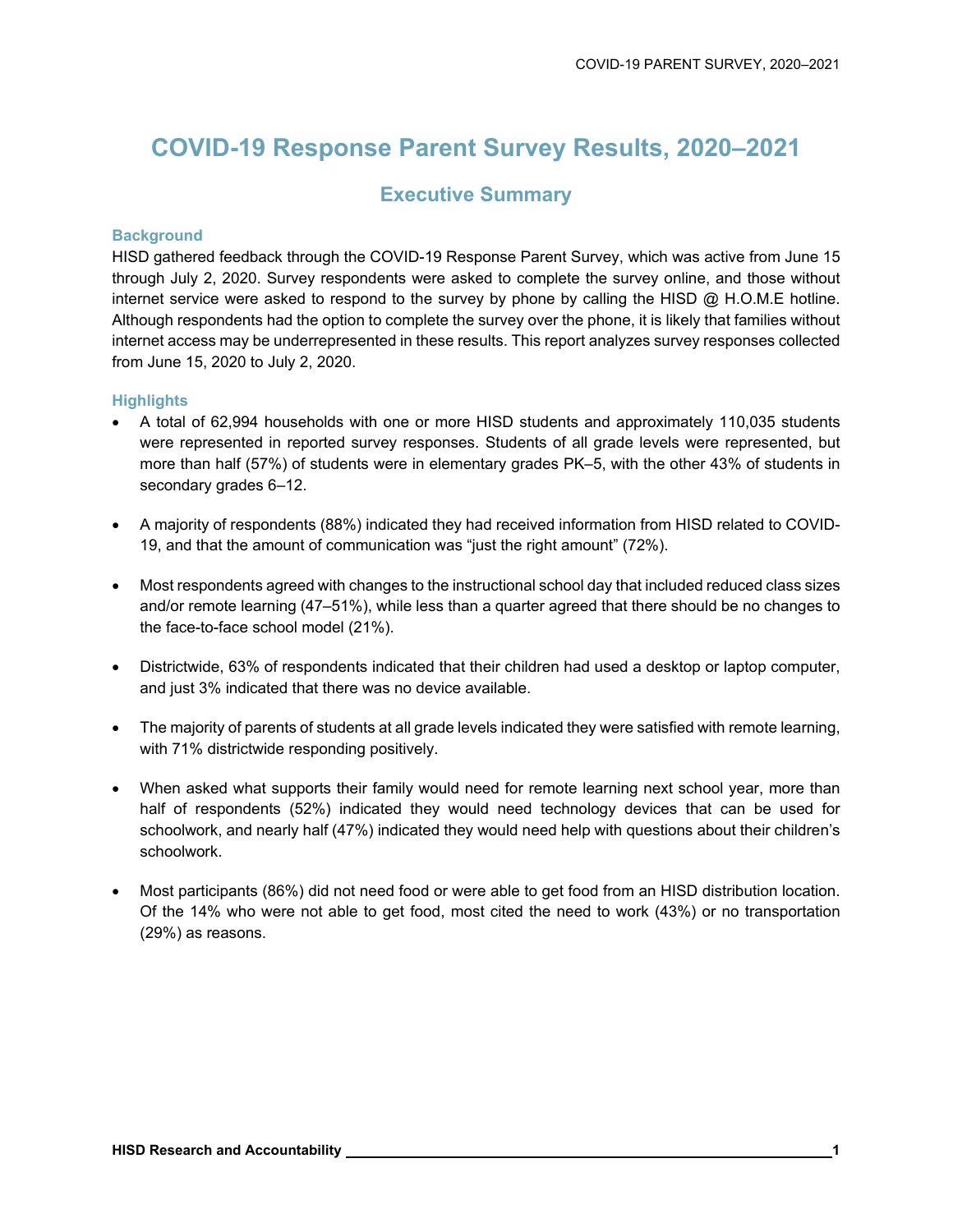## **Introduction**

In response to the COVID-19 pandemic, the Houston Independent School District (HISD) closed its campuses and district offices on March 12, 2020. On March 30, 2020, HISD moved to remote learning, which included distance learning, independent study, live online meetings, and completing assignments online or paper-based packets mailed to the home. HISD has prioritized the health and safety of students, staff, and the community during the COVID-19 pandemic. As such, HISD extended its remote learning through the end of the 2019–2020 school year and then through the 2020 summer school session.

HISD gathered feedback through the COVID-19 Response Parent Survey, which was active from June 15 through July 2, 2020. Survey respondents were asked to complete the survey online, and those without internet service were asked to respond to the survey by phone by calling the HISD  $\omega$  H.O.M.E hotline. Although respondents had the option to complete the survey over the phone, it is likely that families without internet access may be underrepresented in these results. This report analyzes survey responses collected from June 15, 2020 to July 2, 2020.

As COVID-19 cases continue to rise, the situation remains fluid as HISD determines what the upcoming 2020–2021 school year will look like. HISD formed its own Communicable Diseases Plan Task Force, which is made up of health experts, parents, students, staff, and community members, to help determine guidelines and protocols to resume operations at the campus and administration levels. As of July 15, 2020, the district's reopening plan will be the following:

- All students will begin the 2020-2021 school year virtually on September 8, 2020.
- Virtual instruction for all students will continue for six weeks through October 16, 2020.
- The option for face-to-face instruction for students will begin October 19, 2020, though this date is subject to change based on local COVID-19 conditions and guidance from health officials.

Parents will also have the option to choose remote instruction for the fall semester or the entire school year.

### **Methods**

HISD gathered feedback from parents through the COVID-19 Response Parent Survey which was active from June 15 through July 2, 2020 via SurveyMonkey. Survey responses were requested through emails and call-outs sent to HISD parents and families from central office, emails and call-outs from campuses, through the HISD website, and sent as a news release to media outlets. Survey respondents were asked to complete the survey online, and those without internet service were asked to respond to the survey by phone by calling the HISD @ H.O.M.E hotline.

Survey items were created by various HISD stakeholders and included multiple choice, multiple response, and open-ended questions. Respondents were asked about the communication received from HISD, options for the instructional school day for the 2020–2021 school year, their children's experiences and needs and the parent's satisfaction with remote learning, additional supports required for the 2020-2021 school year, and various wraparound services, including food distribution through HISD. A copy of the survey in English can be found in **Appendix A** (pp. 25-33).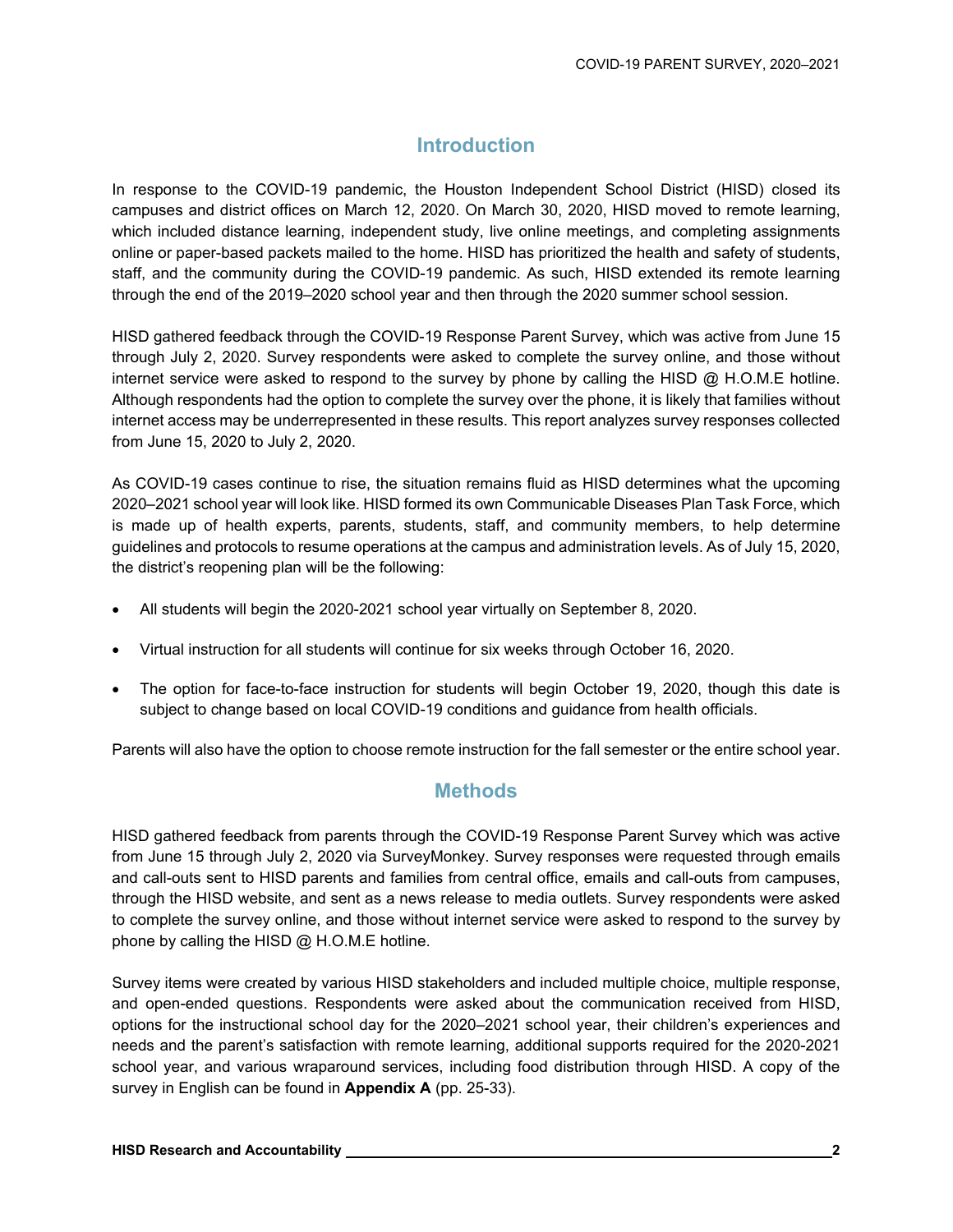Basic descriptive statistics were employed to analyze the data. For survey items, the responses for each category were tabulated and percentages calculated. Survey participants were not required to answer any given question on the survey. Therefore, participants could choose to skip some questions and proceed with others. As such, the total number of responses per question varies. The number of responses can be found within each figure, and in the tables that accompany figures in **Appendices B–E** (pp. 34-46). Due to rounding, some totals may not equal 100 percent. Qualitative data obtained from survey responses were grouped according to emergent category and frequencies were calculated.

#### **Exclusions**

The intended purpose of the survey was to gather feedback from parents of HISD students, but the survey link was not restricted to HISD parents and families and was widely disseminated through news media outlets. Teachers and community members without students enrolled in HISD schools may have also completed the survey. One question early in the survey ("*How many children do you have who currently attend an HISD school?*") precluded respondents from continuing with the survey. For the purposes of this report, the responses for participants who answered "0" or did not answer the question of how many children they had were excluded.

#### **Data Limitations**

The intent of the survey was to gather one response per household; however, there were no safeguards in place to ensure multiple responses per household were not captured. In addition, students who split time between more than one household may not have their total experience captured.

Communicating the availability of the survey to HISD families, especially economically disadvantaged families and those who were not native English speakers, was challenging. Due to the incompatibility of the survey platform with the Arabic script, we were not able to provide the survey directly in Arabic. An image was embedded at the top of each page that corresponded with the English questions to facilitate the administration of the survey in Arabic.

Many of the ways that the survey could be easily accessed required a web-enabled device and the internet. Although respondents had the option to complete the survey over the phone, it is likely that families with limited or no internet access are underrepresented in the results. Furthermore, due to a scheduling conflict, HISD @ H.O.M.E. volunteers were not available and the HISD @ H.O.M.E phone line was suspended for the first two days of survey administration. This may have further negatively impacted response rates for households with limited or no internet access.

## **Results**

#### **Description of Respondents**

A total of 66,009 respondents completed the survey. Respondents were asked how many children they have who currently attend an HISD school (**Figure 1**, p. 4). Almost half (46%) indicated that they had one child who currently attends an HISD school, and one third (33%) indicated two children. A total of approximately 110,035 students were represented in survey responses (**Appendix B**, Table 1, p. 34). Of the 66,009 respondents, 3,015 (5%) indicated that they had 0 children who currently attend an HISD school or did not respond and were therefore excluded for the remainder of this report.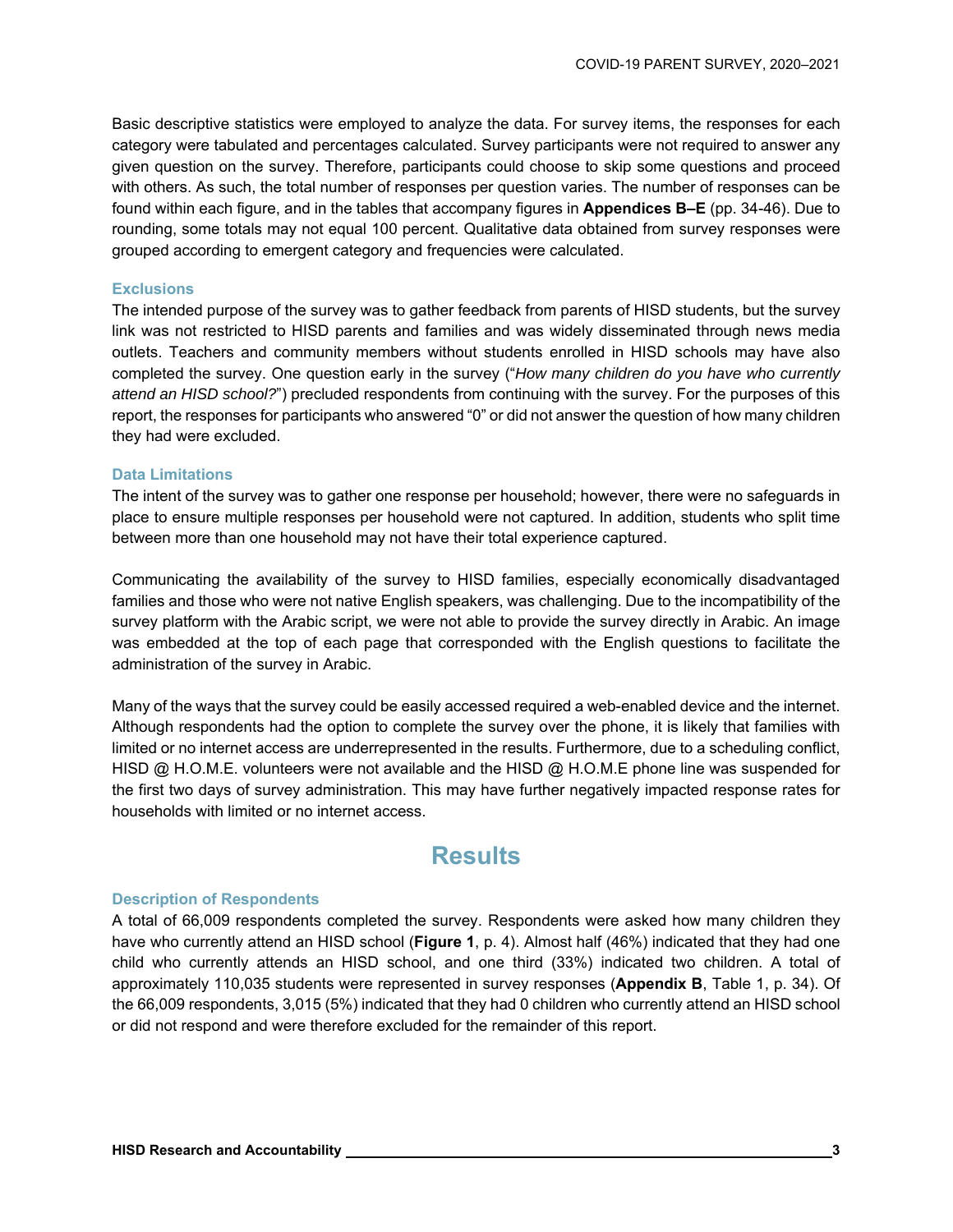

**Figure 1. Number of Children Currently Attending HISD Schools** 

**Figure 2** shows the method and language of administration of the respondents who completed a survey. Of the 62,994 respondents with children attending HISD schools, 62,748 (99.6%) completed the survey online, and 246 (0.4%) completed the survey over the phone with an HISD @ H.O.M.E operator. HISD @ H.O.M.E. operators were able to administer the survey over the phone in English and Spanish. Of the 62,748 respondents with children attending HISD schools, 51,748 (82%) completed the survey in English, 11,071 (18%) in Spanish, 79 (<1%) in Vietnamese, and 96 (<1%) in Arabic (**Appendix B,** Table 2, p. 34).



**Figure 2. Method and Language of Administration** 

Source: SurveyMonkey, COVID-19 Response Parent Survey 2020–2021 data file, 07/07/2020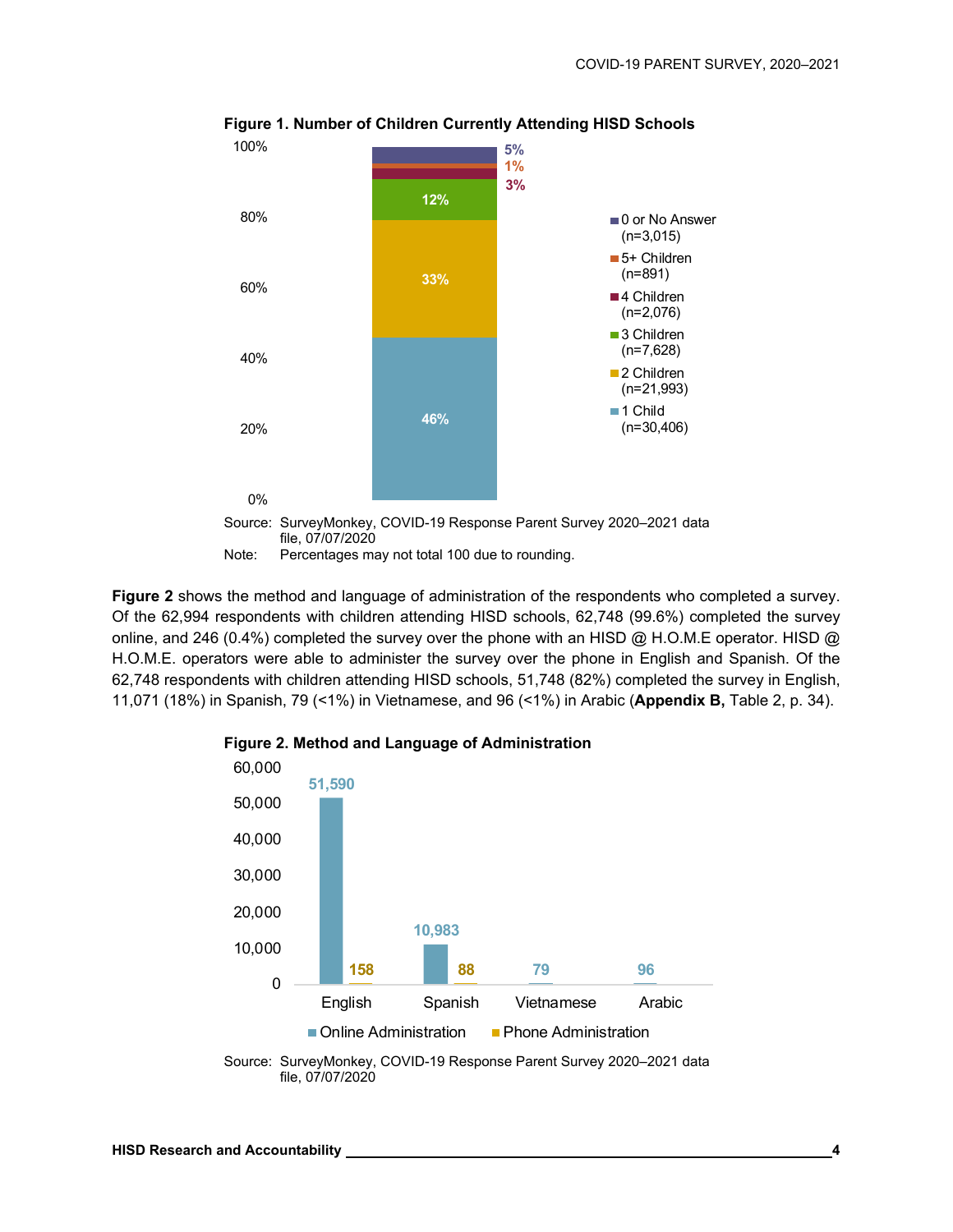Respondents were asked the primary language spoken in their home. As shown in **Figure 3**, English (72%) and Spanish (24%) were the most common responses, accounting for a total of 96% of responses. The remaining four percent were identified as Vietnamese, Arabic, or Other (**Appendix B**, Table 3, p. 34).



**Figure 3. Primary Language Spoken in the Home** 

#### **Communication Received from HISD**

Survey respondents were asked if they had received information from HISD related to COVID-19. They were also asked if the communication received from HISD in the past few months was too much, just the right amount, or too little. **Figure 4** (p. 6) shows that most (88%) indicated that they had received information from HISD related to COVID-19, and most (72%) indicated that the amount of communication was "just the right amount."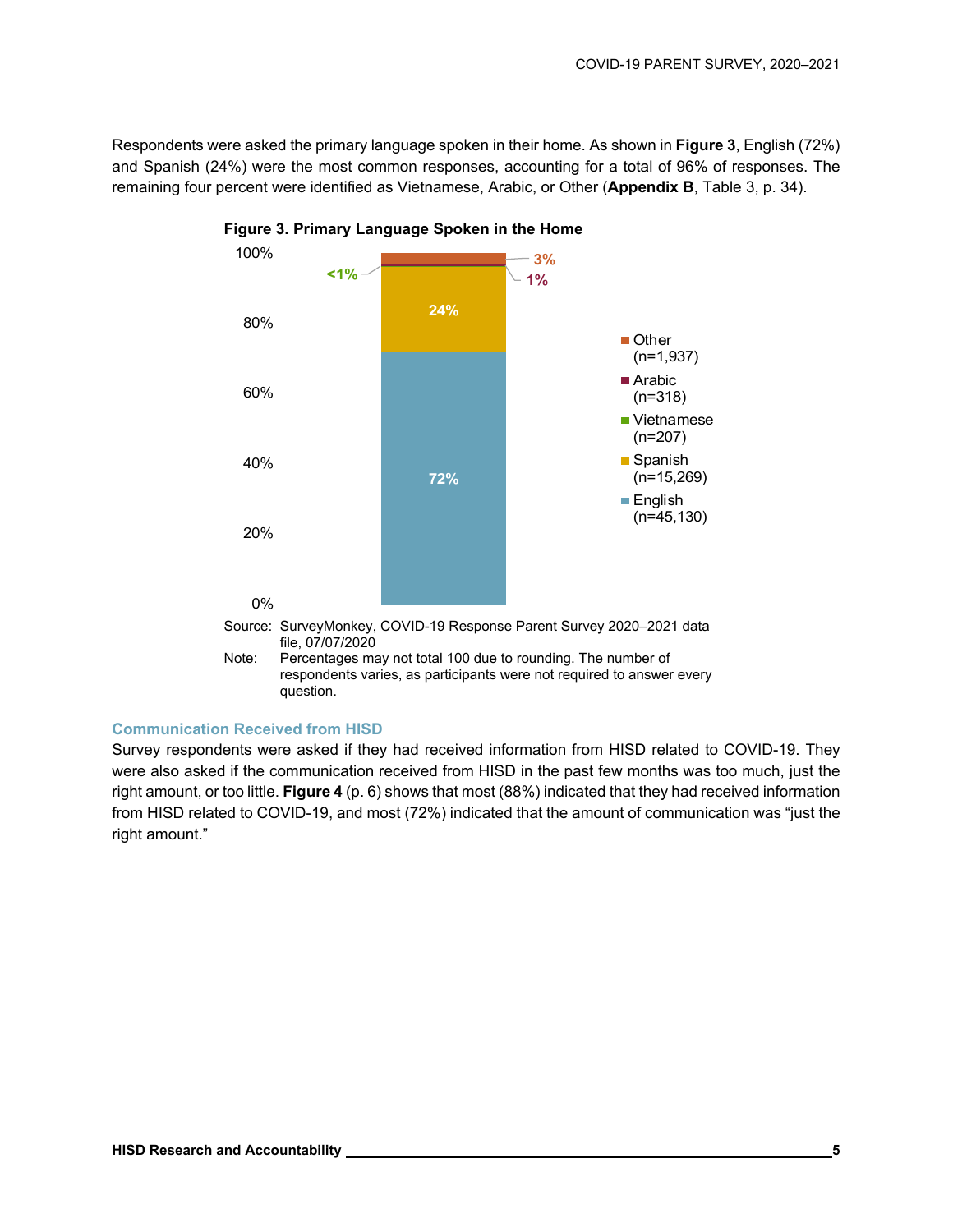#### **Figure 4. Communication from HISD**



Source: SurveyMonkey, COVID-19 Response Parent Survey 2020–2021 data file, 07/07/2020 Note: Percentages may not total 100 due to rounding. The number of respondents varies, as participants were not required to answer every question.

#### **Informing the Instructional School Day for 2020–2021**

Survey participants were informed that HISD may need to revise the traditional face-to-face school day and/or school calendar and were asked if they agreed with four possible changes to next school year (**Figure 5A**). Most participants agreed with changes that included reduced class sizes and/or remote learning, while less than a quarter agreed that there should be no changes to the face-to-face school model (**Appendix C**, Table 4A, p. 35).



#### **Figure 5A. Informing the Instructional School Day for 2020–2021**

Source: SurveyMonkey, COVID-19 Response Parent Survey 2020–2021 data file, 07/07/2020

Notes: Percentages may not total 100 due to rounding. The number of respondents varies, as participants were not required to answer every question.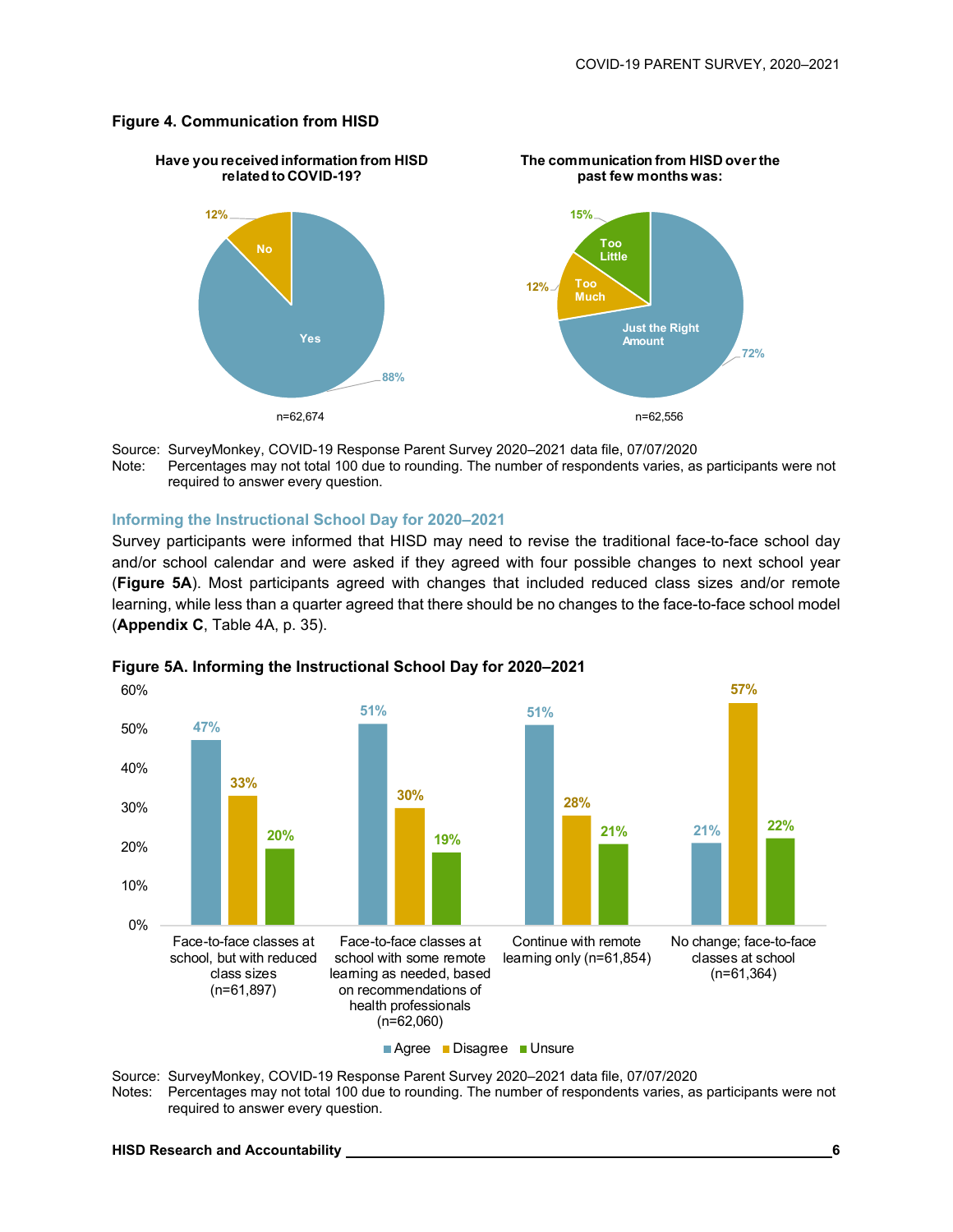- Face-to-face classes at school, but with reduced class sizes: 47% of respondents agreed.
- Face-to-face classes at school with some remote learning as needed, based on recommendations of health professionals: 51% of respondents agreed.
- Continue with remote learning only: 51% of respondents agreed.
- No change; face-to-face classes at school: 21% of respondents agreed.

On Friday, June 26, Harris County raised the public COVID-19 threat level to the highest ranking, which is predicated on the coronavirus spreading at an uncontrolled level within the region. That threat increase was also accompanied by a plea from Judge Lina Hidalgo for Harris County residents to stay at home if at all possible. Notably, the percentage of respondents agreeing with "continuing remote learning only" increased in surveys completed on or after Friday, June 26. **Figure 5B** shows the percentage of respondents who agreed that HISD should continue with remote learning only from June 15, when the survey opened, through June 25, as compared to the percentage of respondents who agreed that HISD should continue with remote learning only from June 26, when the threat level was increased, through July 2. As can be seen from the figure, 50% of respondents agreed that HISD should continue with remote learning only before the announcement, while 55% of respondents agreed after the announcement – an increase of five percentage points (**Appendix C**, Table 4B, p. 35).



**Figure 5B. Continue with Remote Learning Only, Before and After Raised Threat Level**  60%

Source: SurveyMonkey, COVID-19 Response Parent Survey 2020–2021 data file, 07/07/2020 Notes: Percentages may not total 100 due to rounding.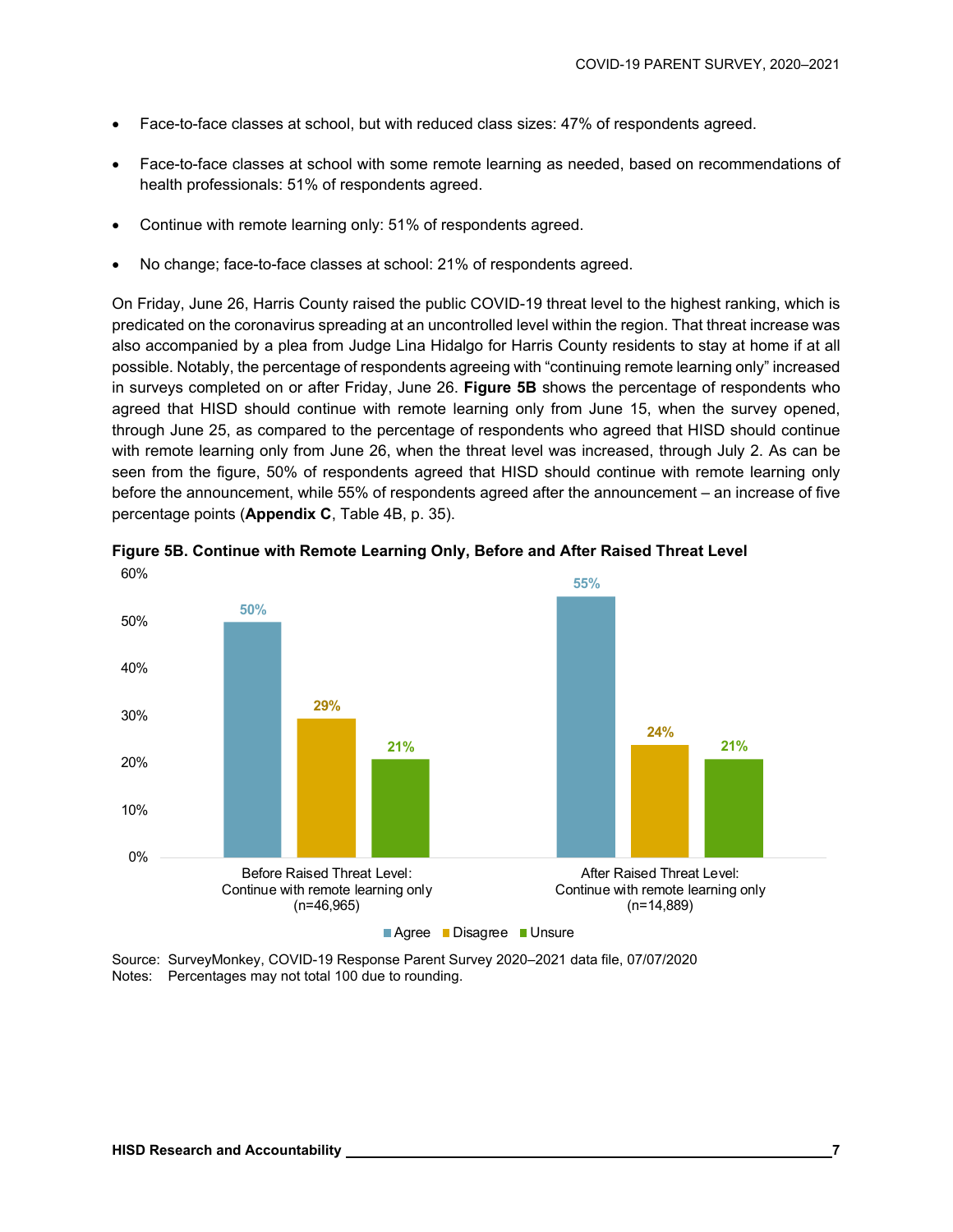Similarly, the percentage of respondents disagreeing with no change to the traditional face-to-face school model increased after the threat level was raised. **Figure 5C** shows the percentage of respondents who disagreed that HISD should continue the traditional face-to-face school model before Harris County raised the threat level as compared to after the raising of the threat level. As can be seen from the figure, 55% of respondents disagreed that no changes should be made before the announcement, while 62% disagreed after the announcement – a difference of seven percentage points (**Appendix C**, Table 4C, p. 35).



**Figure 5C. No Change, Face-to-Face School Model, Before and After Raised Threat Level**  70%

Source: SurveyMonkey, COVID-19 Response Parent Survey 2020–2021 data file, 07/07/2020 Notes: Percentages may not total 100 due to rounding.

#### **Children's Experiences and Needs/Parent Satisfaction with Remote Learning**

Parents were asked a series of questions to gain a better understanding of their children's experiences and needs with remote learning. A total of 92,667 responses were obtained for students. Of those, 82,888 students were in grades PK-12; 9,779 (11%) did not provide an answer for the grade level of the student (**Appendix D**, Table 5A, p. 36). **Figure 6A** (p. 9) shows that of the 82,888 who responded to grade level, the largest percentage of students (32%) were in grades PK–2, followed by elementary school grades 3–5 (25%). Less than half of the students were in middle school grades 6–8 (21%) or high school grades 9–12 (22%). Figure 6A also displays the enrollment grade level distribution for the 2019–2020 school year. As can be seen in the figure, the percentage of respondents by grade level closely mirrors district enrollment percentages.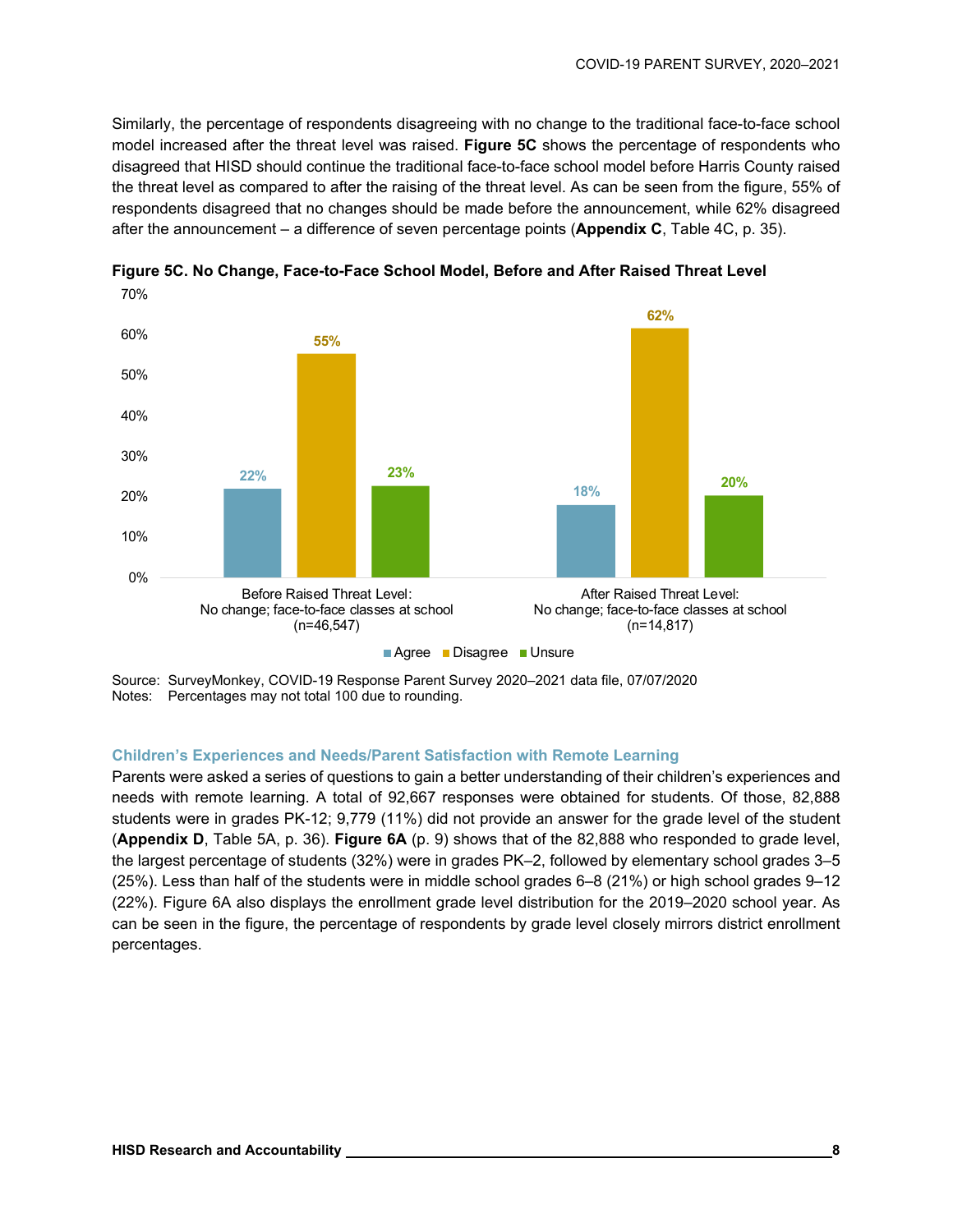| 26,657        | 20,569                                       | 17,436     | 18,226      |
|---------------|----------------------------------------------|------------|-------------|
| (32%)         | (25%)                                        | (21%)      | (22%)       |
| Grades PK-2   | Grades 3-5<br>District Enrollment, 2019-2020 | Grades 6-8 | Grades 9-12 |
| 63,937        | 49,979                                       | 41,447     | 54,115      |
| (31%)         | (24%)                                        | (20%)      | (26%)       |
| ■ Grades PK-2 | Grades 3-5                                   | Grades 6-8 | Grades 9-12 |

**Survey Response, June-July 2020**

#### **Figure 6A. Student Grade Level**

Source: SurveyMonkey, COVID-19 Response Parent Survey 2020–2021 data file, 07/07/2020

Notes: Percentages may not total 100 due to rounding. The number of respondents varies, as participants were not required to answer every question. District enrollment data was obtained from 2019–2020 Fall PEIMS Snapshot.

Of the 92,667 responses of parents for students, 80,348 indicated which HISD school their student attended. **Figure 6B** displays the number of students in each of the 2020–2021 area School Offices within the district. Parents of students in the Northwest School Office (30%) and the West School Office (26%) accounted for more than half of all responses received (**Appendix D**, Table 5B, p. 36). Figure 6B also displays the school office enrollment distribution for the 2019–2020 school year. As can be seen in the figure, the percentage of respondents by school office closely mirrors district enrollment percentages for all areas except Northwest; there was a disproportionately higher percentage of respondents from the Northwest School Office than other School Office areas. The total number of responses by campus and campus enrollment for the 2019–2020 school year can be found in **Appendix D**, Table 5C, pp. 37-38.

| <b>SURVEY RESPONSES, JUNE-JULY 2020</b>                                                                                                                    |                 |                 |                                       |  |                 |
|------------------------------------------------------------------------------------------------------------------------------------------------------------|-----------------|-----------------|---------------------------------------|--|-----------------|
| 4,144<br>(5%)                                                                                                                                              | 10,665<br>(13%) | 10,053<br>(13%) | 10,395<br>23,960<br>$(30\%)$<br>(13%) |  | 21,112<br>(26%) |
| Achieve 180<br>$\blacksquare$ East<br>■ Northwest<br>$\blacksquare$ South<br>$\blacksquare$ West<br>$\blacksquare$ North<br>District Enrollment, 2019-2020 |                 |                 |                                       |  |                 |
| 16,964<br>32,153<br>33,905<br>57,532<br>30,583<br>38,553<br>(27%)<br>(15%)<br>(8%)<br>(15%)<br>(18%)<br>(16%)                                              |                 |                 |                                       |  |                 |
| Achieve 180<br>$\blacksquare$ East<br>$\blacksquare$ North<br>■ Northwest<br>$\blacksquare$ South<br>$\blacksquare$ West                                   |                 |                 |                                       |  |                 |

#### **Figure 6B. Students by 2020-2021 School Office Survey Responses, June-July 2020**

Source: SurveyMonkey, COVID-19 Response Parent Survey 2020–2021 data file, 07/07/2020 Notes: Percentages may not total 100 due to rounding. The number of respondents varies, as participants were not required to answer every question. Does not include 19 responses from specialized campuses (HCC Lifeskills, JJAEP, RDSPD, and SOAR Center) that are not assigned to a regular area office. District enrollment data was obtained from 2019–2020 Fall PEIMS Snapshot.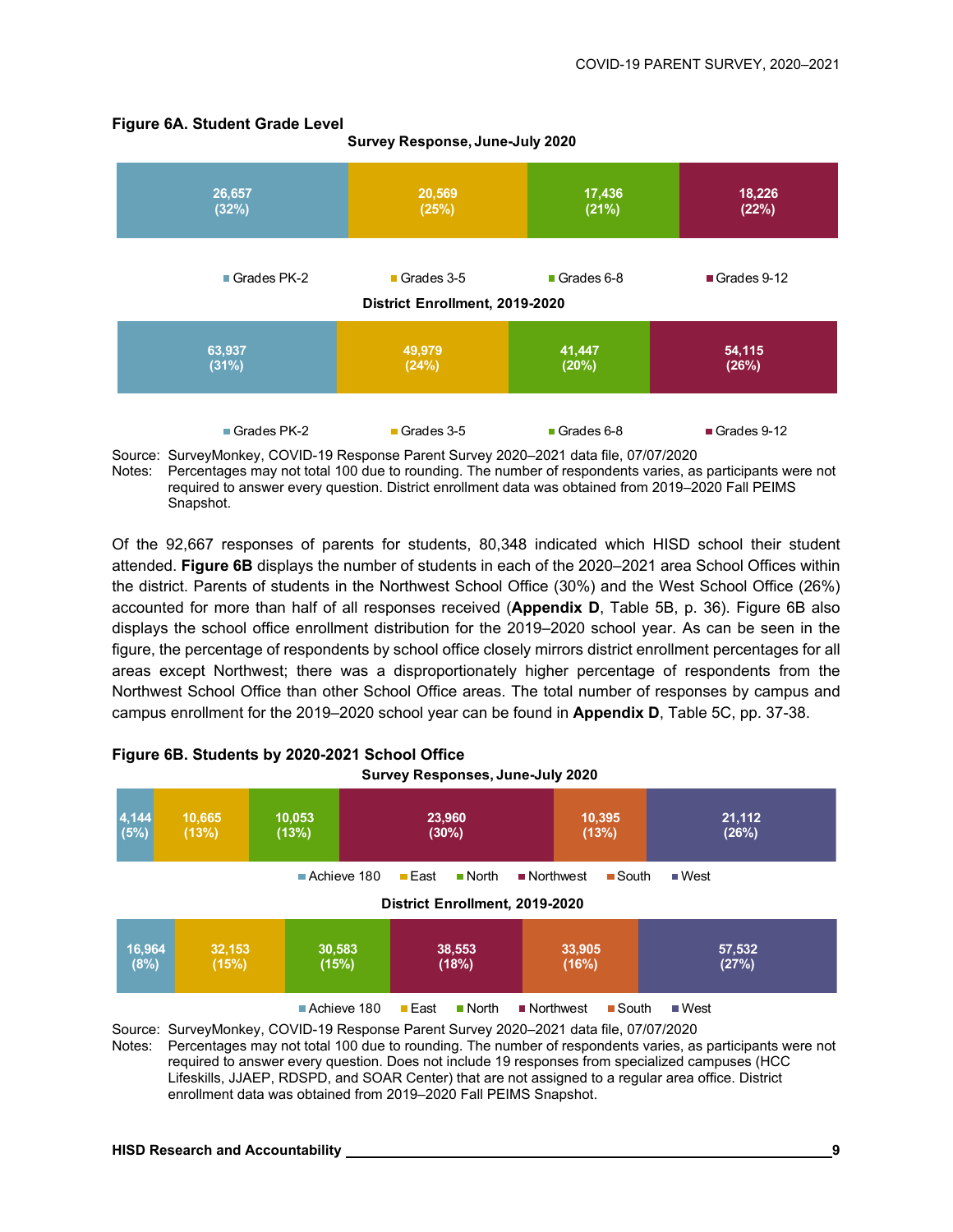#### Devices Used

Respondents were asked to identify the primary device that was used during remote learning. Districtwide, 63% of respondents indicated that their children used a desktop or laptop computer, 20% indicated that their children used a tablet, 13% indicated that their children used a smartphone, and 3% indicated that there was no device available (**Figure 7A**).







When differentiated by grade level, students at all grade levels used a desktop or laptop computer most often, although students in grades 9–12 used this device at twice the rate as students in grades PK–2 (90% as compared to 43%). Students at the high school level have laptop computers assigned at the beginning of every school year as part of the PowerUp initiative; therefore, the majority of students in grades 9–12 had a school-assigned laptop prior to the COVID-19 emergency. Middle school students primarily used a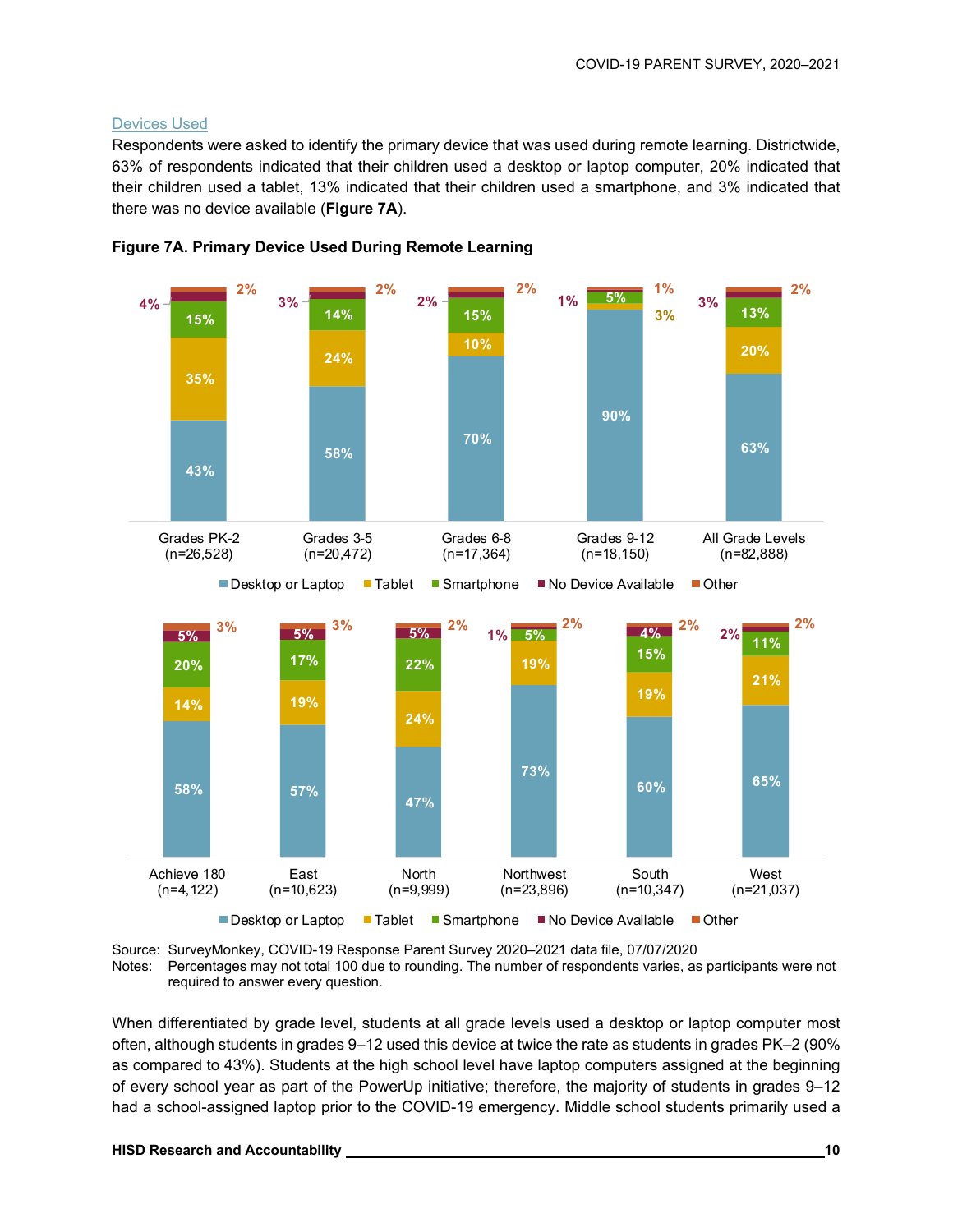desktop or laptop computer (70%), followed by a smartphone (15%) or a tablet (10%). Older elementary students (grades 3–5) primarily used a desktop or laptop computer (58%), followed by a tablet (24%) or a smartphone (14%); this is similar to younger elementary students (grades PK-2), who primarily used a desktop or laptop (43%), followed by a tablet (35%) or a smartphone (15%).

When differentiated by School Office area, students used a desktop or laptop computer most often, although students at schools in the Northwest School Office area used this device at a much higher percentage than students at schools in other School Office areas (73% as compared to as low as 47% in the North School Office). Parents of students at schools in the Achieve 180 , East, and North School Offices reported lower percentages of students using a desktop or laptop computer, and higher percentages of students using a smartphone or with no device available at all grade levels, as compared to students at schools in the Northwest, West, or South School Offices. Full data to accompany these figures may be found in **Appendix D,** Tables 6A and 6B, p. 39.



**Figure 7B. Primary Device Used During Remote Learning, by School Office and Grade Level**  100%



Notes: Percentages may not total 100 due to rounding. The number of respondents varies, as participants were not required to answer every question.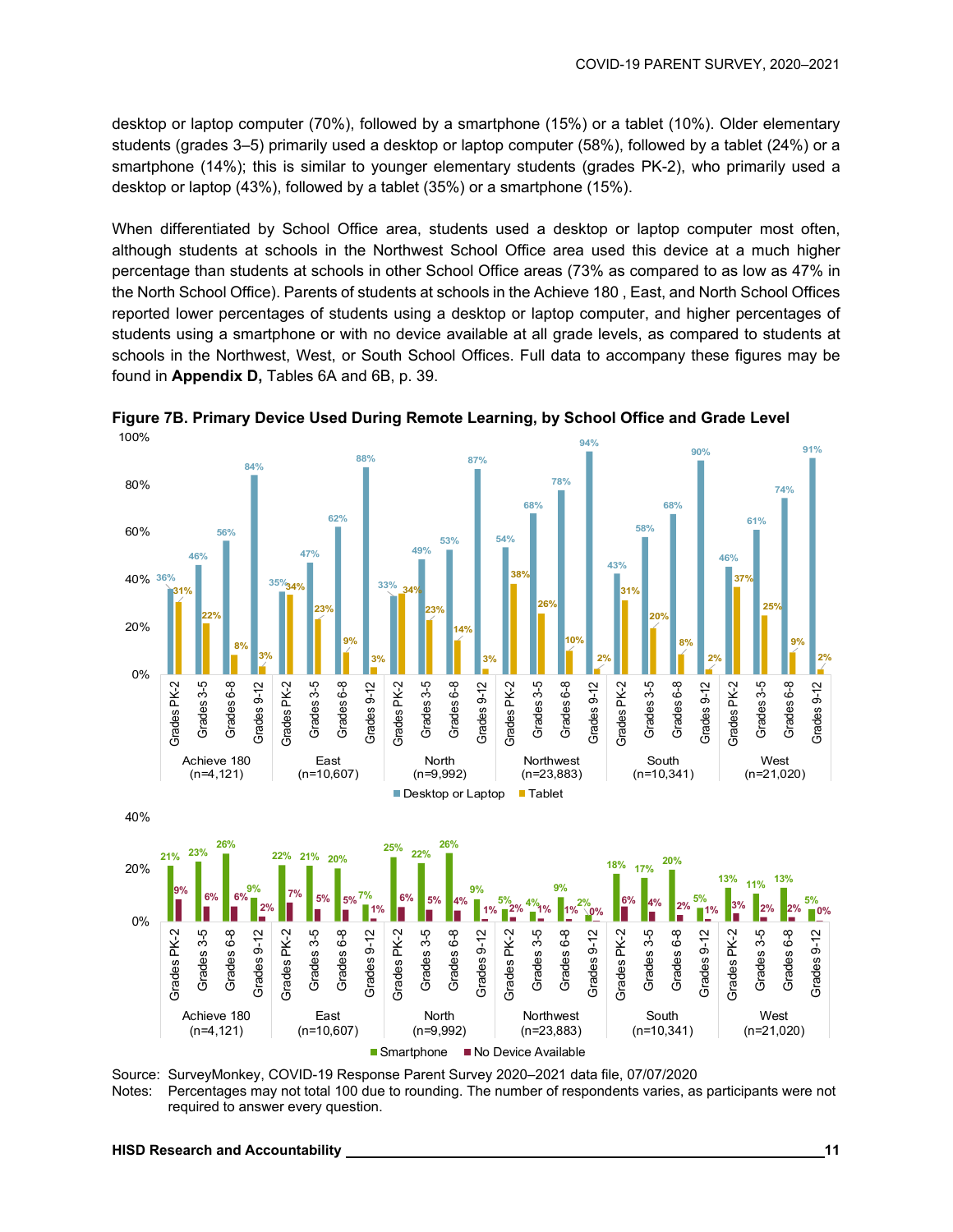When School Office is further differentiated to include grade level (**Figure 7B**, p. 11), 54% of PK–2 grade students at schools in the Northwest School Office primarily used a desktop or laptop computer, while only 33% of PK–2 grade students at schools in the North School Office used the same. Similarly, 94% of students in grades 9–12 primarily used a desktop or laptop at schools in the North School Office, while only 84% of same-grade students at schools in the Achieve 180 School Office used the same. Six to seven percent of students in grades PK–2 at schools in the Achieve 180, East, North, and South School Offices reported having no device available, as compared to 2–3% of students at the same grade level at schools in the Northwest and West School Offices. Full data to accompany these figures may be found in **Appendix D**, Table 6B, p. 39.

A total of 1,595 (2%) of respondents districtwide indicated that their children used some other type of device. Almost all responses were devices already specified on the survey and included a computer ("desktop or laptop"), phone ("smartphone"), tablet, none/other ("no device available"), or some combination of these. Less than 1% of respondents said that their children had used a smart TV (n=5) or an Xbox (n=5). Full data describing these responses may be found in **Appendix D**, Table 6C, p. 40.

#### Digital Resources Used

Respondents were asked to identify which digital resources their student used to complete tasks and connect with teachers during remote learning and were asked to check all that applied. **Figure 8** displays those resources reported as being used by at least 20% of students. Full data to accompany Figure 8 may be found in **Appendix D**, Table 7A, p. 40.



#### **Figure 8. Digital Resources Used**

Source: SurveyMonkey, COVID-19 Response Parent Survey 2020–2021 data file, 07/07/2020 Notes: Percentages will not total 100, as participants selected multiple responses.

- Teams was used by 53% of students districtwide, primarily by secondary students (75% of students in grades 6–8 and 68% of students in grades 9–12).
- Zoom was used by 32% of students districtwide, primarily by elementary students (42% of students in grades PK–2 and 42% of students in grades 3–5).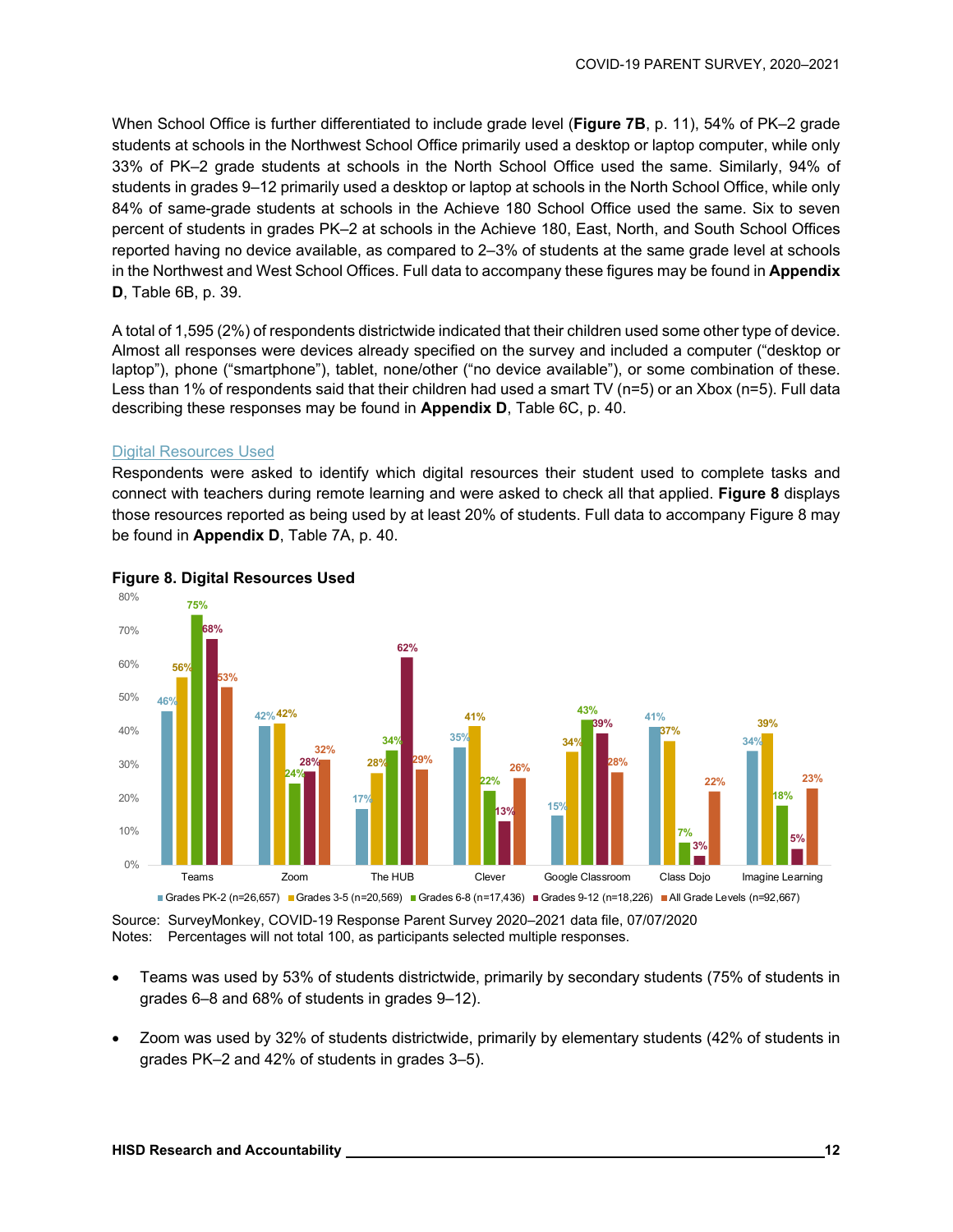- The HUB was used by 29% of students districtwide, primarily by high school students (62% of students in grades 9–12).
- Clever was used by 26% of students districtwide, primarily by elementary students (35% of students in grades PK–2 and 41% of students in grades 3–5).
- Google Classroom was used by 28% of students districtwide, primarily by students in grades 3–5 (34%), 6–8 (43%), and 9–12 (39%).
- Class Dojo was used districtwide by 22% of students, primarily by elementary students (41% of students in grades PK–2 and 37% of students in grades 3–5).
- Imagine Learning was used districtwide by 23% of students, primarily by elementary students (34% of students in grades PK–2 and 39% of students in grades 3–5).
- Participants were also asked about HISD TV and paper-based packets. HISD TV was used districtwide by 2% of students, and paper-based packets were used by 9% of students.

Approximately 6% of participants (n=5,659) indicated that their children used some other type of digital resource to complete tasks and connect with teachers during remote learning. Many responses were answer choices that were also filled in for "other;" however, some were different digital resources that parents, students, and teachers were able to utilize, such as Seesaw, Remind, and Facebook. All responses can be found in **Appendix D**, Table 7B, p. 41.

#### Amount of Schoolwork Assigned

Participants were asked about the amount of schoolwork assigned during remote learning (**Figure 9**, p. 14). The majority of parents of students at all grade levels indicated that the amount of work assigned was "just right," ranging from a low of 65% for students in grades 6–8 and a high of 67% for students in grades PK–2. Just one percent of students districtwide were reported as not receiving any assignments during remote learning (**Appendix D**, Table 8A, p. 42).

When differentiated by School Office, the majority of parents of students at schools in all areas indicated that the amount of work assigned was "just right," ranging from a low of 61% for students at schools in the Northwest School Office and a high of 70% for students at schools in the Achieve 180 School Office (**Appendix D**, Table 8B, p. 42). Three percent of students at schools in the Achieve 180 School Office were reported as not receiving any assignments, while just 1% of students at schools in the Northwest and West areas were reported as not receiving any assignments. Parents of students at schools in the Northwest and West areas reported more frequently that students had not received enough schoolwork (20% and 17%, respectively), while parents of students at schools in the East and South areas reported more frequently that students had received too much work (22% each).

Responses to the amount of schoolwork assigned during remote learning by campus can be found in **Appendix D**, Table 8C, pp. 43-44.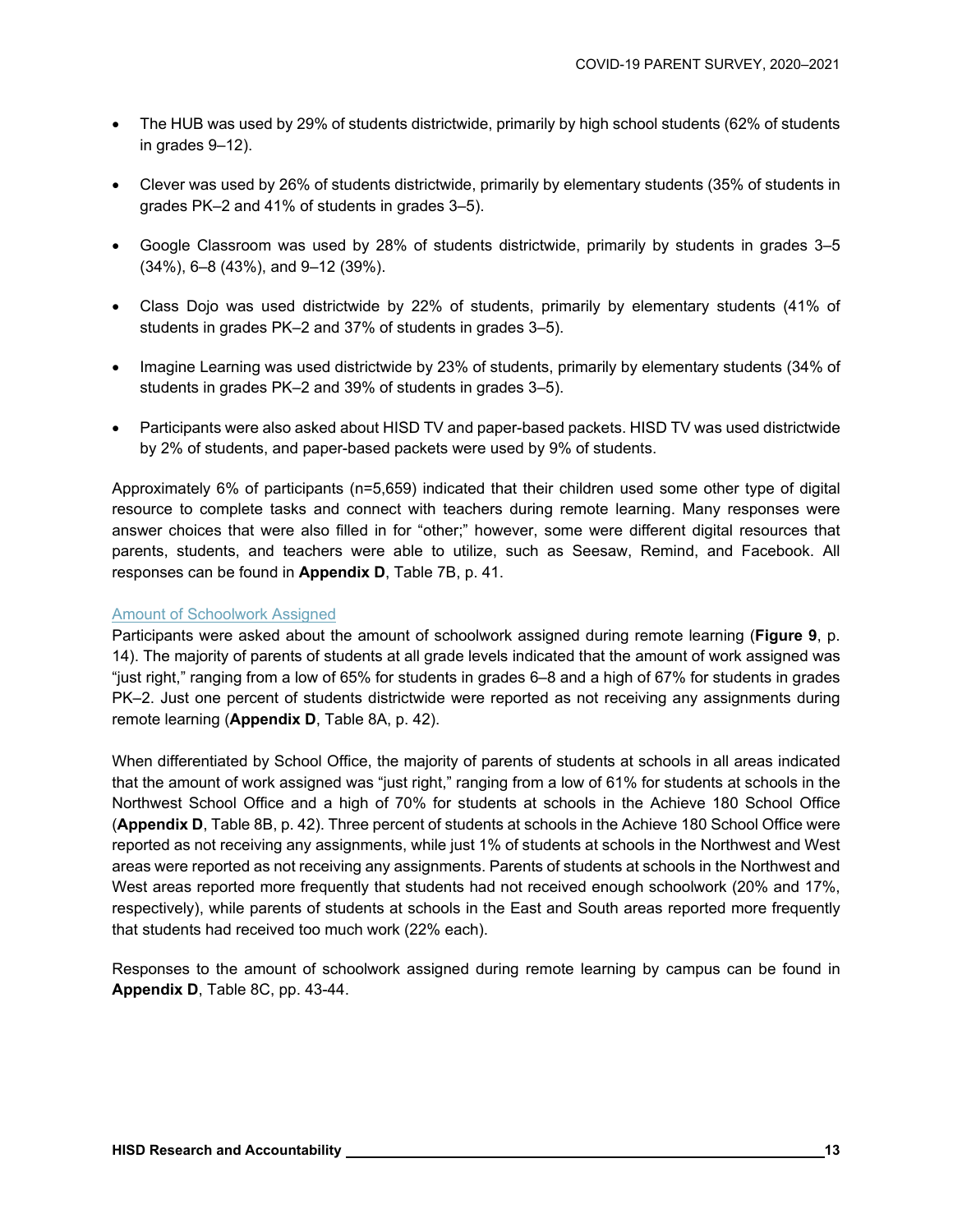

**Figure 9. Amount of Schoolwork Assigned** 

Source: SurveyMonkey, COVID-19 Response Parent Survey 2020–2021 data file, 07/07/2020 Notes: Percentages may not total 100 due to rounding. The number of respondents varies, as participants were not required to answer every question.

#### Satisfaction with Remote Learning

Respondents were asked if they were satisfied with remote learning overall (**Figure 10**, p. 15). The majority of parents of students at all grade levels indicated they were satisfied with remote learning, with 71% districtwide responding positively (**Appendix D**, Table 9A, p. 45).

Parents of students in grades 9–12 indicated the highest percentage of satisfaction (74%), while parents of students in grades PK–2 expressed the highest percentage of dissatisfaction (31%). When differentiated by School Office area, the majority of parents of students at schools in all areas indicated they were satisfied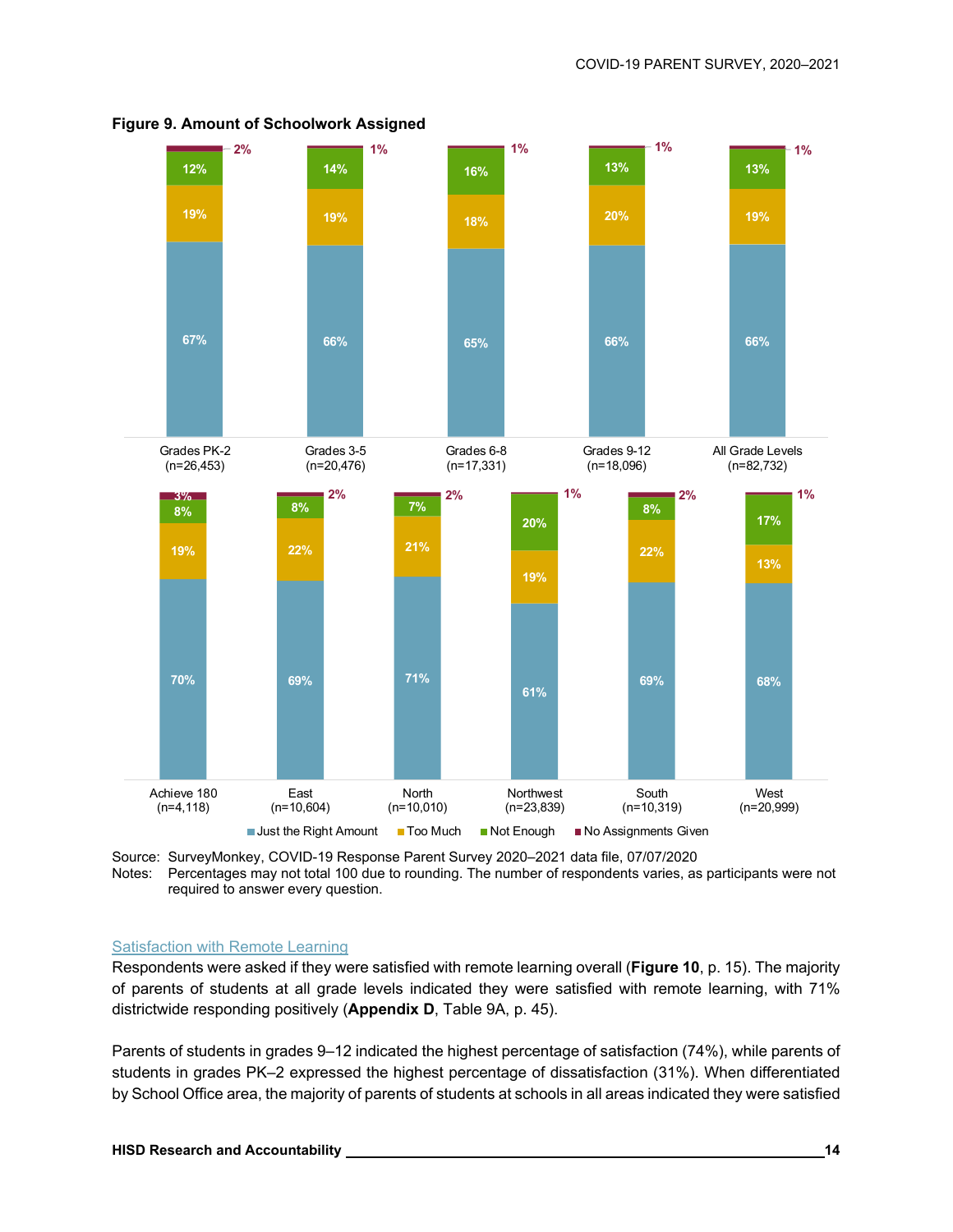with remote learning, ranging from a high of 77% for the North School Office to a low of 65% for the Northwest School Office (**Appendix D**, Table 9B p. 45).

Responses to satisfaction with remote learning by campus can be found in **Appendix D**, Table 9C, pp. 46- 47.





Source: SurveyMonkey, COVID-19 Response Parent Survey 2020–2021 data file, 07/07/2020 Notes: Percentages may not total 100 due to rounding. The number of respondents varies, as participants were not required to answer every question.

A total of 24,508 respondents (29%) districtwide indicated they were not satisfied with remote learning. Those respondents were asked to identify why they were dissatisfied and were asked to check all that applied. **Figure 11** (p. 16) displays the responses for which parents representing at least 20% of students districtwide were unhappy with remote learning. All responses are available in **Appendix D**, Table 10, p. 48.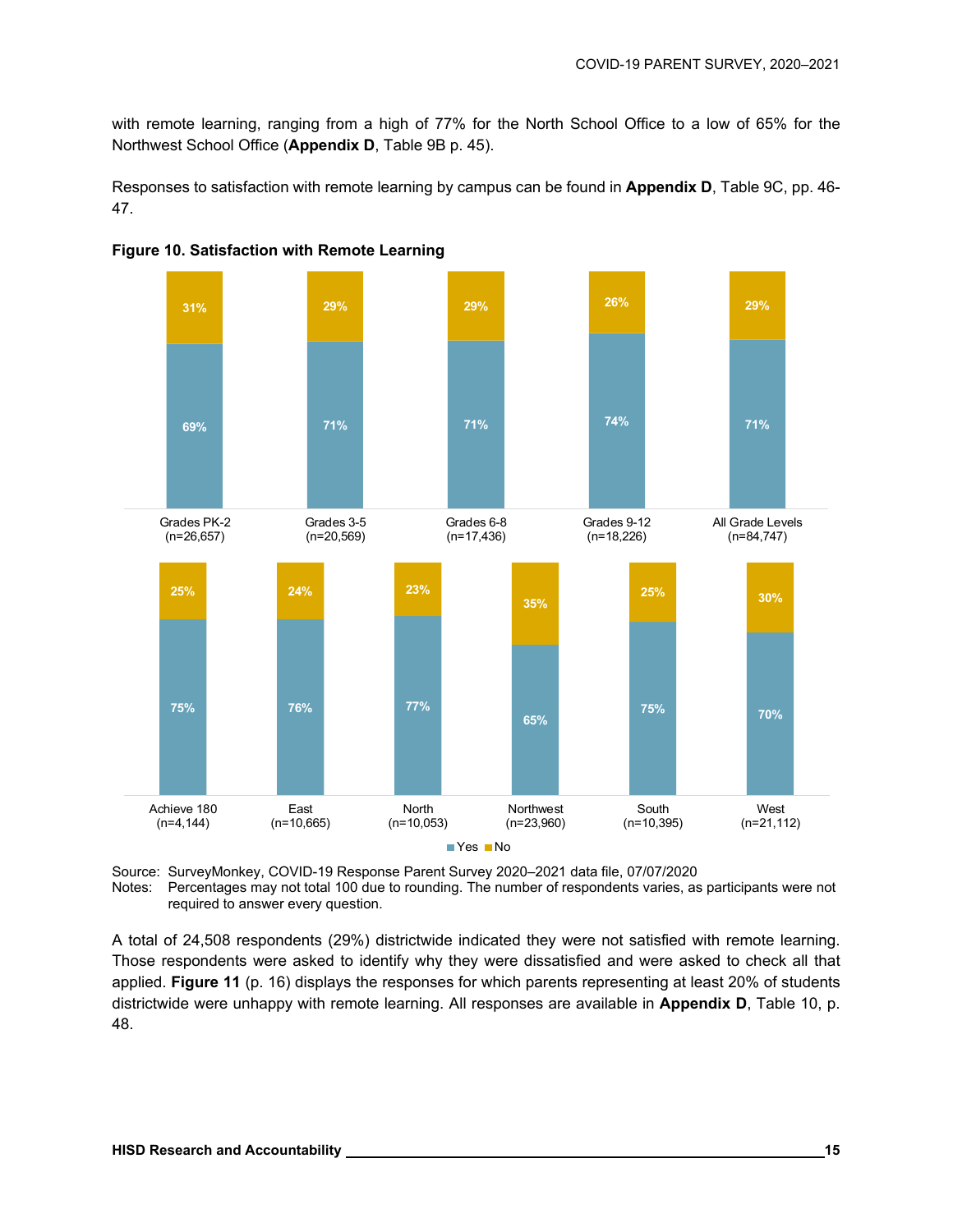

**Figure 11. Dissatisfaction with Remote Learning**  60%

Source: SurveyMonkey, COVID-19 Response Parent Survey 2020–2021 data file, 07/07/2020 Notes: Percentages will not total 100, as participants selected multiple responses.

- Schoolwork took too much time: 24% of parents of students districtwide indicated this was a reason for dissatisfaction, with more students in grades PK–2 (27%) and grades 3–5 (26%).
- Did not know what schoolwork to do or when to do it: 30% of parents of students districtwide indicated this was a reason for dissatisfaction, with more students in grades 6–8 (37%) and grades 9–12 (34%).
- Child not interested: 37% of parents of students districtwide indicated this was a reason for dissatisfaction, with more students in grades PK-2 (42%).
- Child was stressed/had difficulty concentrating: 49% of parents of students districtwide indicated this was a reason for dissatisfaction, with more students in grades PK–2 (50%) and grades 9–12 (52%).
- Other: 33% of parents of students (n=8,199) districtwide indicated there was another reason why they were dissatisfied with remote learning. Common themes in the responses included:
	- o Lack of accountability for students;
	- o Communication from the school and/or teachers was unclear;
	- o Difficulty accommodating special education students;
	- o Lack of curriculum and/or lesson plans;
	- o Not enough teaching and/or teacher interaction;
	- o More motivation for students was required;
	- o No device and/or WiFi was available;
	- o There was not enough work for students, or the work was not challenging enough;
	- o Parents were not equipped to help with dual language assignments;
	- o Technical difficulties;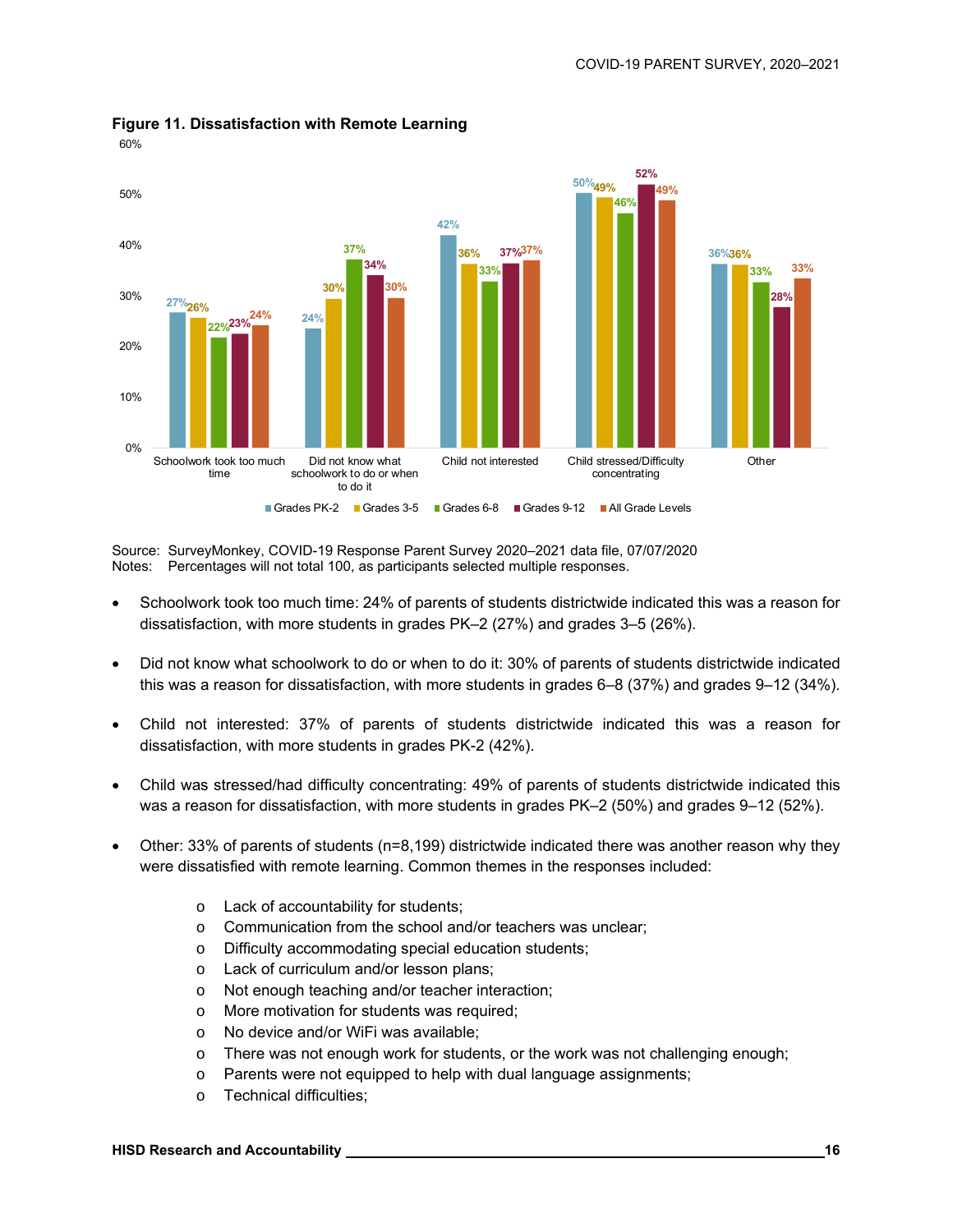- o Too much busywork;
- o Parents were working and could not help/teach children.

#### Qualified for and Received Services

Respondents were asked if their child had qualified for and received services from their school for English learner, special education, gifted and talented, or Section 504 during remote learning, and were asked to check all that applied (**Appendix D**, Table 11A, p. 49). As shown in **Figure 12A**, 7% of students districtwide for whom responses were obtained received English Learner services, 5% received Special Education services, 13% received Gifted and Talented services, and 5% received Section 504 services. Four percent of students districtwide for whom responses were obtained indicated that they qualified, but did not receive, services from their school during remote learning.



#### **Figure 12A. Qualified for and Received Services**

Source: SurveyMonkey, COVID-19 Response Parent Survey 2020–2021 data file, 07/07/2020

Notes: Percentages will not total 100, as participants selected multiple responses. The number of respondents varies, as participants were not required to answer every question.

When differentiated by School Office (**Figure 12B**, p. 18), a lower percentage of students received English Learner services in schools in the Northwest School Office (4%) than other School Office areas (8–9%). Special Education services were received by a higher percentage of students in schools in the Achieve 180 School Office (9%) than other School Office areas (5–7%). Students at schools in the Northwest and West School Offices qualified for and received Gifted and Talented services at a much higher percentage (23% and 18%, respectively) than students at schools in the other School Office areas (5–9%). Section 504 services were received by a higher percentage of students at schools in the Northwest School Office (8%) than other School Office areas (4–6%). A slightly higher percentage of parents of students at schools in the Achieve 180 School Office area indicated that their child had qualified but did not receive services (6% as compared to 4–5%). Full data to accompany Figure 12B may be found in **Appendix D**, Table 11B, p. 49.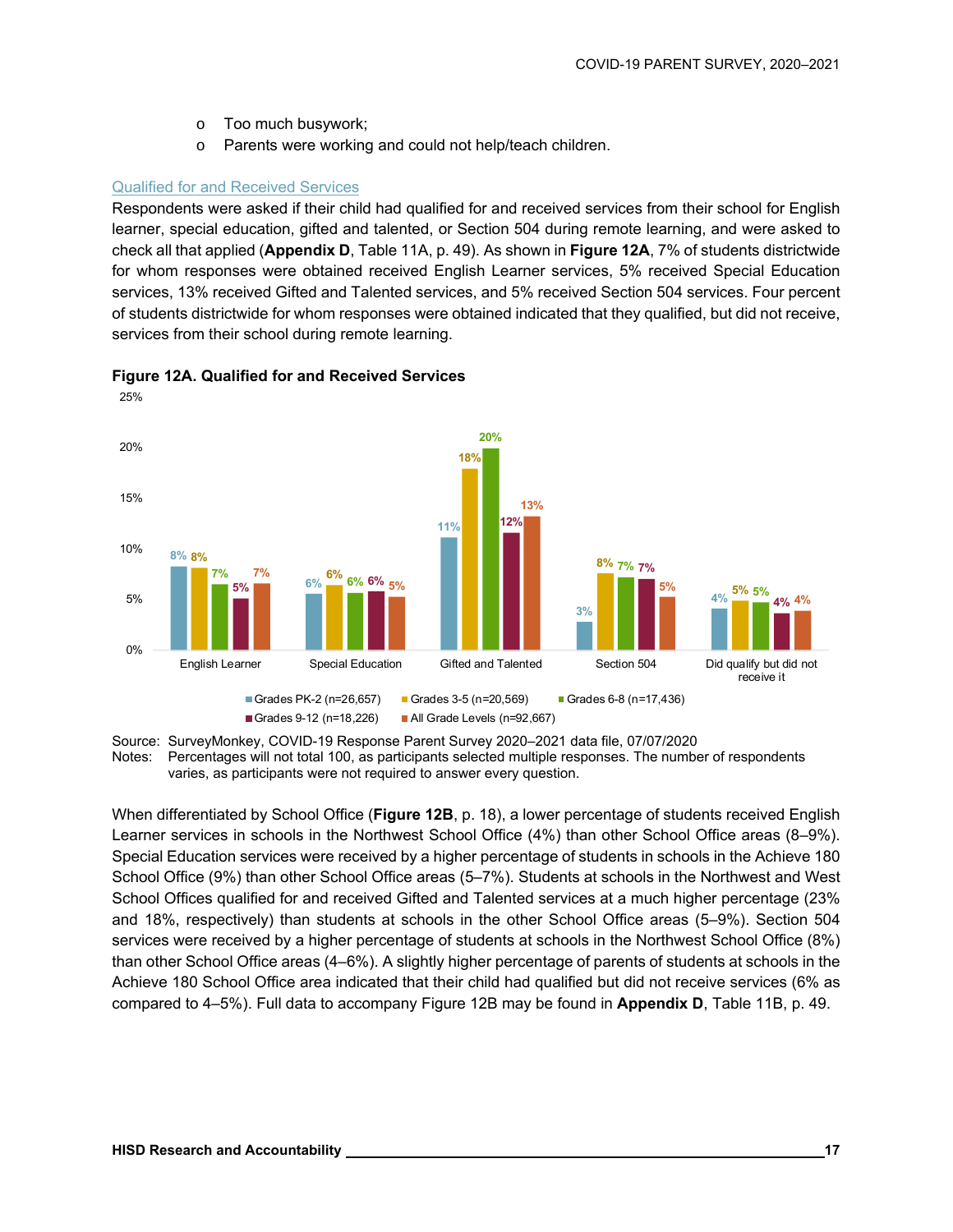

#### **Figure 12B. Qualified for and Received Services, by School Office**

■Achieve 180 (n=4,144) ■East (n=10,665) ■North (n=10,053) ■Northwest (n=23,960) ■South (n=10,395) ■West (n=21,112)

Source: SurveyMonkey, COVID-19 Response Parent Survey 2020–2021 data file, 07/07/2020

Notes: Percentages will not total 100, as participants selected multiple responses. The number of respondents varies, as participants were not required to answer every question.

#### **Home Internet Access**

Participants were asked to describe their internet access at home (**Figure 13**). Of the 63,638 households who responded, most (78%) indicated they had high speed internet or Wi-Fi in their homes, while only 2% reported no internet access (**Appendix E**, Table 12, p. 50). It is important to note, however, that the survey was conducted on a web-based link requiring internet access, and although respondents had the option to complete the survey over the phone, it is likely that families without internet access are underrepresented in the results, as less than 1% of responses were obtained through phone operators (see Figure 2, p. 4).



#### **Figure 13. Internet Access in the Home**

Note: Percentages may not total 100 due to rounding. The number of respondents varies, as participants were not required to answer every question.

<sup>2020–2021</sup> data file, 07/07/2020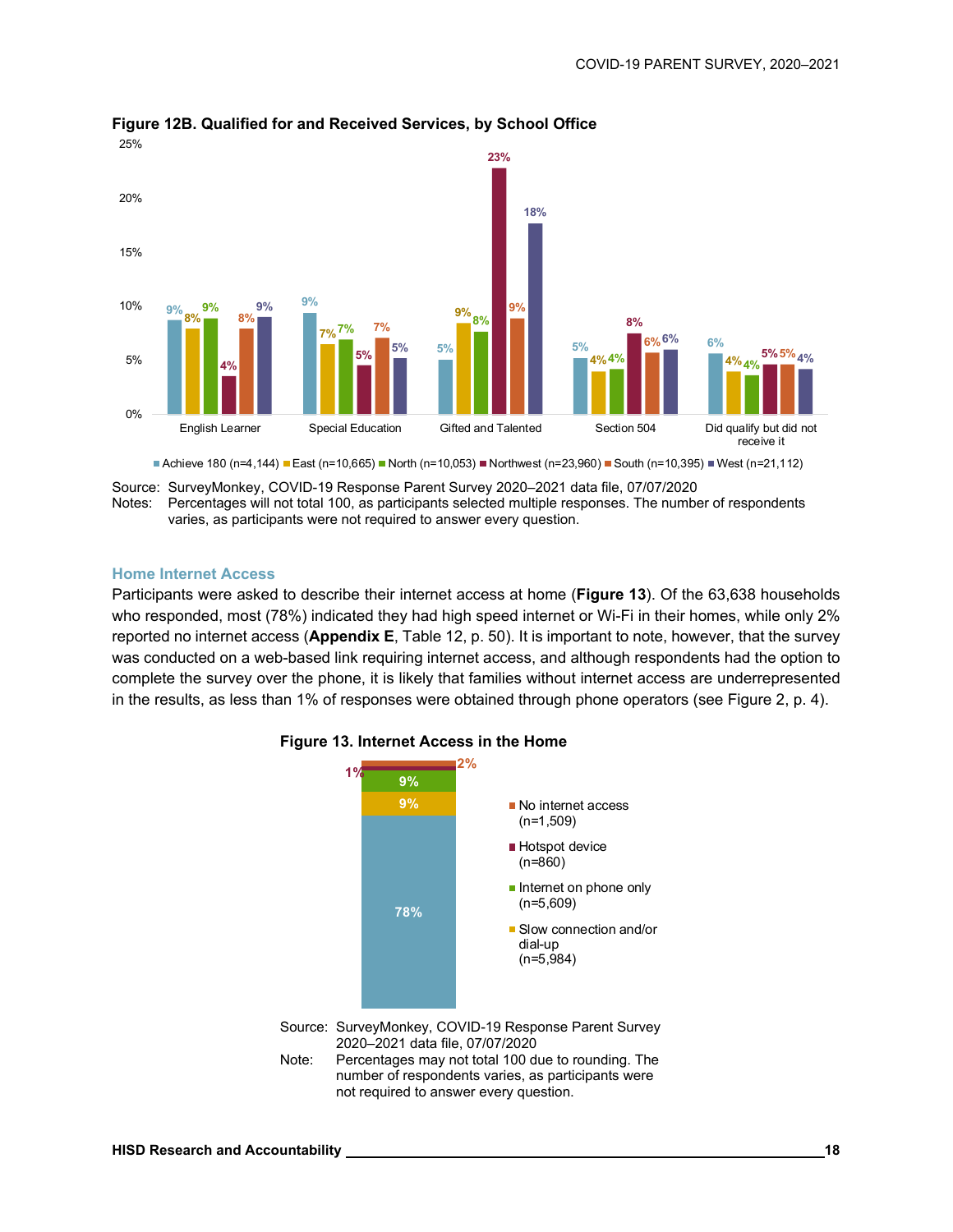#### **Additional Supports Required for 2020–2021 Remote Learning**

Participants were asked what supports their family would need for remote learning next school year and were asked to check all that applied (**Appendix E**, Table 13A, p. 50). More than half of respondents (52%) indicated they would need technology devices that can be used for schoolwork (**Figure 14A**). Nearly half of respondents (47%) indicated they would need help with questions about their children's schoolwork. Just over one third of respondents indicated they would need better, more reliable internet (35%), and help with using remote learning technology (39%). One fifth of respondents indicated they would (15%) or might (5%) need help understanding information or schoolwork because English is not their primary language; this is slightly less than the 29% of respondents whose primary language was a language other than English (see Figure 3, p. 5).



**Figure 14A. Supports Required for 2020–2021 Remote Learning** 

Source: SurveyMonkey, COVID-19 Response Parent Survey 2020–2021 data file, 07/07/2020 Notes: Percentages will not total 100, as participants selected multiple responses. The number of respondents varies, as participants were not required to answer every question.

An additional 6% of respondents (n=3,581) indicated they would need other supports for remote learning next school year. **Figure 14B** (p. 20) displays the emergent categories and frequencies of these other responses for which 100 or more respondents reported. All responses can be found in **Appendix E**, Table 13B, p. 51. The largest percentage of responses (32%) said that they needed more teaching and teacher interaction. An additional 9% responded that their children needed supervision at home because the parents were working full-time. Other responses included one online portal or platform (8%), a set schedule with lesson plans and expectations (8%), and more or better parent resources (7%)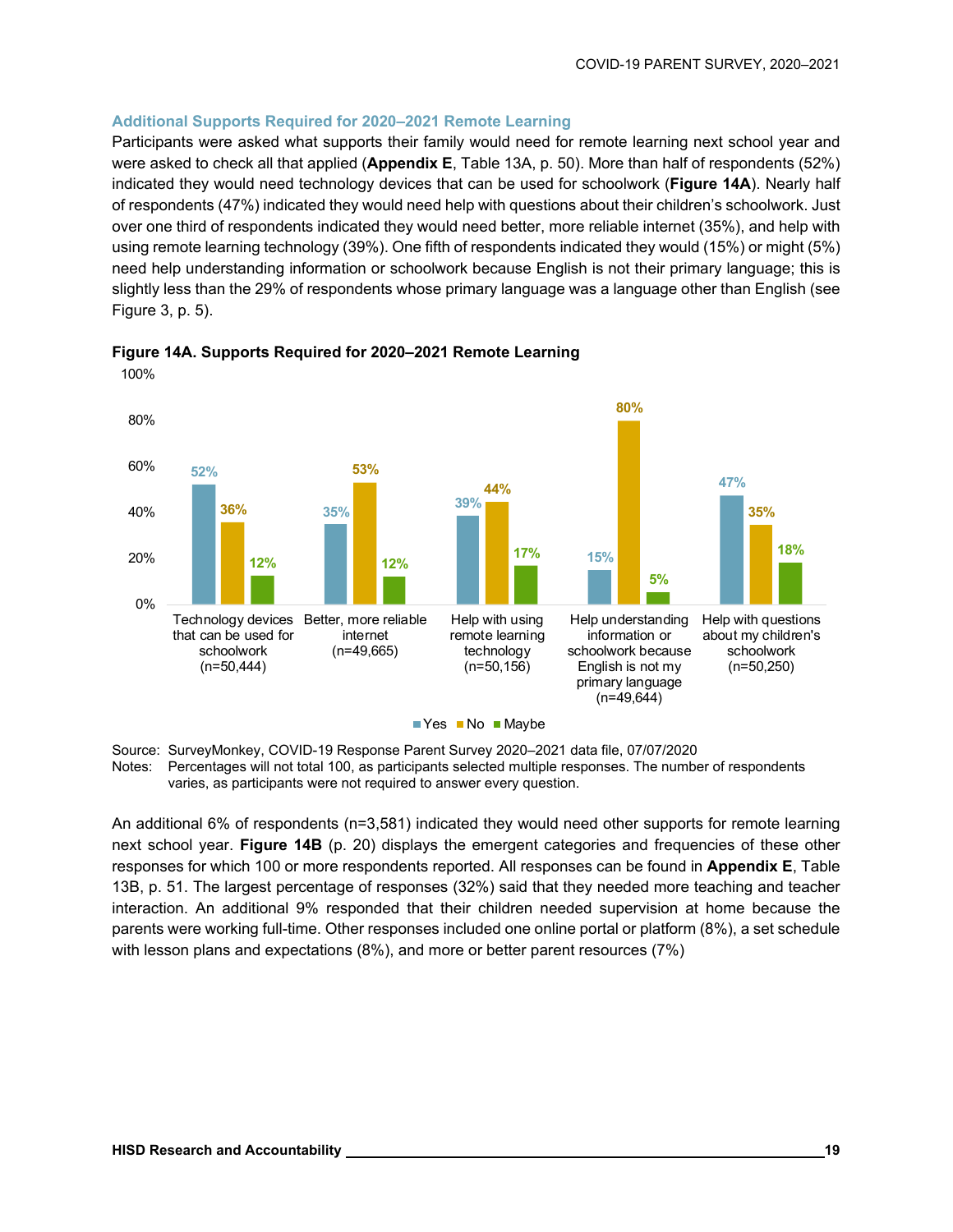

**Figure 14B. Other Supports Required for 2020–2021 Remote Learning** 

Source: SurveyMonkey, COVID-19 Response Parent Survey 2020–2021 data file, 07/07/2020 Notes: Percentages will not total 100, as participants selected multiple responses.

Participants were also asked if a caregiver would be available that could help their children with schoolwork, should HISD implement remote learning next school year (**Figure 15**). Most respondents indicated that there would be a caregiver available (56%), but nearly half indicated either that there would not be (26%) or that they were unsure (18%).



**Figure 15. Caregiver Available**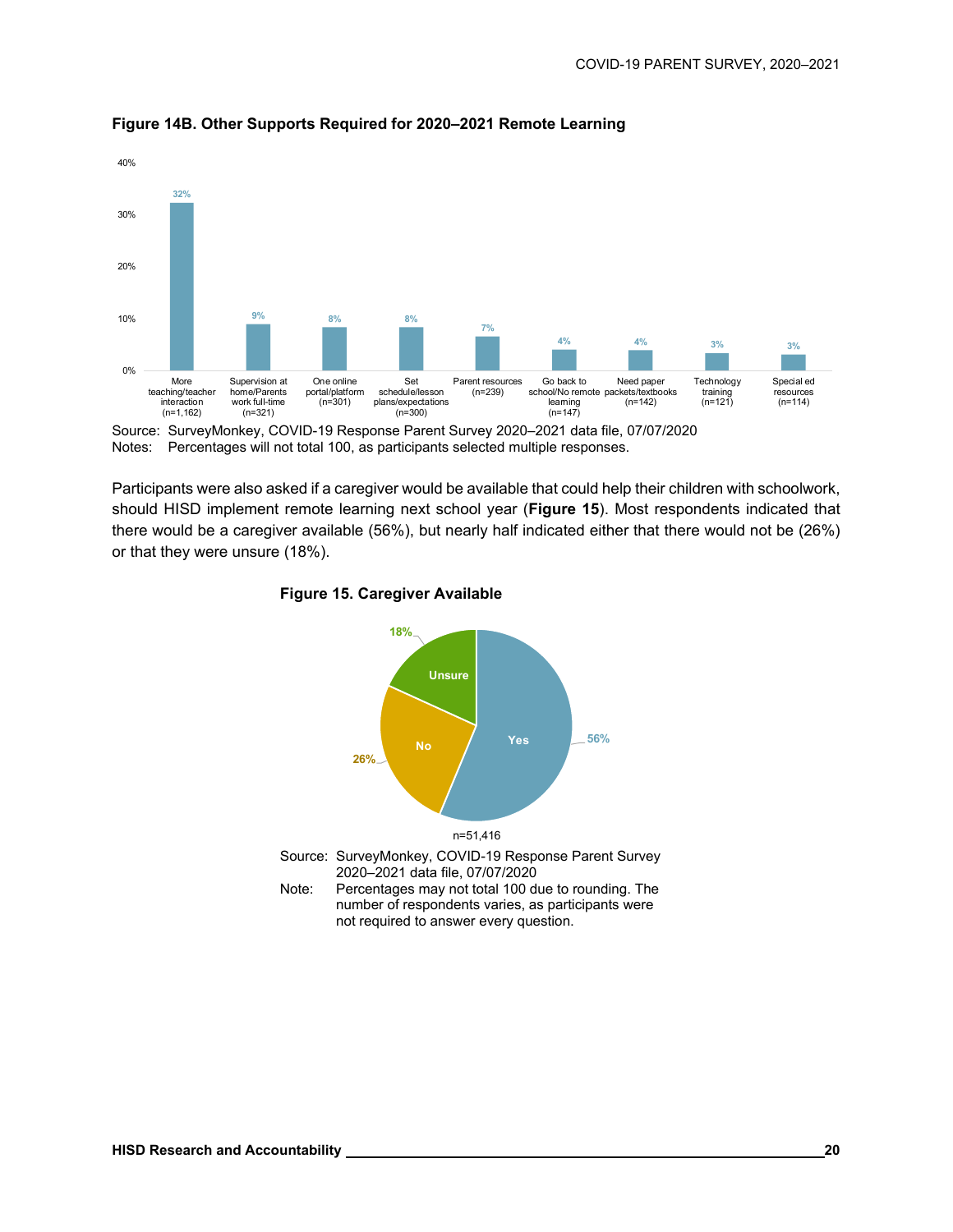#### **Wraparound Services**

#### Food Distribution

Participants were asked if they had needed food in the past three months but were unable to get it at an HISD distribution location. Most (86%) answered "no" – either they did not need food, or they were able to get food from an HISD distribution location (**Figure 16A**).



#### **Figure 16A. Wrap-Around Services – Needed Food but Unable to Get It**



A total of 6,994 respondents (14%) answered "yes" and were asked why they had not been able to get food (**Figure 16B**). The most common reasons for not receiving food from an HISD distribution site were that the respondent needed to work (43%), or that they did not have transportation (29%). Full data to accompany Figure 16B may be found in **Appendix F**, Table 14A, p. 52.



#### **Figure 16B. Reasons Food Was Not Received**

Source: SurveyMonkey, COVID-19 Response Parent Survey 2020–2021 data file, 07/07/2020 Notes: Percentages will not total 100, as participants selected multiple responses.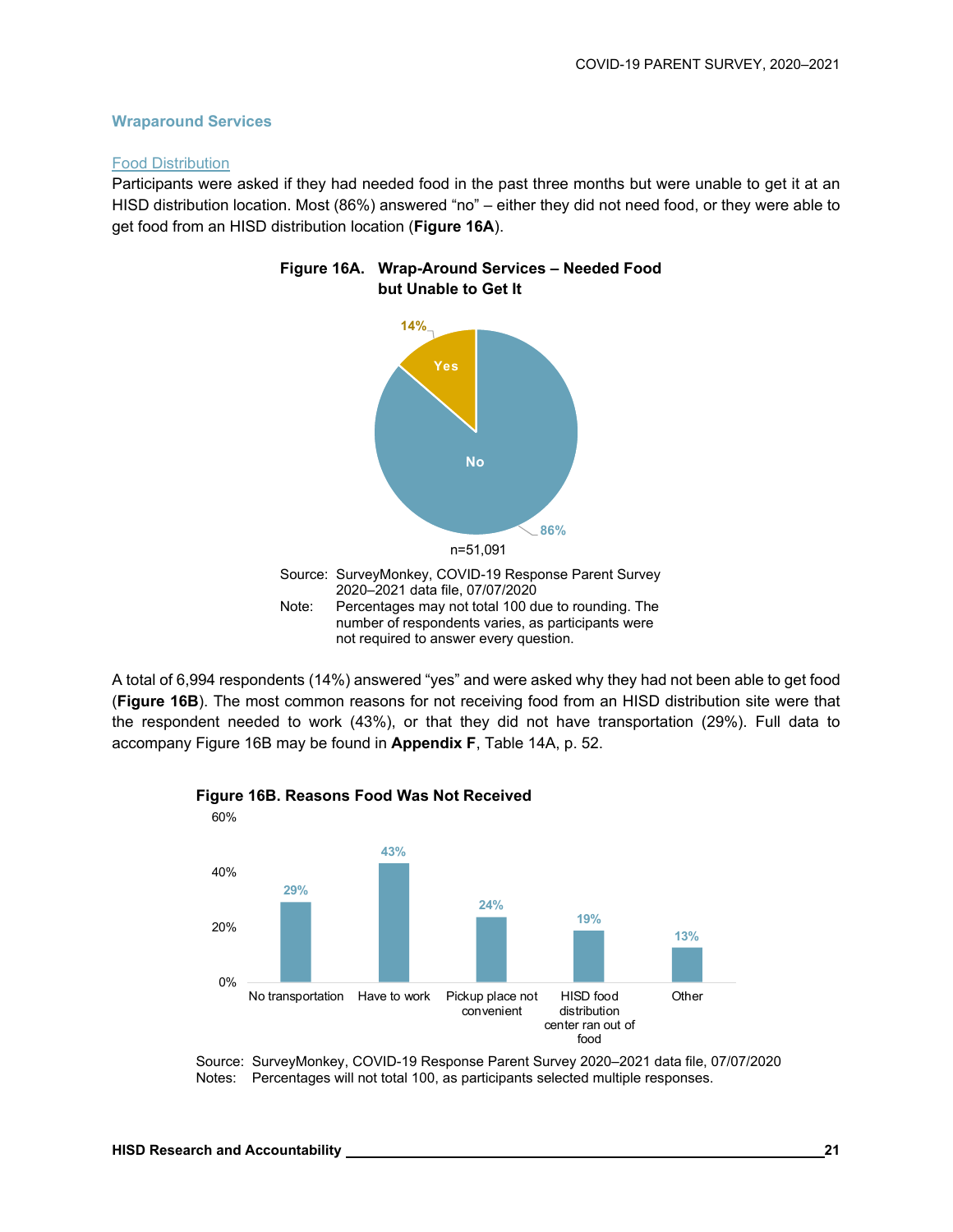Responses of "other," which were approximately 13% of respondents (n=878), were open-ended. **Figure 16C** displays the emergent categories and frequencies of these responses for which 50 or more respondents reported. All responses can be found in **Appendix F**, Table 14B, p. 52. Of the respondents who answered "other" and provided additional information, 16% said that the lines were too long, 12% said they were afraid for their safety, and 9% said there were issues with communication or that the distribution site had shut down.





#### Wages and Employment

**Figure 17** shows the percentage of respondents who experienced hardships related to wages and employment over the past three months. Of the 62,994 respondents, more than one third had earned less money (35%), and more than a tenth had lost their job (13%), worked more hours (12%), or had to take off from work without pay (12%). Responses for hardships related to wages and employment are presented in **Appendix F**, Table 15, p. 53.



**Figure 17. Wraparound Services – Wages and Employment** 

Source: SurveyMonkey, COVID-19 Response Parent Survey 2020–2021 data file, 07/07/2020 Notes: Percentages will not total 100, as participants selected multiple responses.

Source: SurveyMonkey, COVID-19 Response Parent Survey 2020–2021 data file, 07/07/2020 Notes: Percentages may not total 100 due to rounding.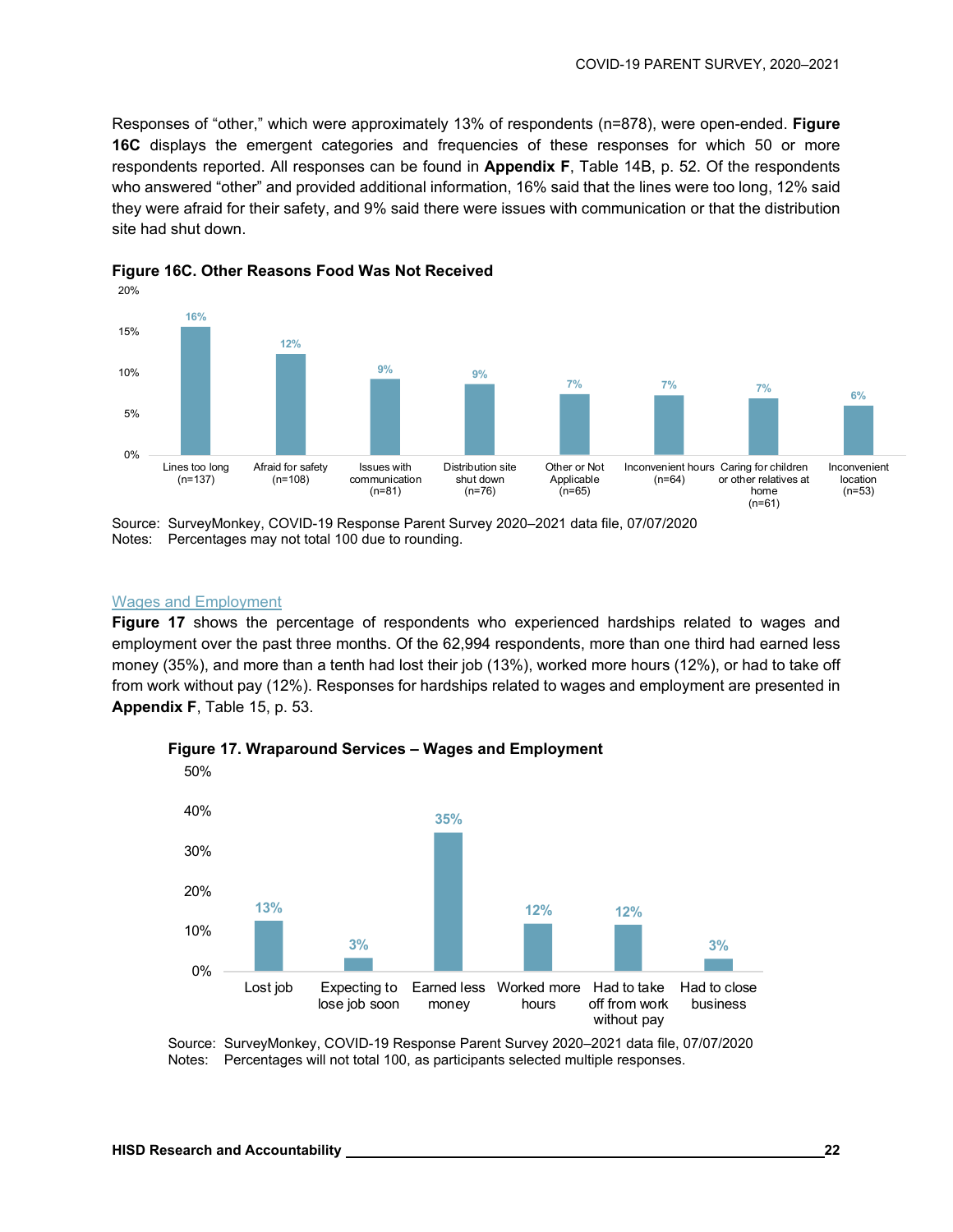#### Household Needs

**Figure 18** (p. 23) shows the percentage of respondents who experienced hardships related to household needs over the past three months. Of the 62,994 respondents, about a fifth (19%) could not get face masks, hand sanitizer, or other products to keep their family healthy. Twelve percent of respondents were unable to pay bills or needed help with childcare. Responses for hardships related to household needs are presented in **Appendix F**, Table 15, p. 46.



#### **Figure 18. Wraparound Services – Household Needs**

Source: SurveyMonkey, COVID-19 Response Parent Survey 2020–2021 data file, 07/07/2020

Notes: Percentages will not total 100, as participants selected multiple responses.

#### Emotional Well-Being

**Figure 19. Wraparound Services – Emotional Well-Being** 

50%



Source: SurveyMonkey, COVID-19 Response Parent Survey 2020–2021 data file, 07/07/2020 Notes: Percentages will not total 100, as participants selected multiple responses.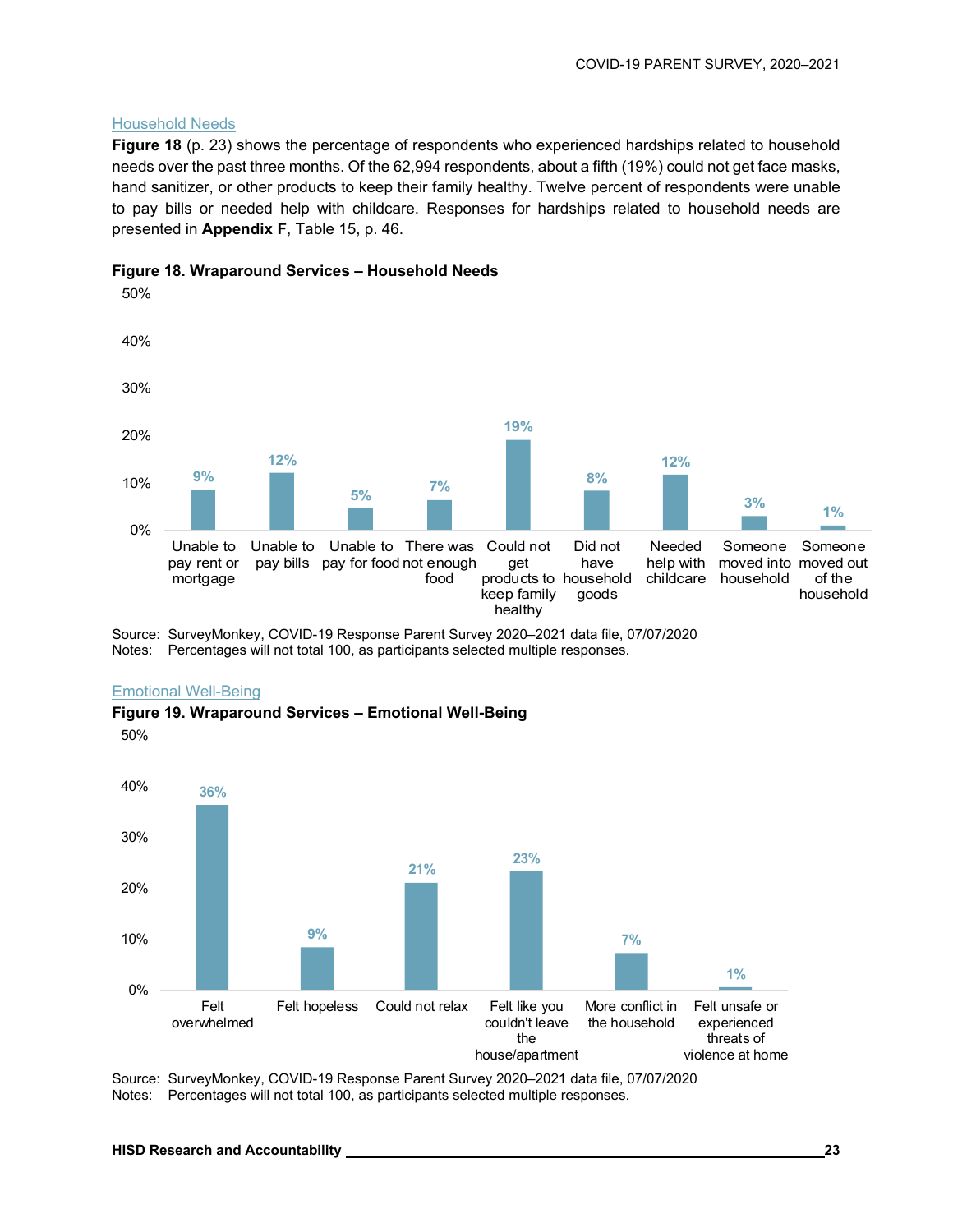**Figure 19** (p. 23) shows the percentage of respondents who experienced difficulty related to emotional well-being over the past three months. Of the 62,994 respondents, more than a third reported that they felt overwhelmed (36%), and about one fifth of respondents reported that they could not relax (21%) or that they felt like they couldn't leave the house or apartment (23%). Responses for difficulties related to emotional well-being are presented in **Appendix F**, Table 15, p. 46.

#### Medical and Health

**Figure 20** shows the percentage of respondents who reported medical and/or health-related difficulty over the past three months. Of the 62,994 respondents, just under a fifth reported that they were unable to go to the dentist (17%), and 13% reported they were unable to go to the doctor. Responses to medical and health related difficulties are presented in **Appendix F**, Table 15, p. 46.



#### **Figure 20. Wraparound Services – Medical and Health**

Notes: Percentages will not total 100, as participants selected multiple responses.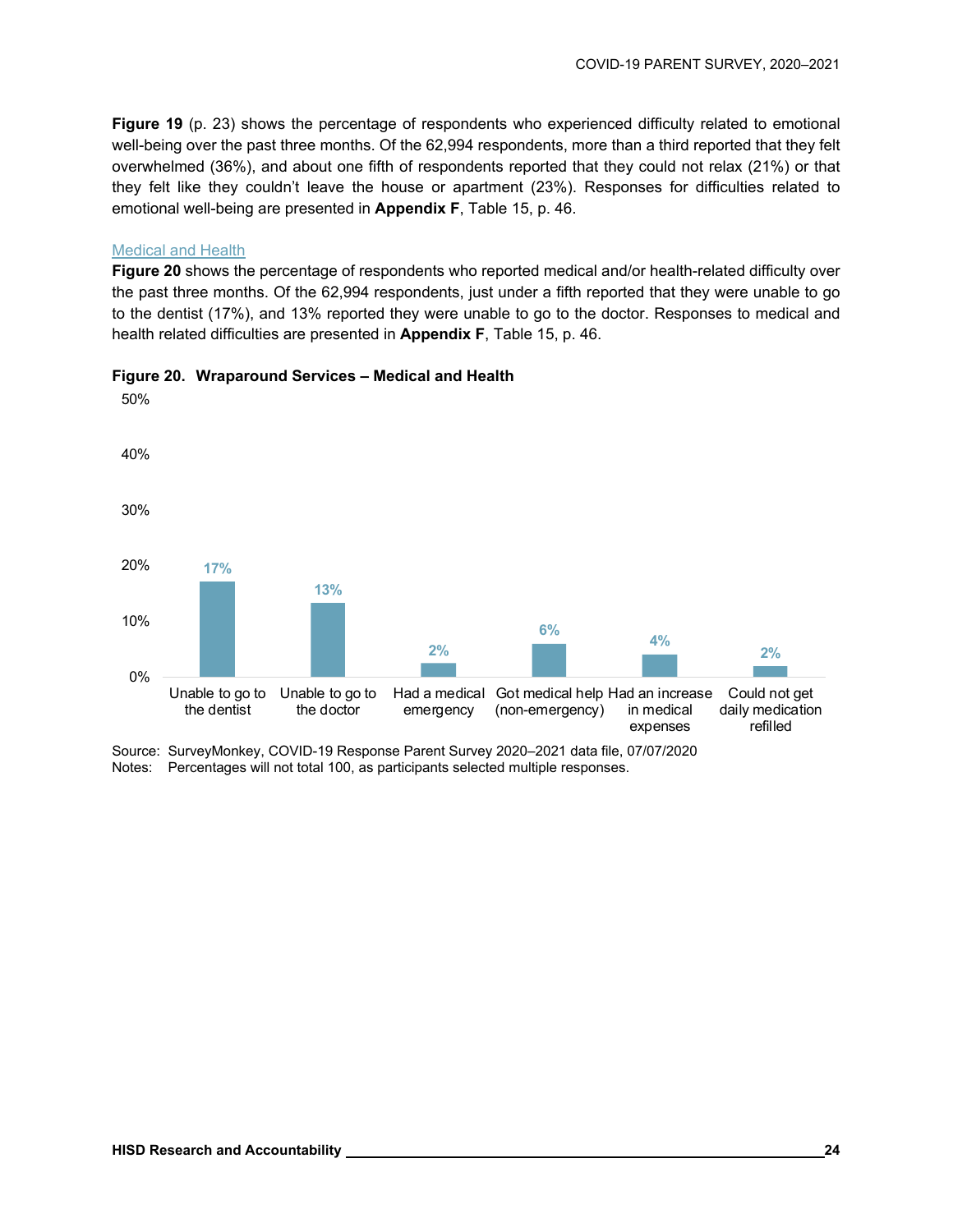## **Appendix A – HISD COVID-19 Response Parent Survey**

Thank you for completing the 2020–2021 HISD COVID-19 Response Parent Survey. This survey is to gather information and inform decision-making for next year. Your feedback is confidential.

This survey uses the term "remote learning." Remote learning refers to distance learning, independent study, live online meetings, and completing assignments online or paper-based packets mailed to the home.

#### Section 1. Overview

1. What is the primary language spoken in your home?

| a.                     |
|------------------------|
| English                |
| b.                     |
| Spanish                |
| c.                     |
| Vietnamese             |
| d.                     |
| Arabic                 |
| Other (please specify) |
|                        |

2. Have you received information from HISD related to COVID-19?

| а.                            |  |  |  |
|-------------------------------|--|--|--|
| $\operatorname{\mathsf{Yes}}$ |  |  |  |
| $\sim$                        |  |  |  |
| $\mathsf{b}$ .                |  |  |  |
| No                            |  |  |  |
|                               |  |  |  |

- 3. The communication from HISD over the past few months was:
	- a. Too much
	- b. Just the right amount
	- c. Too little

 $\bigcirc$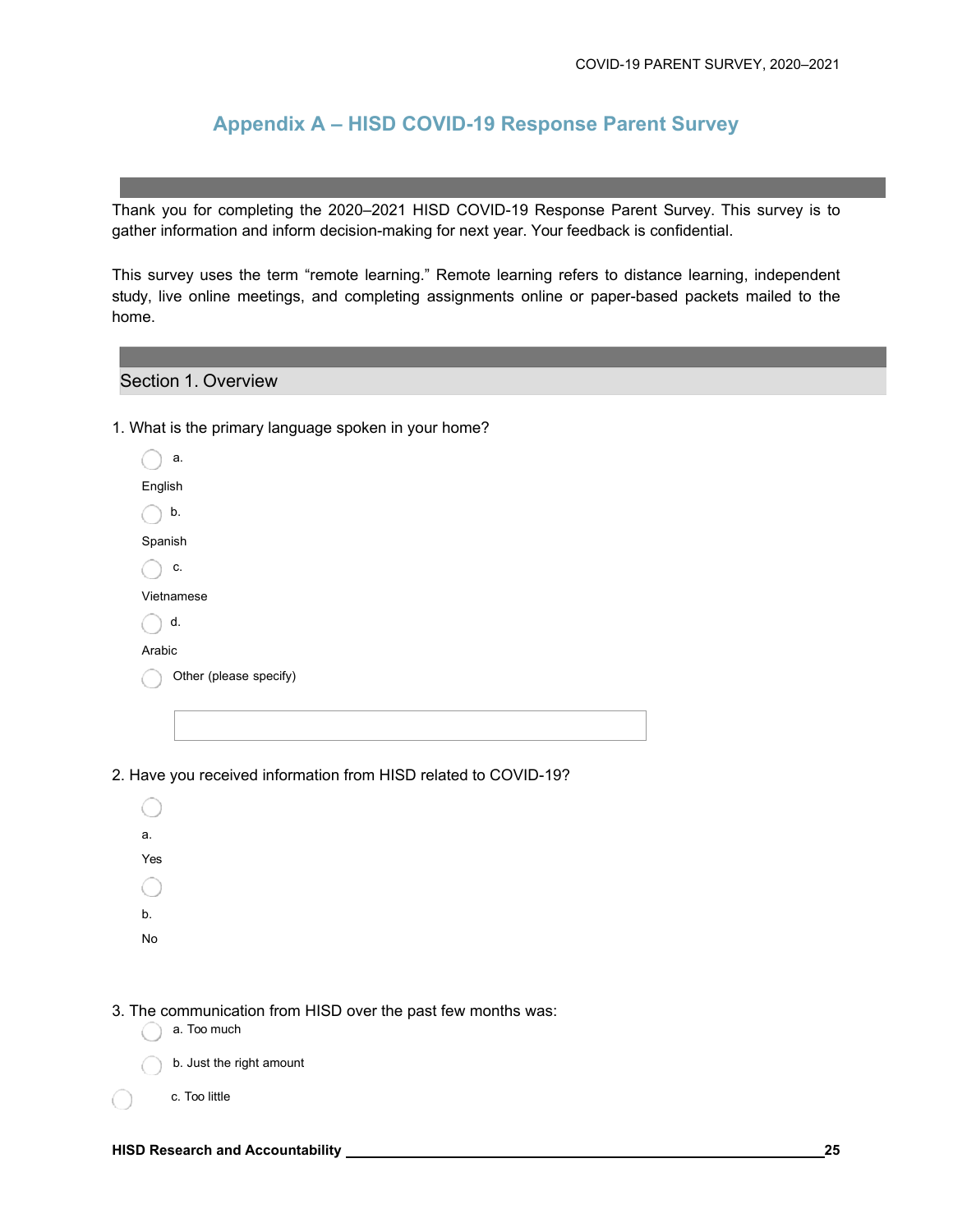#### 4. Describe your internet at home:



house b. Slow connection and/or dial-up

c. Internet on phone only (including phone used as

hotspot) d. Hotspot device

e. No internet access

In response to the COVID-19 emergency, HISD may need to revise the traditional face-to-face school day and/or school calendar. *At this time, no final decision has been made. Some options are subject to local board and/or TEA approval.*

5. Do you agree with each possible change to next school year:

|                                                                                                                          | Agree<br>sure | <b>Disagree</b> | Not |
|--------------------------------------------------------------------------------------------------------------------------|---------------|-----------------|-----|
| Face-to-face classes at school, but with reduced class sizes.                                                            |               |                 |     |
| Face-to-face classes at school with some remote learning as needed, based on<br>recommendations of health professionals. |               |                 |     |
| Continue with remote learning only.                                                                                      |               |                 |     |
| No change. Face-to-face classes at school.                                                                               |               |                 |     |

#### Section 2. My Child(ren) and Remote Learning

We would like to better understand your child(ren)'s experiences and needs with remote learning. Remember, remote learning refers to students being at home learning online or with paper-based packets.

6. How many children do you have who currently attend an HISD school?

|   | ◠         |
|---|-----------|
|   |           |
| ົ |           |
|   | 5 or more |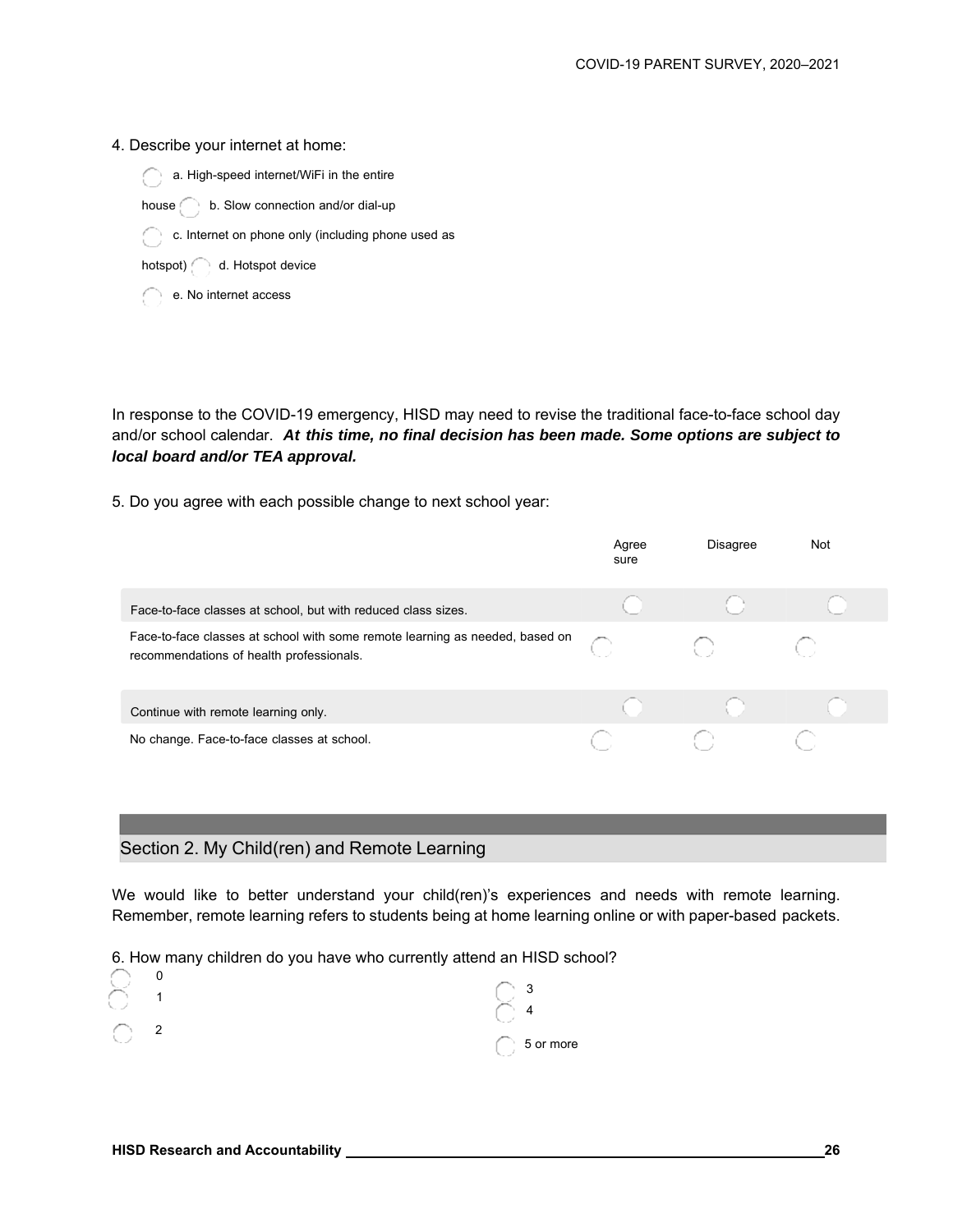We understand each child requires different types of support for remote learning. As best you can, please think about each individual child's experiences and needs over the last three months, during the COVID-19 emergency.

#### **Please think of your first child.**

7. [Child one] was in grade:

 $\epsilon_{\rm m}$ 

 $t_{\rm s}$ 

- 8. [Child one] attended:
- 9. The primary device [child one] used was a:
	- Desktop or laptop computer
	- Tablet (Example: iPad, Galaxy Tab, Surface Pro)
	- Smartphone (Example: iPhone, Galaxy)
	- No device available
	- Other (please specify)
- 10. [Child one] completed tasks assigned or connected with teachers using: [Check all that apply]

| Teams                  | Class Dojo          |
|------------------------|---------------------|
| Zoom                   | Imagine Learning    |
| The Hub                | <b>HISD TV</b>      |
| Clever                 | Paper-based packets |
| Google Classroom       |                     |
|                        |                     |
| Other (please specify) |                     |
|                        |                     |
|                        |                     |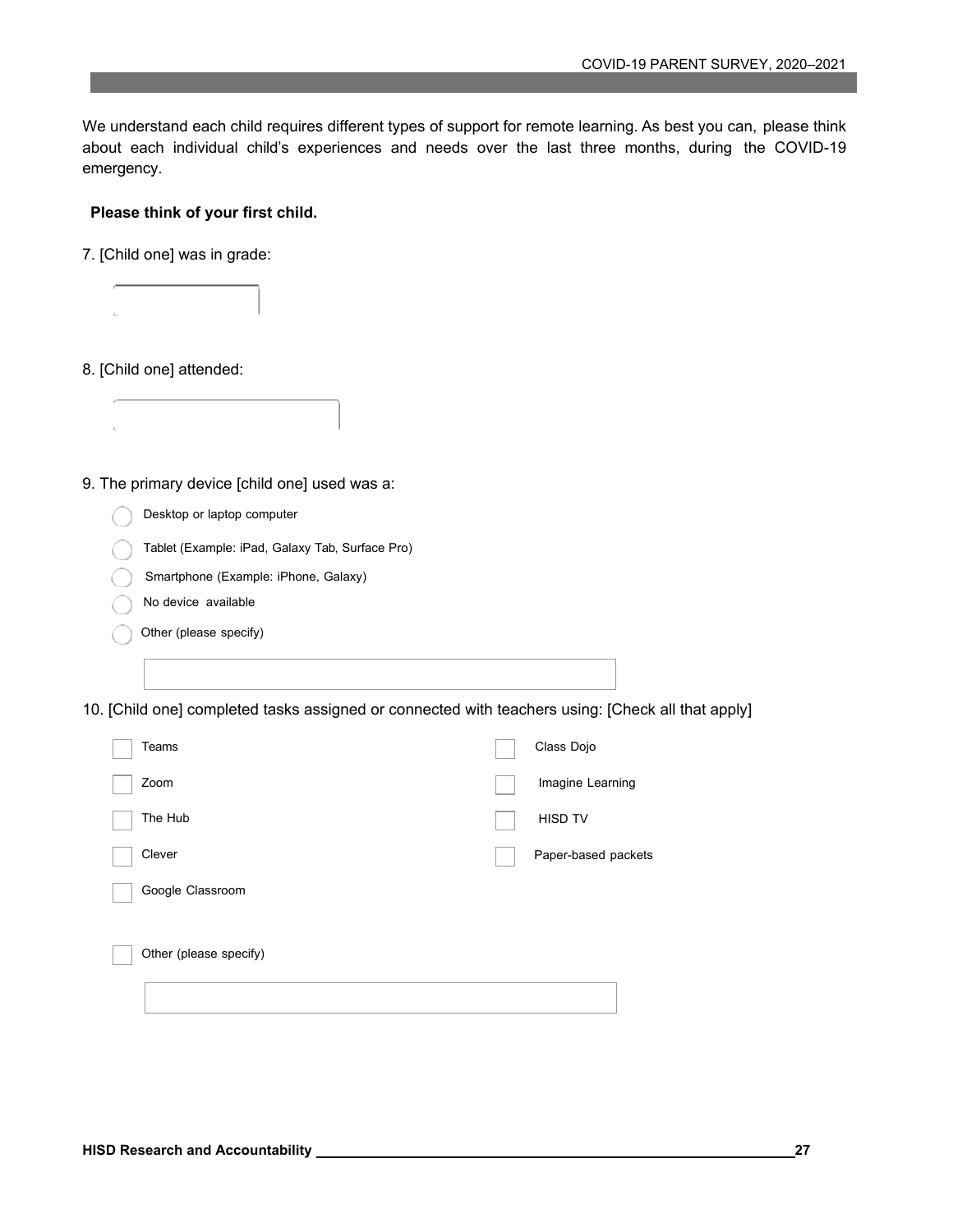- 11. The amount of schoolwork assigned by [child one]'s school was:
- $\bigcirc$  Too much **Just the right amount** Not enough My child hasn't been given any schoolwork assignments 12. Overall, I was satisfied with remote learning for [child one]:
	- Yes
	- No

#### 13. I was not satisfied with remote learning for [child one] because: [Check all that apply]

| Did not have adequate internet access at home                  | Teachers were unavailable when child was doing<br>schoolwork              |
|----------------------------------------------------------------|---------------------------------------------------------------------------|
| Did not have the right device (e.g., computer, tablet, laptop) |                                                                           |
| Did not have enough devices for each child in the household    | Did not have the materials at home needed to do<br>schoolwork             |
| Schoolwork took too much time                                  | Not able to pick up or drop-off paper packets                             |
| Did not know what schoolwork to do or when to do it            | Child was stressed or had difficulty concentrating                        |
| Child was not interested in the schoolwork                     | School work is in English and parent/caregiver speaks<br>another language |
|                                                                | It was difficult to get in touch with teachers                            |
| Other (please specify)                                         |                                                                           |
|                                                                |                                                                           |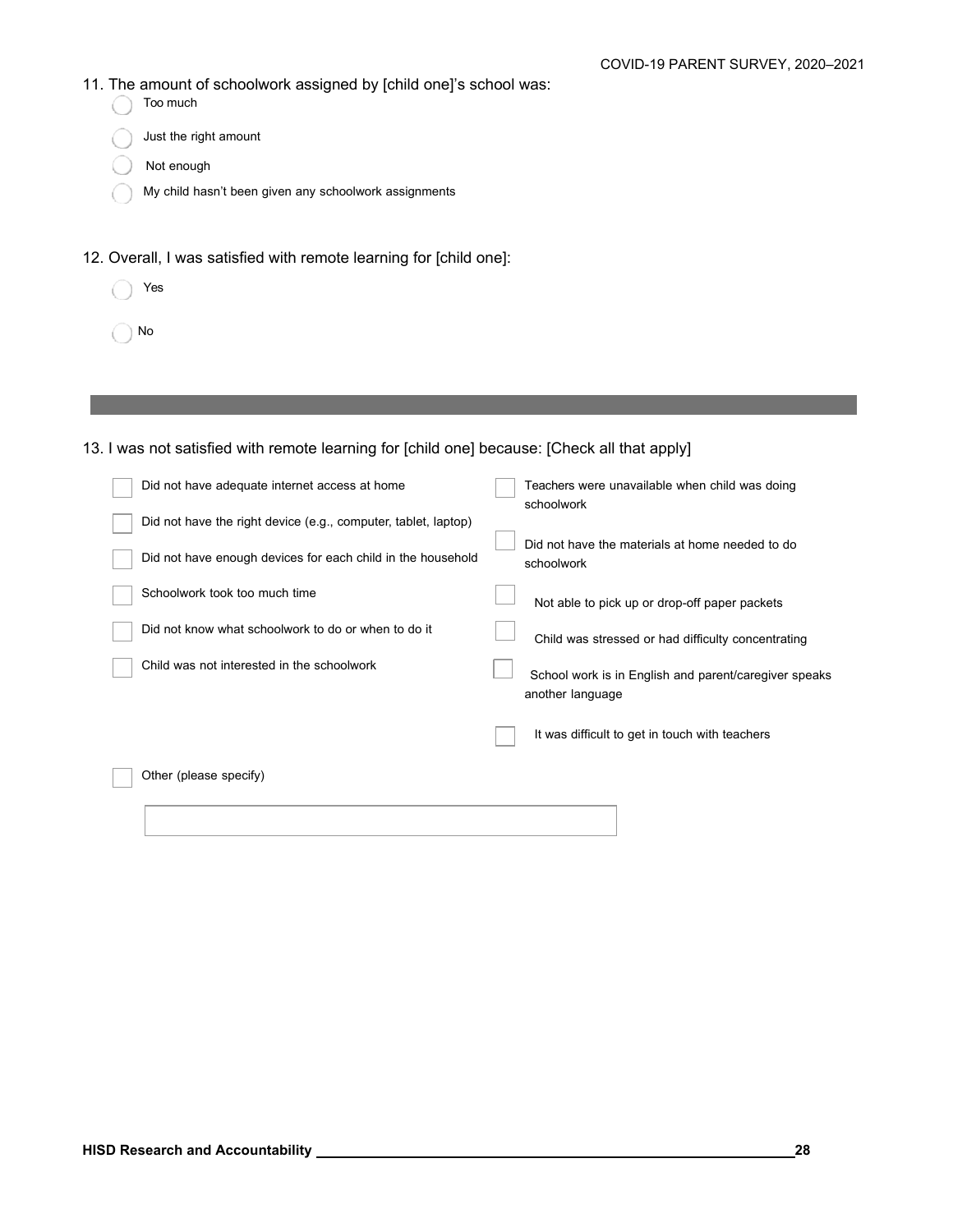#### COVID-19 PARENT SURVEY, 2020–2021

### 13. Did [child one] qualify for and receive assistance from their school for any of these needs? [Check all that apply]

| English Learner (EL)     | My child did qualify for assistance but did not receive it |
|--------------------------|------------------------------------------------------------|
| <b>Special Education</b> | My child did not qualify for assistance                    |
| Gifted and Talented      | Unsure                                                     |
| Section 504              |                                                            |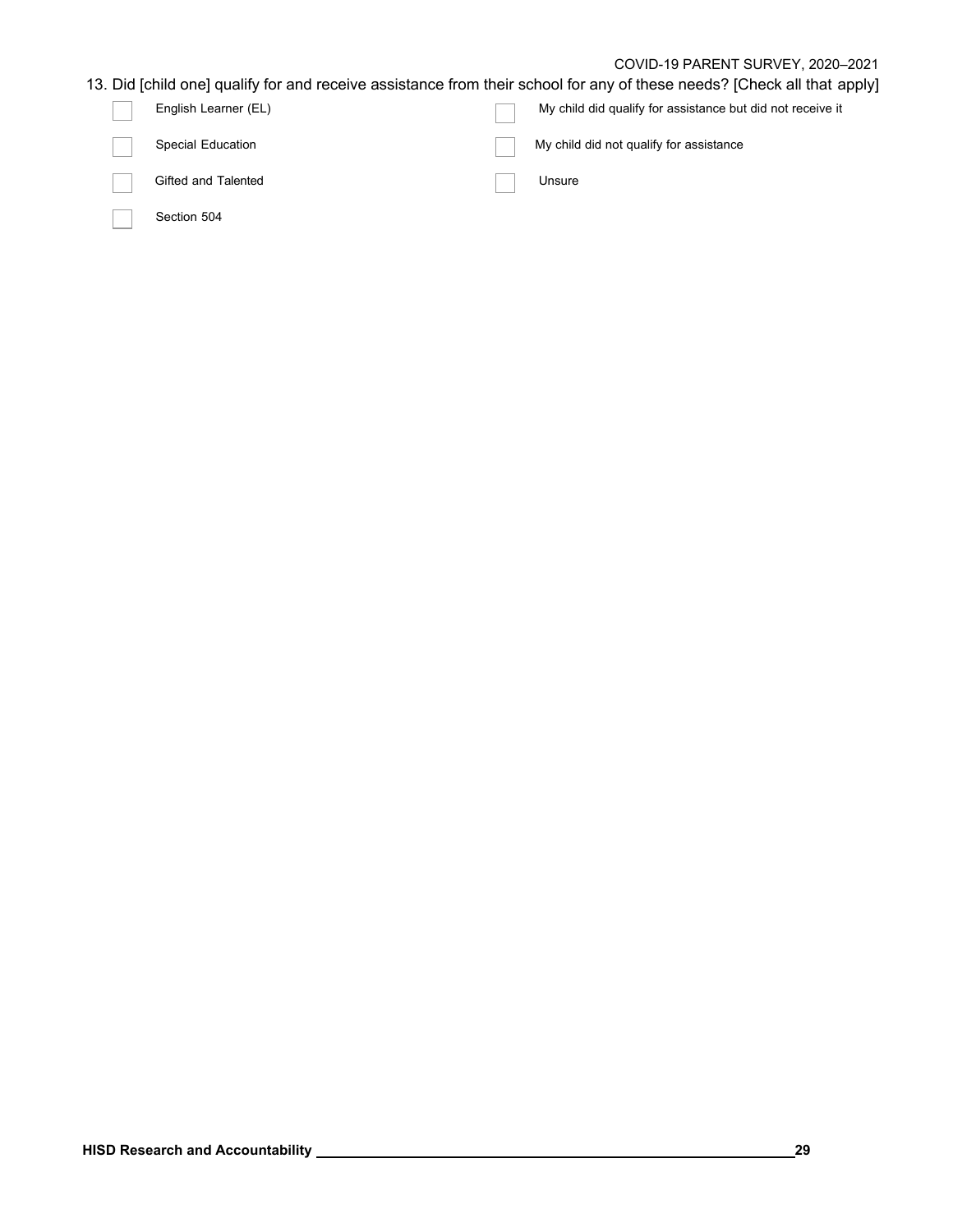15. Do you have other child(ren) who currently attend an HISD school?

- Yes, take me to the remote learning questions for my next child.
- Yes, but I don't want to answer remote learning questions for my other child(ren). Take me to next section of the survey.
- No, take me to next section of the survey.

#### Please think of your second child.

*Questions 16–48 repeat Questions 7–15 using skip logic for respondents who answered "Yes, take me to the remote learning questions for my next child." The questions are not repeated here.* 

Section 3. Learning Supports for 2020-2021

**Remote learning refers to students being at home learning online or with paper-based packets.** 

49. What supports would your family need for remote learning next school year?

|                                                                                                | Yes | No | Maybe |
|------------------------------------------------------------------------------------------------|-----|----|-------|
| Technology devices that can be used for schoolwork                                             |     |    |       |
| Better, more reliable internet                                                                 |     |    |       |
| Help with using remote learning technology (Example: online platforms, setting<br>up accounts) |     |    |       |
| Help understanding information or schoolwork because English is not my<br>primary language     |     |    |       |
| Help with questions about my children's schoolwork                                             |     |    |       |
|                                                                                                |     |    |       |

Other (please specify)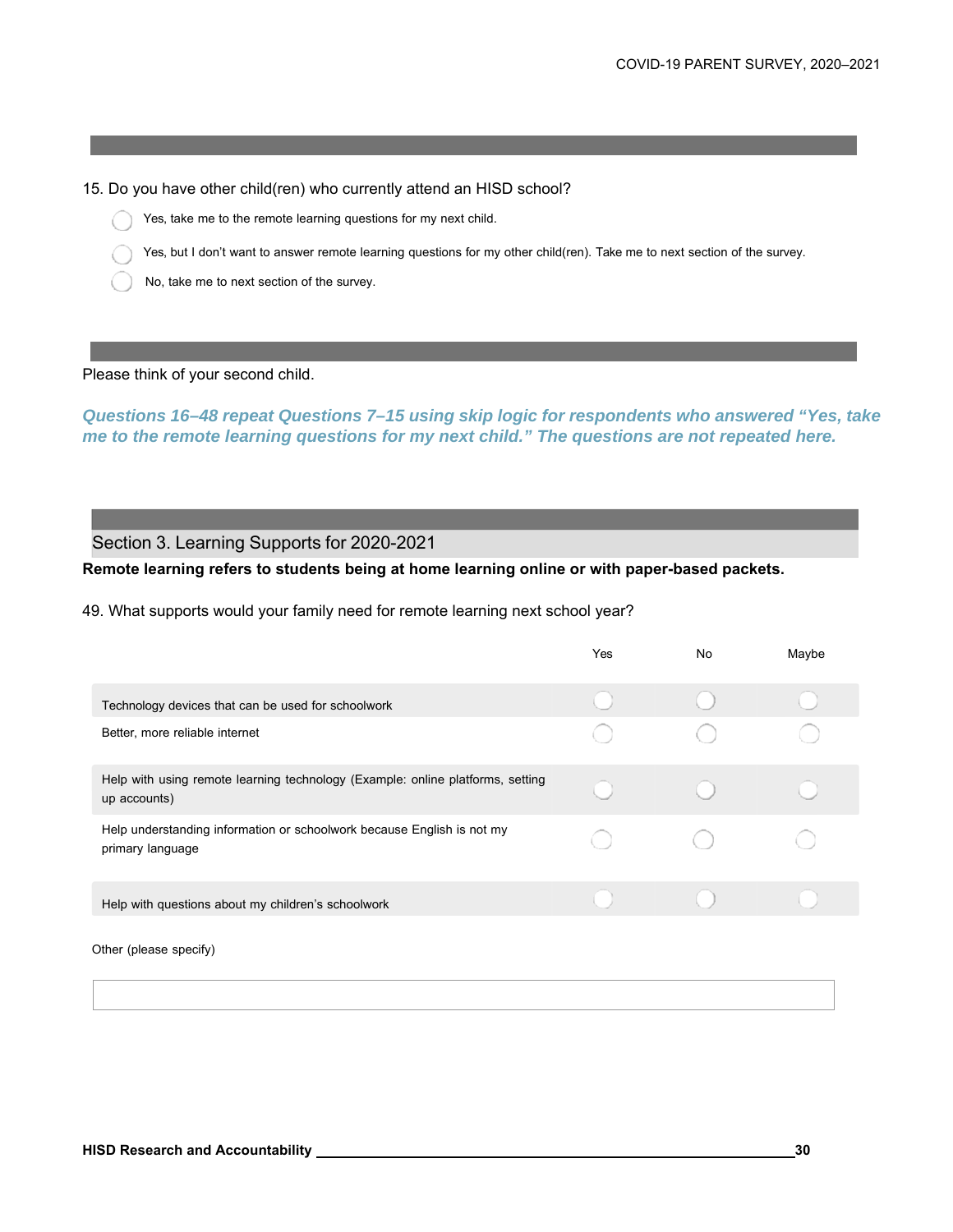50. If HISD had to implement remote learning next school year, would there be a caregiver available that could help your child(ren) with schoolwork?

| Yes    |
|--------|
| No     |
| Unsure |

#### Section 4. My Family's Experience and Needs

HISD would like to know how the COVID-19 emergency impacted your family. Because this survey is confidential, we cannot respond to individual needs based on your responses.

- Contact Texas/United Way HELPLINE at 2-1-1 for help with food, health, or housing.
- Contact HISD's 713-556-INFO (4636) for questions about remote learning or food distribution.
- Contact HISD's Let's Stay Connected Hotline at 713-556-1340, 24 hours a day, seven days a week for emotional, social, and psychological help.

51. In the last three months, did you need food but were unable to get it at an HISD distribution location?

| Yes |
|-----|
| No  |

52. We want to make sure families that need food are getting it. Please let us know why you have not receive food from HISD? [Check all that apply]



In the last three months, has your household experienced any of the following?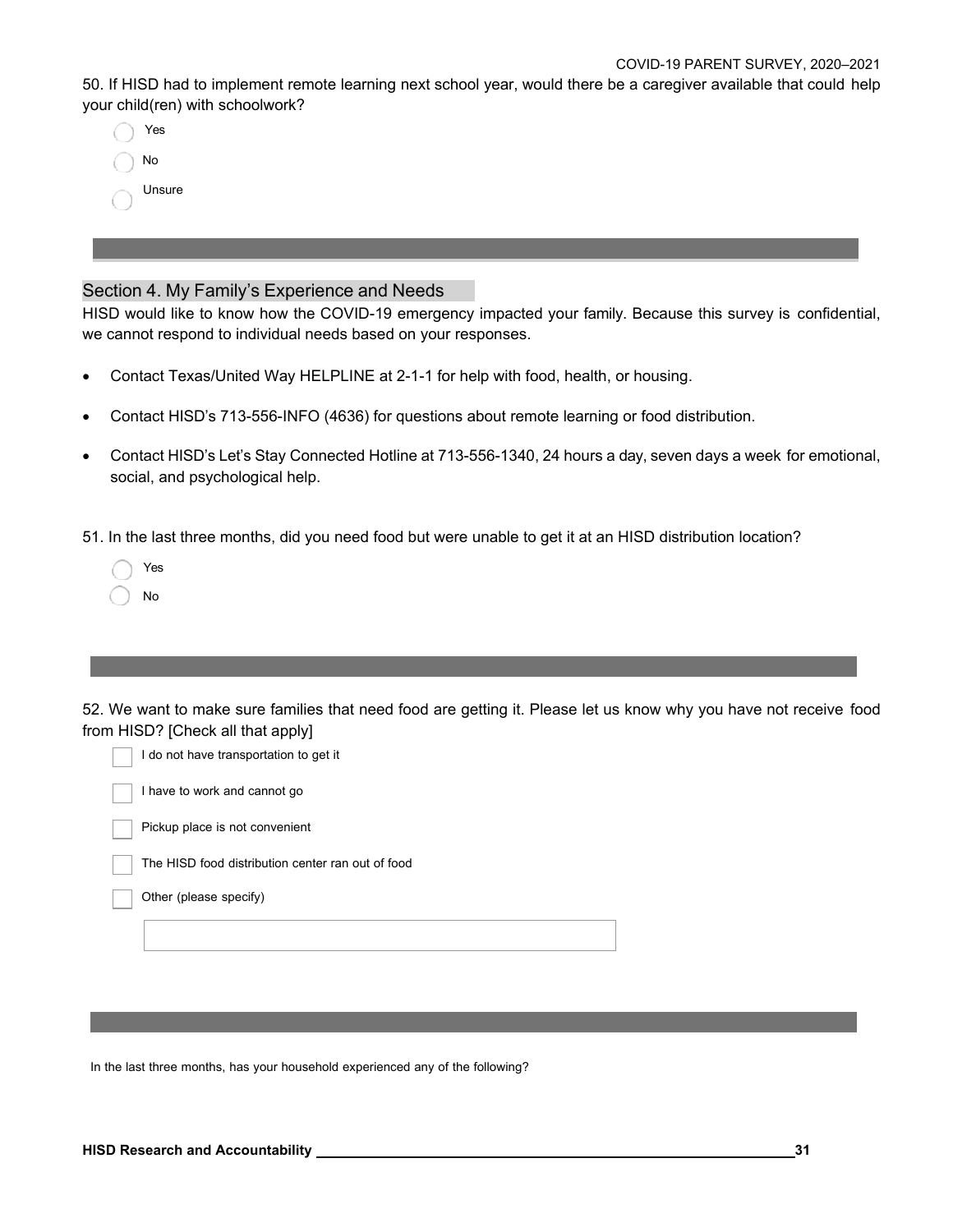| 53. Wages and Employment [Check all that apply]                                       |
|---------------------------------------------------------------------------------------|
| Lost job                                                                              |
| Expecting to lose job soon                                                            |
| Earned less money                                                                     |
| Worked more hours                                                                     |
| Had to take off from work without pay                                                 |
| Had to close business                                                                 |
| 54. Household Needs [Check all that apply]                                            |
|                                                                                       |
| Unable to pay rent or mortgage                                                        |
| Unable to pay bills (Example: electricity, gas, water, internet, car payment)         |
| Unable to pay for food                                                                |
| There was not enough food                                                             |
| Could not get face masks, hand sanitizer, or other products to keep my family healthy |
| Did not have household goods, like soap, paper towels, or toilet paper                |
| Needed help with childcare                                                            |
| Someone moved into household                                                          |
| Someone moved out of the household                                                    |
| 55. Emotional Well-being [Check all that apply]                                       |
| Felt overwhelmed                                                                      |
| Felt hopeless                                                                         |
| Could not relax                                                                       |

- Felt like you couldn't leave the house/apartment
- More conflict in the household
- Felt unsafe or experienced threats of violence at home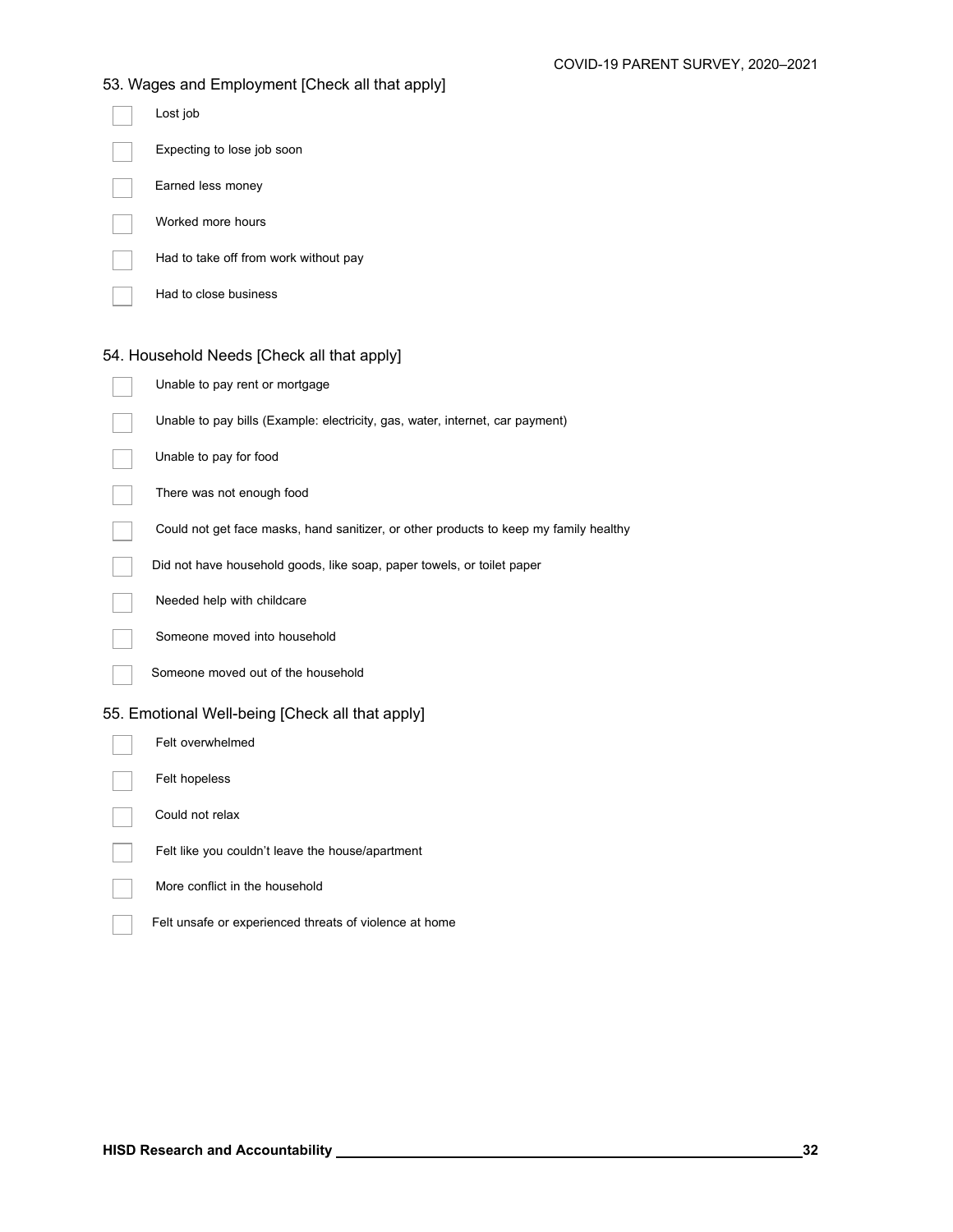### 56. Medical and Health. [Check all that apply]

| Unable to go to the dentist             |
|-----------------------------------------|
| Unable to go to see a doctor            |
| Had a medical emergency                 |
| Got medical help (non-emergency)        |
| Had an increase in medical expenses     |
| Could not get daily medication refilled |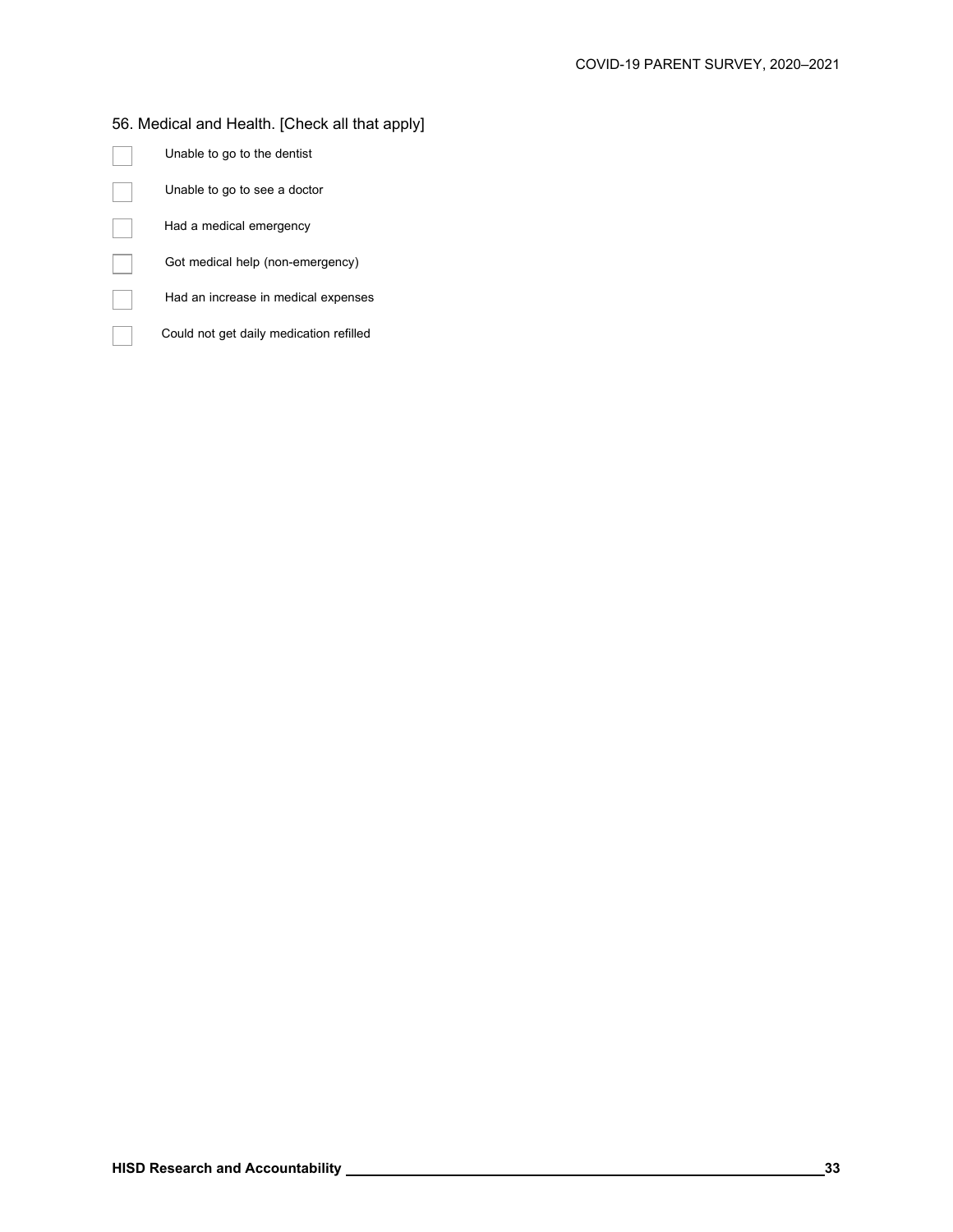| Table 1. Number of Children in HISD Schools, Per Respondent |        |               | <b>Number of</b><br><b>Students</b> |
|-------------------------------------------------------------|--------|---------------|-------------------------------------|
|                                                             | N      | $\frac{0}{0}$ | <b>Represented</b>                  |
| 1 Child                                                     | 30,406 | 46.1%         | 30,406                              |
| 2 Children                                                  | 21,993 | 33.3%         | 43,986                              |
| 3 Children                                                  | 7,628  | 11.6%         | 22,884                              |
| 4 Children                                                  | 2,076  | 3.1%          | 8,304                               |
| 5+ Children                                                 | 891    | 1.3%          | 4,455                               |
| 0 or No Answer                                              | 3,015  | 4.6%          |                                     |
| <b>Total</b>                                                | 66,009 |               | 110,035                             |

## **Appendix B: Overview Tables**

Source: SurveyMonkey, COVID-19 Response Parent Survey 2020–2021 data file, 07/07/2020 Note: Percentages may not total 100 due to rounding.

| Table 2. Method and Language of Administration |                |              |                |              |                   |                                   |        |                        |       |               |
|------------------------------------------------|----------------|--------------|----------------|--------------|-------------------|-----------------------------------|--------|------------------------|-------|---------------|
|                                                | <b>English</b> |              | <b>Spanish</b> |              | <b>Vietnamese</b> |                                   | Arabic |                        | Total |               |
|                                                | N.             | %            | N              | %            | N.                | %                                 | N.     | %⊹                     | N     | %             |
| <b>Online Administration</b>                   |                | 51,590 99.7% |                | 10,983 99.2% | -79               | 100.0%                            | 96     | $100.0\%$ 62,748 99.6% |       |               |
| <b>Phone Administration</b>                    | 158            | $0.3\%$      | 88             | $0.8\%$      | $\mathbf{0}$      | $0.0\%$                           | 0      | $0.0\%$                | 246   | $0.4\%$       |
| <b>Total</b>                                   |                |              |                |              |                   | 51,748 82.1% 11,071 17.6% 79 0.1% | 96     | $0.2\%$                |       | 62,994 100.0% |

Source: SurveyMonkey, COVID-19 Response Parent Survey 2020–2021 data file, 07/07/2020 Percentages may not total 100 due to rounding. The total represents respondents with one or more children in HISD schools.

| Table 3. Primary Language Spoken in the Home |        |        |  |  |  |  |  |  |
|----------------------------------------------|--------|--------|--|--|--|--|--|--|
|                                              | N      | $\%$   |  |  |  |  |  |  |
| <b>English</b>                               | 45,130 | 71.8%  |  |  |  |  |  |  |
| <b>Spanish</b>                               | 15,269 | 24.3%  |  |  |  |  |  |  |
| Vietnamese                                   | 207    | 0.3%   |  |  |  |  |  |  |
| <b>Arabic</b>                                | 318    | 0.5%   |  |  |  |  |  |  |
| <b>Other</b>                                 | 1,937  | 3.1%   |  |  |  |  |  |  |
| <b>Total</b>                                 | 62,861 | 100.0% |  |  |  |  |  |  |

Source: SurveyMonkey, COVID-19 Response Parent Survey 2020–2021 data file, 07/07/2020

Note: Percentages may not total 100 due to rounding. The number of respondents varies, as participants were not required to answer every question.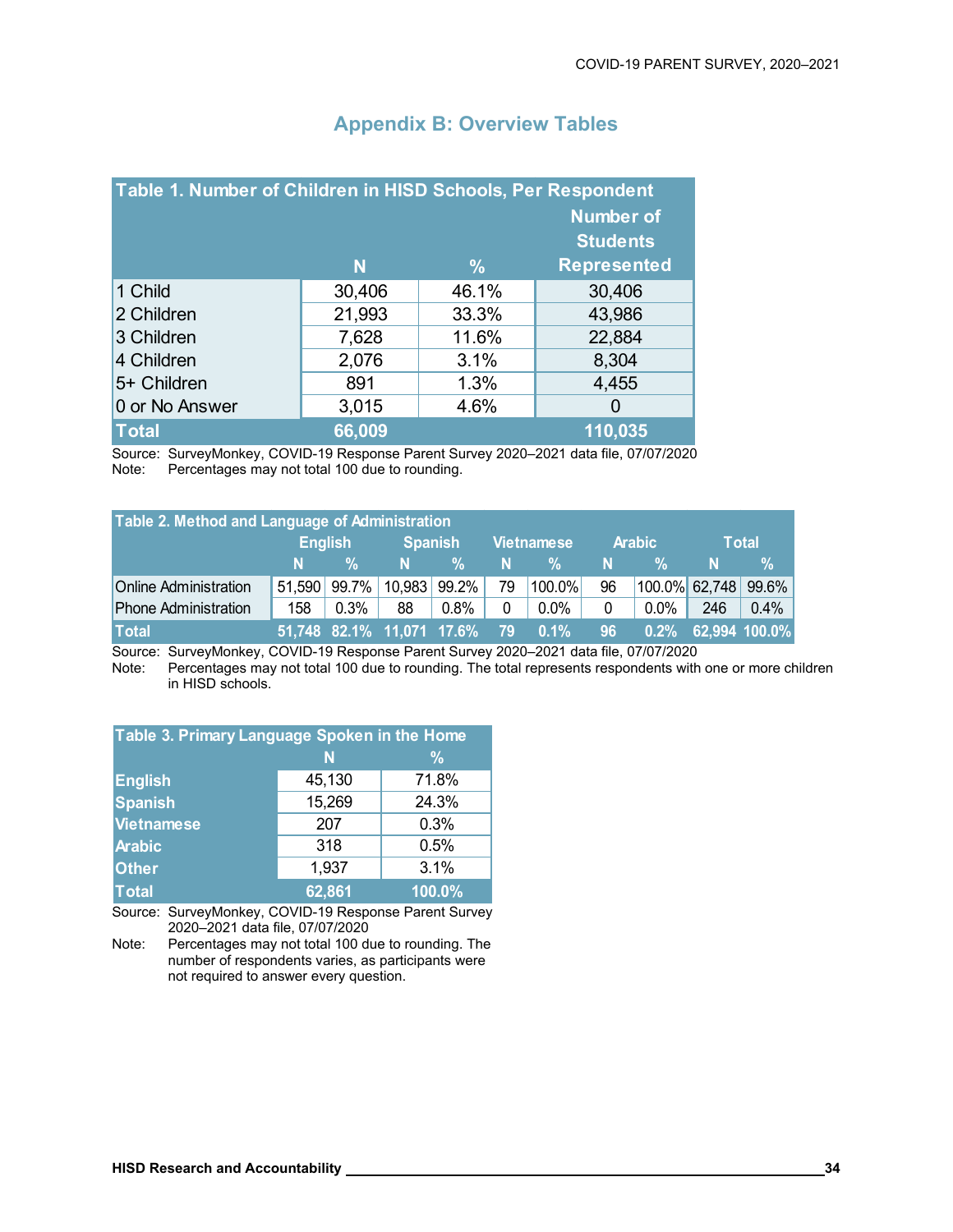| Table 4A Informing the Instructional School Day for 2020-2021 |              |            |                 |       |               |               |                  |  |  |
|---------------------------------------------------------------|--------------|------------|-----------------|-------|---------------|---------------|------------------|--|--|
|                                                               | <b>Agree</b> |            | <b>Disagree</b> |       | <b>Unsure</b> |               | <b>Total</b>     |  |  |
|                                                               | N            | l%         | N               | $\%$  | <b>N</b>      | $\frac{9}{6}$ | <b>Responses</b> |  |  |
| Face-to-face classes at school, but                           |              |            |                 |       |               |               |                  |  |  |
| with reduced class sizes                                      | 29,233 47.2% |            | 20,461          | 33.1% | 12,203        | 19.7%         | 61,897           |  |  |
| Face-to-face classes at school with                           |              |            |                 |       |               |               |                  |  |  |
| some remote learning as needed,                               |              |            |                 |       |               |               |                  |  |  |
| based on recommendations of health                            |              |            |                 |       |               |               |                  |  |  |
| professionals                                                 | 31,897       | 51.4%      | 18,625 30.0%    |       | 11,538        | 18.6%         | 62,060           |  |  |
| Continue with remote learning only                            | 31,618 51.1% |            | 17,392 28.1%    |       | 12,844        | 20.8%         | 61,854           |  |  |
| No change; face-to-face classes at                            |              |            |                 |       |               |               |                  |  |  |
| school                                                        | 12,884       | $ 21.0\% $ | 34,876          | 56.8% | 13,604        | 22.2%         | 61,364           |  |  |

## **Appendix C: Informing the Instructional School Day Tables**

Source: SurveyMonkey, COVID-19 Response Parent Survey 2020–2021 data file, 07/07/2020

Notes: Percentages may not total 100 due to rounding. The number of respondents varies, as participants were not required to answer every question.

| Table 4B. Continue with Remote Learning Only, Before and After Raised Threat Level |              |            |                                        |             |               |            |                  |  |  |
|------------------------------------------------------------------------------------|--------------|------------|----------------------------------------|-------------|---------------|------------|------------------|--|--|
|                                                                                    | <b>Agree</b> |            | <b>Disagree</b>                        |             | <b>Unsure</b> |            | <b>Total</b>     |  |  |
|                                                                                    | N.           | %          |                                        | $N \sim \%$ | N             | $2\%$      | <b>Responses</b> |  |  |
| <b>Before Raised Threat Level</b>                                                  | 23.377       | 49.8%      | $\vert$ 13,844 29.5%                   |             | 9,744         | $ 20.7\% $ | 46,965           |  |  |
| <b>After Raised Threat Level</b>                                                   | 8.241        | $ 55.3\% $ | $3,548$ 23.8% 3,100 20.8%              |             |               |            | 14,889           |  |  |
| <b>Total</b>                                                                       |              |            | 31,618 51.1% 17,392 28.1% 12,844 20.8% |             |               |            | 61,854           |  |  |

Source: SurveyMonkey, COVID-19 Response Parent Survey 2020–2021 data file, 07/07/2020

Notes: Percentages may not total 100 due to rounding.

| Table 4C. No Change; Face-to-Face Classes At School, Before and After Raised Threat Level |                               |      |                 |             |                                                                        |               |                  |  |
|-------------------------------------------------------------------------------------------|-------------------------------|------|-----------------|-------------|------------------------------------------------------------------------|---------------|------------------|--|
|                                                                                           | <b>Agree</b>                  |      | Disagree Unsure |             |                                                                        |               | <b>Total</b>     |  |
|                                                                                           | $\mathbf{N}$ and $\mathbf{N}$ | $\%$ |                 | $N \sim \%$ | -N                                                                     | $\frac{9}{6}$ | <b>Responses</b> |  |
| Before Raised Threat Level                                                                |                               |      |                 |             | 10,198 21.9% 25,751 55.3% 10,598 22.8%                                 |               | 46,547           |  |
| <b>After Raised Threat Level</b>                                                          | 2.686                         |      |                 |             | $\vert 18.1\% \vert 9.125 \vert 61.6\% \vert 3.006 \vert 20.3\% \vert$ |               | 14,817           |  |
| <b>Total</b>                                                                              |                               |      |                 |             | 12,884 21.0% 34,876 56.8% 13,604 22.2%                                 |               | 61,364           |  |

Source: SurveyMonkey, COVID-19 Response Parent Survey 2020–2021 data file, 07/07/2020

Notes: Percentages may not total 100 due to rounding.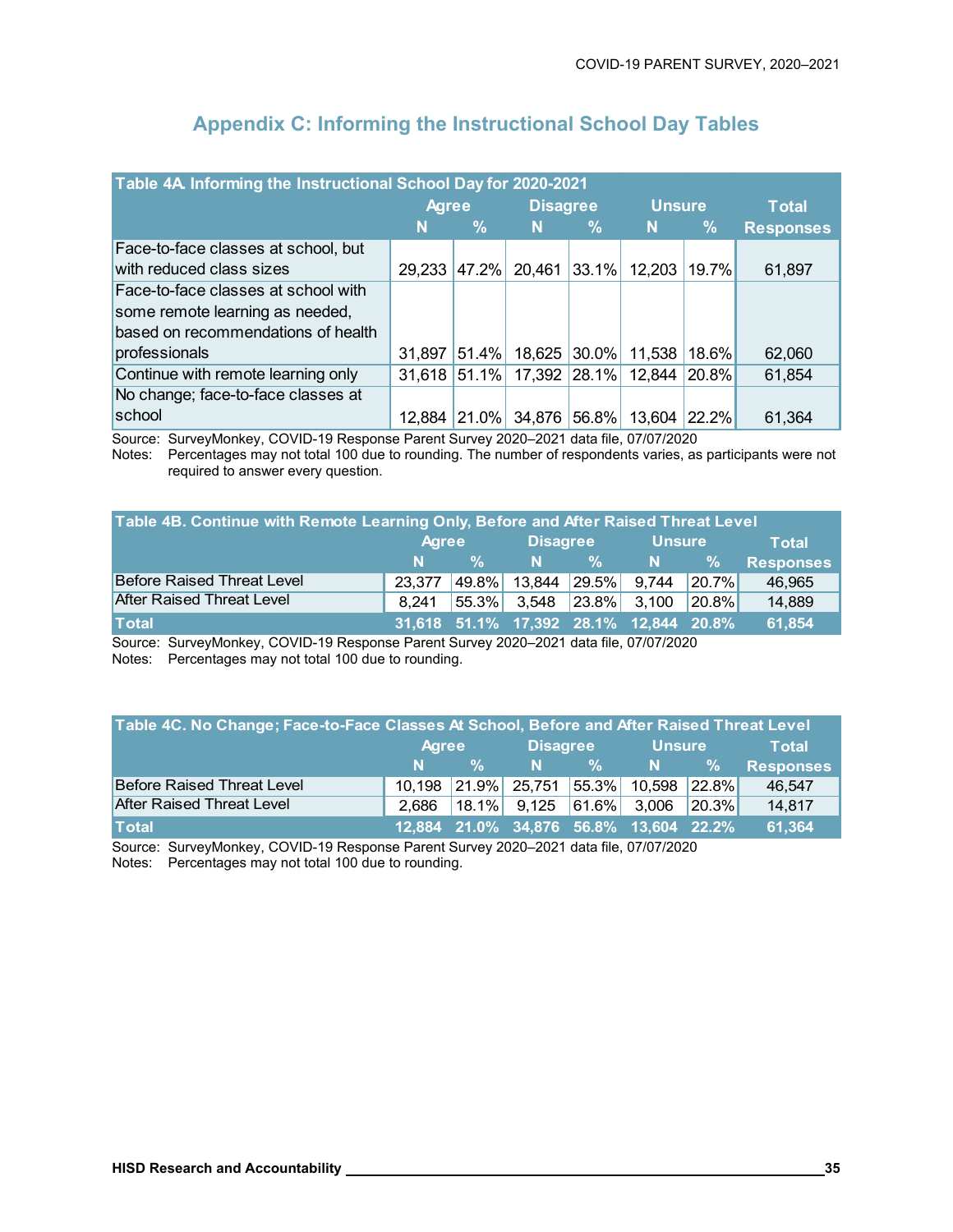| <b>Table 5A Student Grade Level</b> |        |       |
|-------------------------------------|--------|-------|
|                                     | N      | %     |
| Pre-Kindergarten                    | 5,331  | 6.4%  |
| Kindergarten                        | 7,222  | 8.7%  |
| Grade 1                             | 7,225  | 8.7%  |
| Grade 2                             | 6,879  | 8.3%  |
| <b>Grades PK-2</b>                  | 26,657 | 32.2% |
| Grade 3                             | 7,083  | 8.5%  |
| Grade 4                             | 6,902  | 8.3%  |
| Grade 5                             | 6,584  | 7.9%  |
| Grades 3-5                          | 20,569 | 24.8% |
| Grade 6                             | 5,881  | 7.1%  |
| Grade 7                             | 6,066  | 7.3%  |
| Grade 8                             | 5,489  | 6.6%  |
| Grades 6-8                          | 17,436 | 21.0% |
| Grade 9                             | 5,718  | 6.9%  |
| Grade 10                            | 5,346  | 6.4%  |
| Grade 11                            | 5,194  | 6.3%  |
| Grade 12                            | 1,968  | 2.4%  |
| Grades 9-12                         | 18,226 | 22.0% |
| <b>Total With Grade Level</b>       | 82,888 |       |
| No Response to Grade                |        |       |
| Level                               | 9,779  | 10.6% |
| <b>Total</b>                        | 92,667 |       |

## **Appendix D: Children and Remote Learning Tables**

Source: SurveyMonkey, COVID-19 Response Parent Survey 2020–2021 data file, 07/07/2020

Notes: Percentages may not total 100 due to rounding. The number of respondents varies, as participants were not required to answer every question.

| <b>Table 5B. School Office of Students</b> |        |               |  |  |  |  |  |  |
|--------------------------------------------|--------|---------------|--|--|--|--|--|--|
|                                            | N      | $\frac{0}{2}$ |  |  |  |  |  |  |
| Achieve 180                                | 4,144  | 5.2%          |  |  |  |  |  |  |
| East Area                                  | 10,665 | 13.3%         |  |  |  |  |  |  |
| North Area                                 | 10,053 | 12.5%         |  |  |  |  |  |  |
| Northwest Area                             | 23,960 | 29.8%         |  |  |  |  |  |  |
| South Area                                 | 10,395 | 12.9%         |  |  |  |  |  |  |
| West Area                                  | 21,112 | 26.3%         |  |  |  |  |  |  |
| Other                                      | 19     | $< 1\%$       |  |  |  |  |  |  |
| <b>Total With Area Office</b>              | 80,348 |               |  |  |  |  |  |  |
| No Response to Area                        |        |               |  |  |  |  |  |  |
| Office                                     | 12,319 | 13.3%         |  |  |  |  |  |  |
| <b>Total</b>                               | 92.667 |               |  |  |  |  |  |  |

Source: SurveyMonkey, COVID-19 Response Parent Survey 2020–2021 data file, 07/07/2020

Notes: Percentages may not total 100 due to rounding. The number of respondents varies, as participants were not required to answer every question. "Other" includes HCC Lifeskills, JJAEP, RDSPD, and SOAR Center.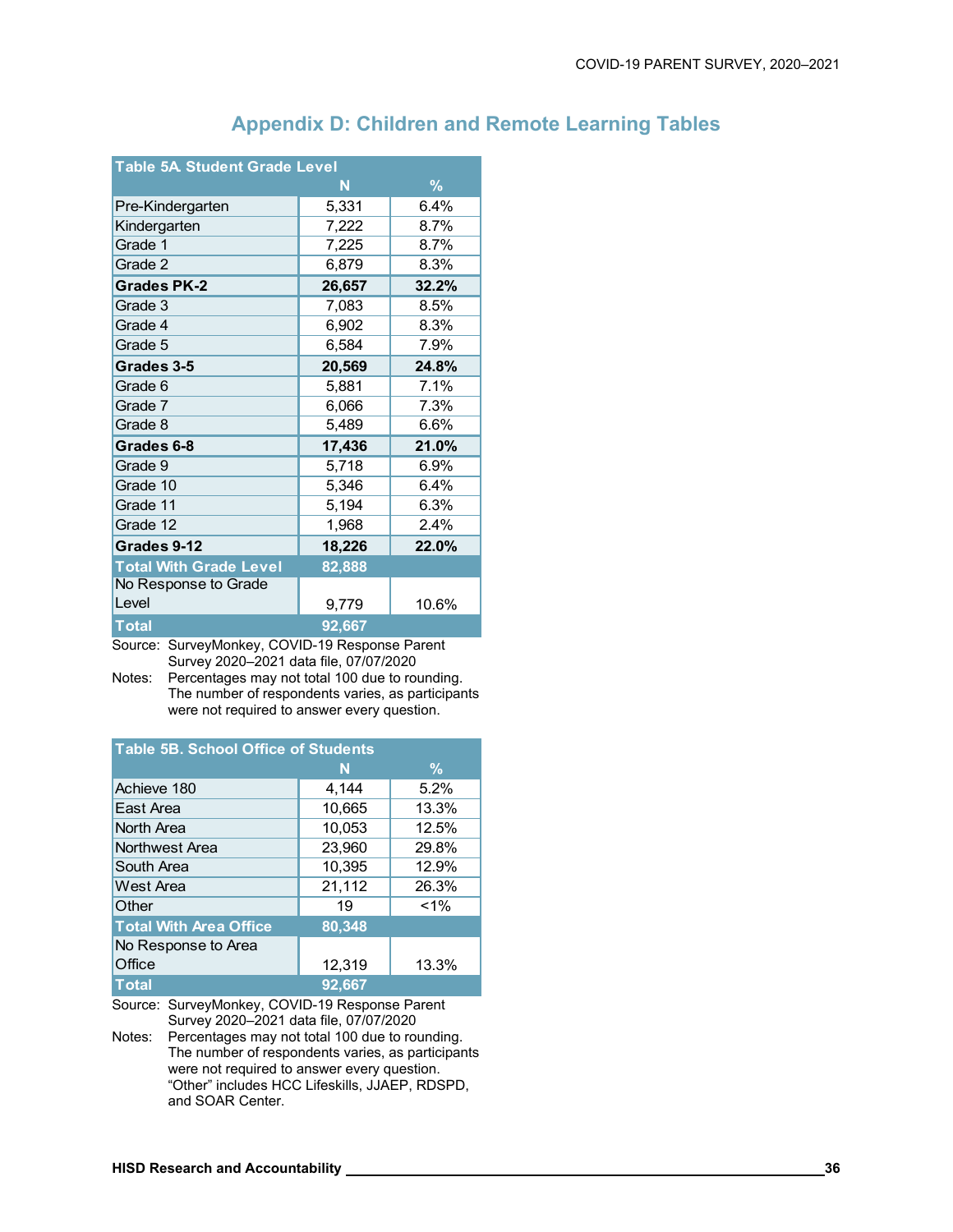| Table 5C. Total Responses by Campus     |                    |                   |                         | Table 5C. Total Responses by Campus, Continued |                    |                   |                         |  |
|-----------------------------------------|--------------------|-------------------|-------------------------|------------------------------------------------|--------------------|-------------------|-------------------------|--|
| <b>School Name</b>                      | <b>Total</b>       | <b>Total</b>      | <b>Percent of</b>       | <b>School Name</b>                             | <b>Total</b>       | <b>Total</b>      | <b>Percent of</b>       |  |
|                                         | <b>Respondents</b> | <b>Enrollment</b> | <b>Total Enrollment</b> |                                                | <b>Respondents</b> | <b>Enrollment</b> | <b>Total Enrollment</b> |  |
| <b>Alcott ES</b>                        | 126                | 230               | 54.8%                   | Fondren ES                                     | 80                 | 314               | 25.5%                   |  |
| Almeda ES                               | 342                | 847               | 40.4%                   | Fondren MS                                     | 161                | 1050              | 15.3%                   |  |
| Anderson ES                             | 256                | 760               | 33.7%                   | Fonville MS                                    | 188                | 726               | 25.9%                   |  |
| Arabic Immersion                        | 300                | 407               | 73.7%                   | Fonwood ECC                                    | 146                | 546               | 26.7%                   |  |
| <b>Ashford ES</b>                       | 292                | 632               | 46.2%                   | Forest Brook MS                                | 216                | 806               | 26.8%                   |  |
| <b>Askew ES</b>                         | 372                | 938               | 39.7%                   | Foster ES                                      | 90                 | 458               | 19.7%                   |  |
| <b>Atherton ES</b><br><b>Attucks MS</b> | 207<br>135         | 569<br>425        | 36.4%<br>31.8%          | Franklin ES<br>Frost ES                        | 110<br>118         | 402<br>610        | 27.4%<br>19.3%          |  |
| <b>Austin HS</b>                        | 500                | 1,624             | 30.8%                   | Furr HS                                        | 254                | 1125              | 22.6%                   |  |
| <b>Barrick ES</b>                       | 334                | 630               | 53.0%                   | Gallegos ES                                    | 146                | 365               | 40.0%                   |  |
| <b>Bastian ES</b>                       | 194                | 677               | 28.7%                   | Garcia ES                                      | 163                | 550               | 29.6%                   |  |
| <b>Baylor College MS</b>                | 427                | 632               | 67.6%                   | Garden Oaks                                    | 668                | 849               | 78.7%                   |  |
| <b>BCM Biotech Acad at Rusk</b>         | 243                | 418               | 58.1%                   | Garden Villas ES                               | 229                | 601               | 38.1%                   |  |
| <b>Bell ES</b>                          | 260                | 719               | 36.2%                   | Golfcrest ES                                   | 110                | 610               | 18.0%                   |  |
| <b>Bellaire HS</b>                      | 1971               | 3450              | 57.1%                   | Gregg ES                                       | 210                | 465               | 45.2%                   |  |
| <b>Bellfort ECC</b>                     | 88                 | 373               | 23.6%                   | Gregory-Lincoln PK-8                           | 280                | 718               | 39.0%                   |  |
| <b>Benavidez ES</b>                     | 168                | 1075              | 15.6%                   | Grissom ES                                     | 136                | 523               | 26.0%                   |  |
| <b>Benbrook ES</b>                      | 125                | 576               | 21.7%                   | Gross ES                                       | 135                | 623               | 21.7%                   |  |
| <b>Berry ES</b>                         | 351                | 825               | 42.5%                   | HAIS HS                                        | 273                | 497               | 54.9%                   |  |
| <b>Black MS</b>                         | 755                | 1302              | 58.0%                   | Halpin ECC                                     | 98                 | 439               | 22.3%                   |  |
| <b>Blackshear ES</b>                    | 85                 | 425               | 20.0%                   | Hamilton MS                                    | 632                | 1210              | 52.2%                   |  |
| <b>Bonham ES</b>                        | 160                | 965               | 16.6%                   | Harper DAEP                                    |                    | 5                 |                         |  |
| <b>Bonner ES</b>                        | 279                | 772               | 36.1%                   | Harris JR ES                                   | 161                | 427               | 37.7%                   |  |
| <b>Braeburn ES</b>                      | 141                | 596               | 23.7%                   | Harris RP ES                                   | 128                | 621               | 20.6%                   |  |
| <b>Briargrove ES</b>                    | 528                | 904               | 58.4%                   | Hartman MS                                     | 313                | 1260              | 24.8%                   |  |
| Briarmeadow                             | 506                | 619               | 81.7%                   | Hartsfield ES                                  | 82                 | 422               | 19.4%                   |  |
| <b>Briscoe ES</b>                       | 105                | 271               | 38.7%                   | Harvard ES                                     | 654                | 655               | 99.8%                   |  |
| <b>Brookline ES</b>                     | 313                | 877               | 35.7%                   | <b>HCC Lifeskills</b>                          |                    | 79                |                         |  |
| <b>Browning ES</b>                      | 176                | 531               | 33.1%                   | Heights HS                                     | 1032               | 2291              | 45.0%                   |  |
| <b>Bruce ES</b>                         | 107                | 435               | 24.6%                   | Helms ES                                       | 398                | 487               | 81.7%                   |  |
| <b>Burbank ES</b>                       | 428                | 911               | 47.0%                   | Henderson JP ES                                | 295                | 742               | 39.8%                   |  |
| <b>Burbank MS</b>                       | 656                | 1538              | 42.7%                   | Henderson NQ ES                                | 39                 | 318               | 12.3%                   |  |
| <b>Burnet ES</b>                        | 171                | 446               | 38.3%                   | Henry MS                                       | 188                | 804               | 23.4%                   |  |
| <b>Burrus ES</b>                        | 195                | 373               | 52.3%                   | Herod ES                                       | 630                | 811               | 77.7%                   |  |
| <b>Bush ES</b>                          | 684                | 894               | 76.5%                   | Herrera ES                                     | 416                | 896               | 46.4%                   |  |
| Cage ES                                 | 267                | 515               | 51.8%                   | High School Ahead Acad MS                      | 37                 | 198               | 18.7%                   |  |
| Carnegie HS                             | 663                | 854               | 77.6%                   | <b>Highland Heights ES</b>                     | 86                 | 472               | 18.2%                   |  |
| Carrillo ES                             | 205                | 533               | 38.5%                   | <b>Hilliard ES</b>                             | 132                | 577               | 22.9%                   |  |
| Challenge EC HS<br>Chavez HS            | 221<br>709         | 473<br>2784       | 46.7%                   | Hines-Caldwell ES                              | 234<br>176         | 810<br>779        | 28.9%                   |  |
| <b>Chrysalis MS</b>                     | 156                | 277               | 25.5%<br>56.3%          | Hobby ES<br>Hogg MS                            | 702                | 1032              | 22.6%<br>68.0%          |  |
| <b>Clifton MS</b>                       | 168                | 622               | 27.0%                   | <b>Holland MS</b>                              | 224                | 680               | 32.9%                   |  |
| Codwell ES                              | 173                | 401               | 43.1%                   | Horn ES                                        | 816                | 822               | 99.3%                   |  |
| <b>Community Services</b>               |                    | 138               |                         | Houston MSTC HS                                | 538                | 2801              | 19.2%                   |  |
| <b>Condit ES</b>                        | 593                | 785               | 75.5%                   | HSLJ                                           | 153                | 467               | 32.8%                   |  |
| Cook ES                                 | 115                | 653               | 17.6%                   | <b>Inspired Acad</b>                           |                    | 171               |                         |  |
| Coop ES                                 | 237                | 739               | 32.1%                   | <b>Isaacs ES</b>                               | 70                 | 313               | 22.4%                   |  |
| <b>Cornelius ES</b>                     | 350                | 868               | 40.3%                   | Janowski ES                                    | 110                | 524               | 21.0%                   |  |
| Crespo ES                               | 265                | 730               | 36.3%                   | Jefferson ES                                   | 162                | 434               | 37.3%                   |  |
| <b>Crockett ES</b>                      | 323                | 562               | 57.5%                   | <b>JJAEP</b>                                   |                    | 8                 |                         |  |
| <b>Cullen MS</b>                        | 88                 | 367               | 24.0%                   | Jones HS                                       | 93                 | 359               | 25.9%                   |  |
| Cunningham ES                           | 213                | 702               | 30.3%                   | Kashmere Gardens ES                            | 103                | 477               | 21.6%                   |  |
| DAEP EL                                 | $\star$            | $\mathbf{1}$      |                         | Kashmere HS                                    | 143                | 830               | 17.2%                   |  |
| Daily ES                                | 290                | 805               | 36.0%                   | Kelso ES                                       | 108                | 492               | 22.0%                   |  |
| Davila ES                               | 175                | 448               | 39.1%                   | Kennedy ES                                     | 191                | 717               | 26.6%                   |  |
| De Chaumes ES                           | 379                | 854               | 44.4%                   | Ketelsen ES                                    | 225                | 549               | 41.0%                   |  |
| Deady MS                                | 182                | 701               | 26.0%                   | Key MS                                         | 151                | 640               | 23.6%                   |  |
| DeAnda ES                               | 197                | 696               | 28.3%                   | Kinder HSPVA                                   | 648                | 794               | 81.6%                   |  |
| DeBakey HS                              | 635                | 871               | 72.9%                   | Kolter ES                                      | 683                | 687               | 99.4%                   |  |
| DeZavala ES                             | 251                | 571               | 44.0%                   | Lamar HS                                       | 1427               | 2807              | 50.8%                   |  |
| Dogan ES                                | 119                | 616               | 19.3%                   | Lanier MS                                      | 1247               | 1461              | 85.4%                   |  |
| Durham ES                               | 386                | 626               | 61.7%                   | Lantrip ES                                     | 358                | 699               | 51.2%                   |  |
| Durkee ES                               | 181<br>238         | 568<br>457        | 31.9%<br>52.1%          | Las Americas MS                                | 54                 | 354<br>321        | 15.3%<br>27.1%          |  |
| East EC HS<br>Eastwood Acad HS          | 225                | 447               | 50.3%                   | Laurenzo ECC<br>Law ES                         | 87<br>227          | 669               | 33.9%                   |  |
| Edison MS                               | 173                | 665               | 26.0%                   | Lawson MS                                      | 346                | 1330              | 26.0%                   |  |
| <b>Eliot ES</b>                         | 283                | 602               | 47.0%                   | <b>Leland YMCPA</b>                            | 195                | 479               | 40.7%                   |  |
| <b>Elmore ES</b>                        | 152                | 656               | 23.2%                   | Lewis ES                                       | 120                | 799               | 15.0%                   |  |
| Elrod ES                                | 161                | 780               | 20.6%                   | Liberty HS                                     | 28                 | 387               | 7.2%                    |  |
| <b>Emerson ES</b>                       | 322                | 942               | 34.2%                   | Lockhart ES                                    | 197                | 578               | 34.1%                   |  |
| Energized ECC                           | 314                | 554               | 56.7%                   | Long Acad                                      | 218                | 950               | 22.9%                   |  |
| <b>Energized ES</b>                     | 449                | 1622              | 27.7%                   | Longfellow ES                                  | 399                | 733               | 54.4%                   |  |
| Energized MS                            | 431                | 589               | 73.2%                   | Looscan ES                                     | 97                 | 329               | 29.5%                   |  |
| <b>Energy Inst HS</b>                   | 473                | 741               | 63.8%                   | Love ES                                        | 157                | 359               | 43.7%                   |  |
| <b>E-STEM Central HS</b>                | 56                 | 307               | 18.2%                   | Lovett ES                                      | 582                | 671               | 86.7%                   |  |
| <b>E-STEM Central MS</b>                | $\star$            | 279               |                         | Lyons ES                                       | 461                | 980               | 47.0%                   |  |
| <b>E-STEM West HS</b>                   | 48                 | 227               | 21.1%                   | MacGregor ES                                   | 286                | 520               | 55.0%                   |  |
| E-STEM West MS                          | 33                 | 163               | 20.2%                   | Mading ES                                      | 89                 | 388               | 22.9%                   |  |
| Farias ECC                              | 175                | 434               | 40.3%                   | Madison HS                                     | 384                | 1778              | 21.6%                   |  |
| <b>Field ES</b>                         | 249                | 434               | 57.4%                   | Mandarin Immersion Magnet                      | 716                | 702               | 102.0%                  |  |
| <b>Fleming MS</b>                       | 105                | 438               | 24.0%                   | Marshall ES                                    | 167                | 898               | 18.6%                   |  |
| Foerster ES                             | 81                 | 757               | 10.7%                   | Marshall MS                                    | 194                | 750               | 25.9%                   |  |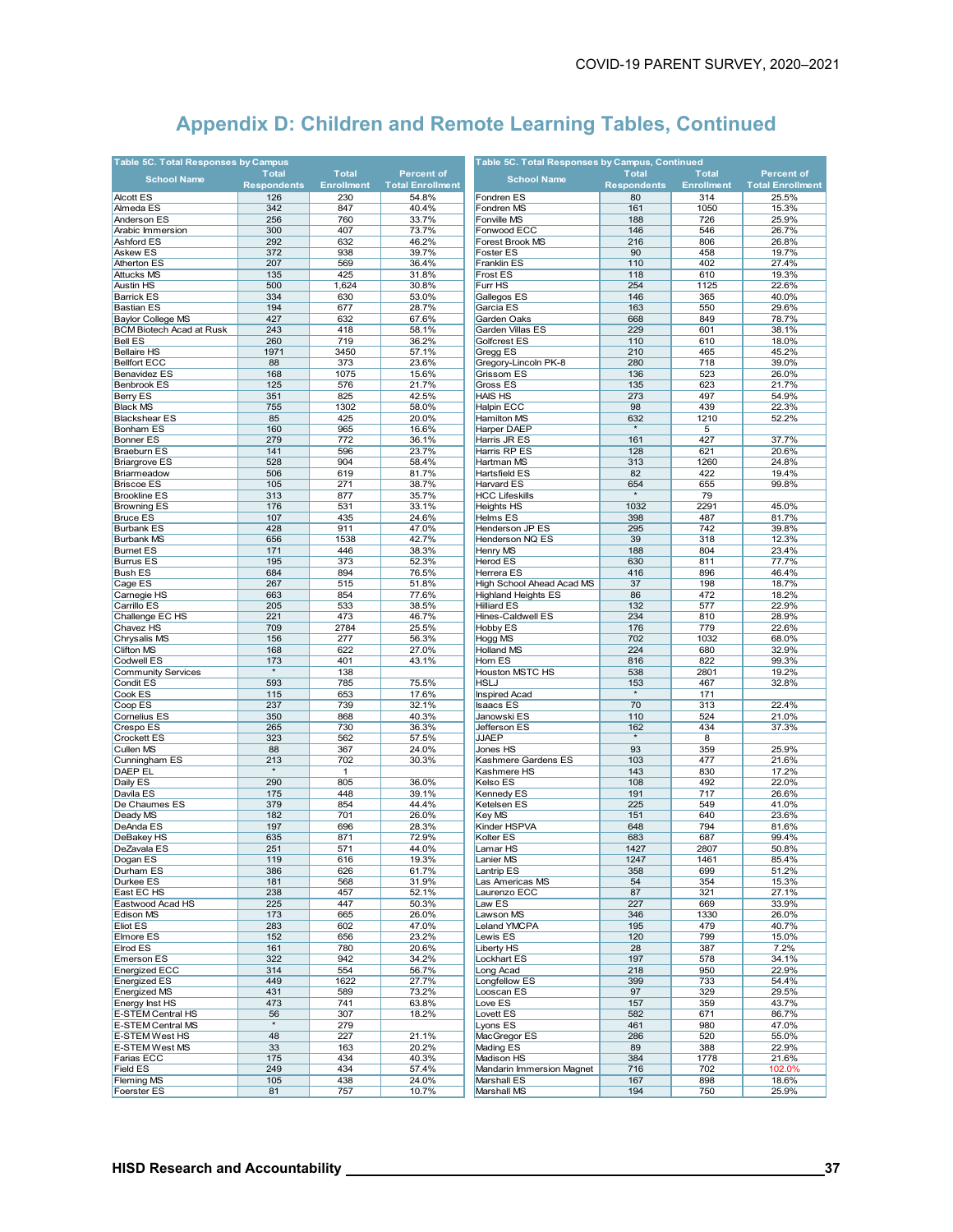| Table 5C. Total Responses by Campus, Continued |                    |                   |                         | Table 5C. Total Responses by Campus, Continued |                    |                   |                         |  |
|------------------------------------------------|--------------------|-------------------|-------------------------|------------------------------------------------|--------------------|-------------------|-------------------------|--|
|                                                | <b>Total</b>       | <b>Total</b>      | <b>Percent of</b>       | <b>School Name</b>                             | <b>Total</b>       | <b>Total</b>      | <b>Percent of</b>       |  |
| <b>School Name</b>                             | <b>Respondents</b> | <b>Enrollment</b> | <b>Total Enrollment</b> |                                                | <b>Respondents</b> | <b>Enrollment</b> | <b>Total Enrollment</b> |  |
| Martinez C ES                                  | 86                 | 394               | 21.8%                   | School at St. George ES                        | 482                | 785               | 61.4%                   |  |
| Martinez R ES                                  | 166                | 537               | 30.9%                   | Scroggins ES                                   | 162                | 437               | 37.1%                   |  |
| McGowen ES                                     | 135                | 464               | 29.1%                   | Secondary DAEP                                 |                    | 113               |                         |  |
| McNamara ES                                    | 170                | 971               | 17.5%                   | Seguin ES                                      | 198                | 534               | 37.1%                   |  |
| McReynolds MS                                  | 126                | 554               | 22.7%                   | Shadowbriar ES                                 | 187                | 645               | 29.0%                   |  |
| Memorial ES                                    | 206                | 320               | 64.4%                   | Shadydale ES                                   | 208                | 894               | 23.3%                   |  |
| Meyerland MS                                   | 808                | 1476              | 54.7%                   | Sharpstown HS                                  | 239                | 1829              | 13.1%                   |  |
| Middle College HS - Fraga                      | 35                 | 118               | 29.7%                   | Sharpstown Intl                                | 409                | 1250              | 32.7%                   |  |
| Middle College HS - Gulfton                    |                    | 173               |                         | Shearn ES                                      | 203                | 579               | 35.1%                   |  |
| Milby HS                                       | 591                | 2060              | 28.7%                   | Sherman ES                                     | 193                | 600               | 32.2%                   |  |
| Milne ES                                       | 88                 | 565               | 15.6%                   | Sinclair ES                                    | 530                | 589               | 90.0%                   |  |
|                                                |                    | 356               | 32.6%                   | Smith ES                                       | 162                | 914               | 17.7%                   |  |
| Mistral ECC                                    | 116                |                   |                         | <b>SOAR Center</b>                             | $\star$            | 238               |                         |  |
| Mitchell ES                                    | 173                | 443               | 39.1%                   | South EC HS                                    | 193                | 427               | 45.2%                   |  |
| <b>MLK ECC</b>                                 | 127                | 402               | 31.6%                   | Southmayd ES                                   | 271                | 565               | 48.0%                   |  |
| Montgomery ES                                  | 182                | 524               | 34.7%                   | Sterling HS                                    | 369                | 1538              | 24.0%                   |  |
| Moreno ES                                      | 274                | 735               | 37.3%                   | Stevens ES                                     | 151                | 659               | 22.9%                   |  |
| Mount Carmel Acad HS                           | 115                | 325               | 35.4%                   | Stevenson MS                                   | 559                | 1452              | 38.5%                   |  |
| Navarro MS                                     | 123                | 668               | 18.4%                   | Sugar Grove MS                                 | 107                | 772               | 13.9%                   |  |
| Neff ECC                                       | 187                | 684               | 27.3%                   | Sutton ES                                      | 269                | 1154              | 23.3%                   |  |
| Neff ES                                        | 267                | 781               | 34.2%                   | Tanglewood MS                                  | 575                | 870               | 66.1%                   |  |
| North Forest HS                                | 268                | 976               | 27.5%                   | <b>TCAH</b>                                    | 277                | 6295              | 4.4%                    |  |
| North Houston EC HS                            | 174                | 486               | 35.8%                   | Thomas MS                                      | 129                | 556               | 23.2%                   |  |
| Northline ES                                   | 136                | 554               | 24.5%                   | Thompson ES                                    | 105                | 428               | 24.5%                   |  |
| Northside HS                                   | 378                | 1480              | 25.5%                   | <b>Tijerina ES</b>                             | 180                | 352               | 51.1%                   |  |
| Oak Forest ES                                  | 930                | 890               | 104.5%                  | <b>Tinsley ES</b>                              | 83                 | 680               | 12.2%                   |  |
| Oates ES                                       | 128                | 396               | 32.3%                   | <b>Travis ES</b>                               | 771                | 714               |                         |  |
| <b>Ortiz MS</b>                                | 296                | 1107              | 26.7%                   |                                                |                    | 76                | 108.0%                  |  |
| Osborne ES                                     | 106                | 329               | 32.2%                   | <b>TSU Charter</b>                             | 26                 | 913               | 34.2%                   |  |
| Paige ES                                       | 146                | 468               | 31.2%                   | <b>Twain ES</b>                                | 768                | 846               | 84.1%                   |  |
| Park Place ES                                  | 299                | 970               | 30.8%                   | <b>Valley West ES</b>                          | 256                |                   | 30.3%                   |  |
| Parker ES                                      | 675                | 912               | 74.0%                   | Wainwright ES                                  | 138                | 523               | 26.4%                   |  |
| Patterson ES                                   | 412                | 925               | 44.5%                   | Walnut Bend ES                                 | 269                | 745               | 36.1%                   |  |
| Peck ES                                        | 140                | 513               | 27.3%                   | <b>Waltrip HS</b>                              | 655                | 1914              | 34.2%                   |  |
| Pershing MS                                    | 1120               | 1785              | 62.7%                   | Washington HS                                  | 236<br>120         | 819               | 28.8%                   |  |
| Petersen ES                                    | 93                 | 411               | 22.6%                   | Welch MS                                       |                    | 650<br>392        | 18.5%<br>18.6%          |  |
| Pilgrim Acad                                   | 158                | 1201              | 13.2%                   | Wesley ES                                      | 73                 |                   |                         |  |
| Pin Oak MS                                     | 1079               | 1254              | 86.0%                   | West Briar MS                                  | 631                | 1144              | 55.2%                   |  |
| Piney Point ES                                 | 462                | 1229              | 37.6%                   | West University ES                             | 888                | 1284              | 69.2%                   |  |
| Pleasantville ES                               | 93                 | 281               | 33.1%                   | Westbury HS                                    | 565                | 2402              | 23.5%                   |  |
| Poe ES                                         | 625                | 844               | 74.1%                   | Westside HS                                    | 1343               | 2857              | 47.0%                   |  |
| Port Houston ES                                | 76                 | 302               | 25.2%                   | Wharton K-8                                    | 526                | 600               | 87.7%                   |  |
| Pugh ES                                        | 164                | 395               | 41.5%                   | <b>Wheatlev HS</b>                             | 148                | 781               | 19.0%                   |  |
| <b>RDSPD</b>                                   |                    | 46                |                         | Whidby ES                                      | 152                | 504               | 30.2%                   |  |
| Reagan Ed Ctr PK-8                             | 182                | 996               | 18.3%                   | White E ES                                     | 162                | 758               | 21.4%                   |  |
| <b>Red ES</b>                                  | 440                | 640               | 68.8%                   | White MES                                      | 288                | 697               | 41.3%                   |  |
| <b>Revere MS</b>                               | 365                | 1260              | 29.0%                   | <b>Whittier ES</b>                             | 185                | 499               | 37.1%                   |  |
| <b>Reynolds ES</b>                             | 108                | 467               | 23.1%                   | Williams MS                                    | 97                 | 461               | 21.0%                   |  |
| Rice School PK-8                               | 737                | 1125              | 65.5%                   | Wilson Montessori                              | 522                | 602               | 86.7%                   |  |
| <b>River Oaks ES</b>                           | 580                | 636               | 91.2%                   | <b>Windsor Village ES</b>                      | 257                | 732               | 35.1%                   |  |
| <b>Roberts ES</b>                              | 656                | 749               | 87.6%                   | Wisdom HS                                      | 253                | 2029              | 12.5%                   |  |
| Robinson ES                                    | 194                | 550               | 35.3%                   | Woodson                                        | 152                | 662               | 23.0%                   |  |
| Rodriguez ES                                   | 186                | 988               | 18.8%                   | Worthing HS                                    | 156                | 805               | 19.4%                   |  |
| Rogers TH                                      | 918                | 1015              | 90.4%                   | Yates HS                                       | 199                | 814               | 24.4%                   |  |
| Roosevelt ES                                   | 314                | 603               | 52.1%                   | Young ES                                       | 83                 | 405               | 20.5%                   |  |
| Ross ES                                        | 120                | 344               | 34.9%                   | Young Learners                                 | 58                 | 1131              | 5.1%                    |  |
| <b>Rucker ES</b>                               | 231                | 404               | 57.2%                   | Young Scholars                                 | 52                 | 136               | 38.2%                   |  |
| Sanchez ES                                     | 128                | 613               | 20.9%                   | <b>YWCPA</b>                                   | 354                | 530               | 66.8%                   |  |
| Scarborough ES                                 | 239                | 635               | 37.6%                   | <b>Total</b>                                   | 80,348             | 210,061           | 38.2%                   |  |
| Scarborough HS                                 | 199                | 752               | 26.5%                   |                                                |                    |                   |                         |  |
|                                                |                    |                   |                         |                                                |                    |                   |                         |  |

Source: SurveyMonkey, COVID-19 Response Parent Survey 2020–2021 data file, 07/07/2020

Notes: \* indicates campuses had less than 25 respondents. Total includes the number of respondents from masked campuses. Percentages may not total 100 due to rounding. The number of respondents varies, as participants were not required to answer every question. Does not include responses where no campus was indicated. District enrollment data was obtained from 2019–2020 Fall PEIMS Snapshot.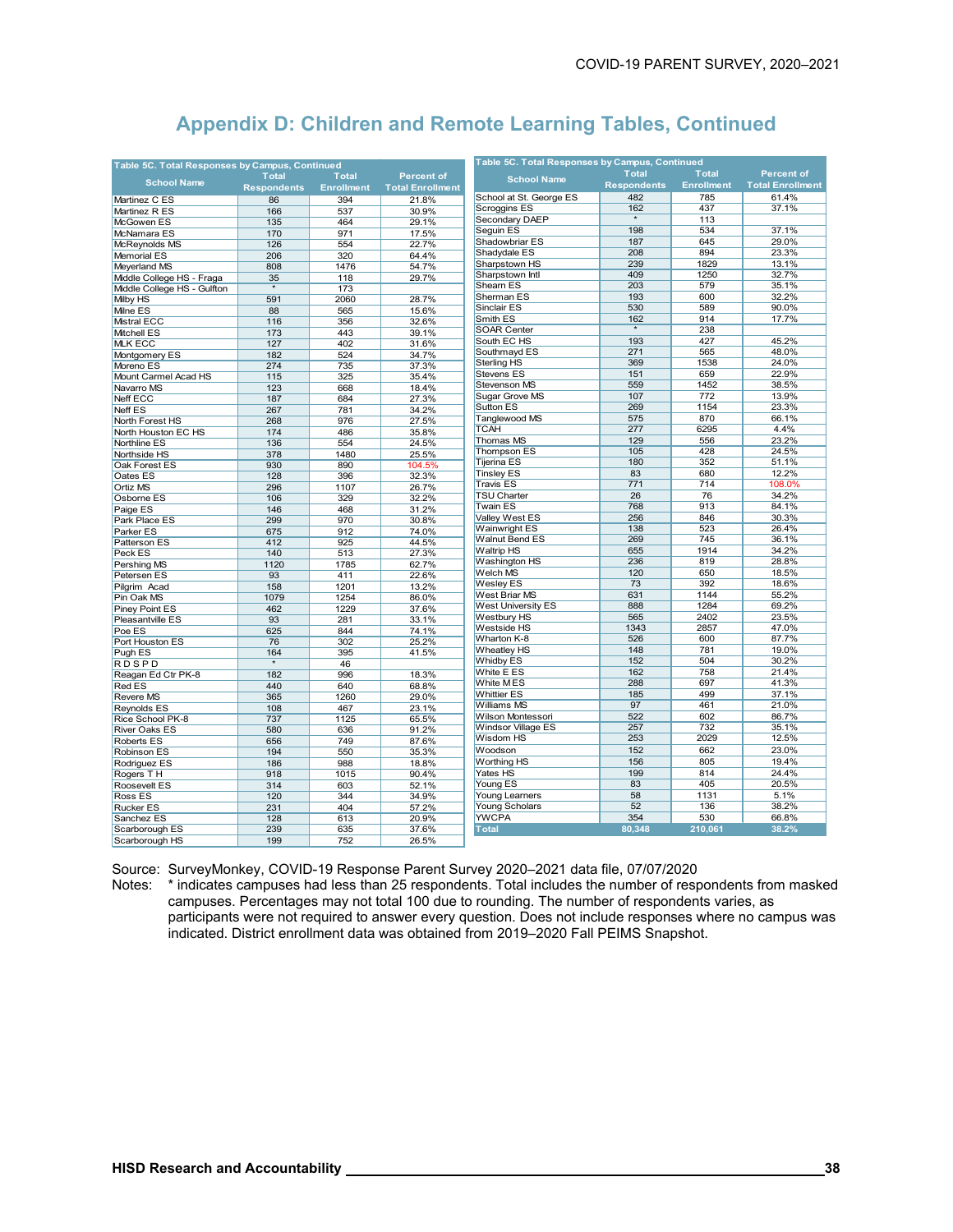| Table 6A Primary Device by Student Grade Level |        |                          |        |               |        |                   |       |                            |              |               |        |
|------------------------------------------------|--------|--------------------------|--------|---------------|--------|-------------------|-------|----------------------------|--------------|---------------|--------|
|                                                |        | <b>Desktop or Laptop</b> |        | <b>Tablet</b> |        | <b>Smartphone</b> |       | <b>No Device Available</b> | <b>Other</b> | <b>T</b> otal |        |
|                                                | N      | %                        | N      | $\frac{9}{6}$ | N      | $\%$              | N     | %                          | N            | $\frac{9}{6}$ | N      |
| Grades PK-2                                    | 11.423 | 43.1%                    | 9.386  | 35.4%         | 4.025  | 15.2%             | 1.147 | 4.3%                       | 547          | 2.1%          | 26,528 |
| Grades 3-5                                     | 11.801 | 57.6%                    | 4.855  | 23.7%         | 2.793  | 13.6%             | 590   | 2.9%                       | 433          | 2.1%          | 20,472 |
| Grades 6-8                                     | 12.241 | 70.5%                    | 1.727  | 9.9%          | 2.632  | 15.2%             | 400   | 2.3%                       | 364          | 2.1%          | 17.364 |
| Grades 9-12                                    | 16.424 | 90.5%                    | 463    | 2.6%          | 888    | 4.9%              | 124   | 0.7%                       | 251          | 1.4%          | 18.150 |
| <b>Total With Grade Level</b>                  | 51,889 | 62.9%                    | 16.431 | 19.9%         | 10.338 | 12.5%             | 2.261 | 2.7%                       | 1,595        | 1.9%          | 82,514 |
| No Grade Level Reported                        | 176    | 47.1%                    | 72     | 19.3%         | 82     | 21.9%             | 24    | 6.4%                       | 20           | 5.3%          | 374    |
| <b>Total</b>                                   | 52.065 | 62.8%                    | 16.503 | 19.9%         | 10.420 | 12.6%             | 2.285 | 2.8%                       | 1.615        | 1.9%          | 82.888 |

Source: SurveyMonkey, COVID-19 Response Parent Survey 2020–2021 data file, 07/07/2020 Notes: Percentages may not total 100 due to rounding. The number of respondents varies, as participants were not required to answer every question.

| Table 6B. Primary Device by School Office of Students by Grade Level |                |                          |              |               |                  |                   |              |                            |                 |       |                |
|----------------------------------------------------------------------|----------------|--------------------------|--------------|---------------|------------------|-------------------|--------------|----------------------------|-----------------|-------|----------------|
|                                                                      |                | <b>Desktop or Laptop</b> |              | <b>Tablet</b> |                  | <b>Smartphone</b> |              | <b>No Device Available</b> |                 | Other | <b>Total</b>   |
|                                                                      | N              | $\frac{9}{6}$            | N            | %             | N.               | $\frac{9}{6}$     | N            | $\frac{9}{6}$              | N               | %     | N.             |
| Achieve 180                                                          | 2,392          | 58.0%                    | 586          | 14.2%         | 806              | 19.6%             | 216          | 5.2%                       | 122             | 3.0%  | 4,122          |
| Grades PK-2                                                          | 323            | 36.2%                    | 273          | 30.6%         | 190              | 21.3%             | 76           | 8.5%                       | 30              | 3.4%  | 892            |
| Grades 3-5                                                           | 353            | 46.3%                    | 165          | 21.6%         | 175              | 22.9%             | 44           | 5.8%                       | 26              | 3.4%  | 763            |
| Grades 6-8                                                           | 730            | 56.4%                    | 109          | 8.4%          | 336              | 25.9%             | 75           | 5.8%                       | 45              | 3.5%  | 1,295          |
| Grades 9-12                                                          | 985            | 84.1%                    | 39           | 3.3%          | 105              | 9.0%              | 21           | 1.8%                       | 21              | 1.8%  | 1,171          |
| No Grade Level Reported                                              | $\mathbf{1}$   | 100.0%                   | $\Omega$     | 0.0%          | $\Omega$         | 0.0%              | $\mathbf 0$  | 0.0%                       | $\Omega$        | 0.0%  | 1              |
| East Area                                                            | 6,013          | 56.6%                    | 2,004        | 18.9%         | 1,844            | 17.4%             | 485          | 4.6%                       | 277             | 2.6%  | 10,623         |
| Grades PK-2                                                          | 1,170          | 34.9%                    | 1.129        | 33.7%         | 725              | 21.6%             | 244          | 7.3%                       | 85              | 2.5%  | 3.353          |
| Grades 3-5                                                           | 1,233          | 47.2%                    | 610          | 23.4%         | 559              | 21.4%             | 125          | 4.8%                       | 85              | 3.3%  | 2,612          |
| Grades 6-8                                                           | 1,142          | 62.3%                    | 173          | 9.4%          | 372              | 20.3%             | 83           | 4.5%                       | 62              | 3.4%  | 1,832          |
| Grades 9-12                                                          | 2,460          | 87.5%                    | 88           | 3.1%          | 185              | 6.6%              | 32           | 1.1%                       | 45              | 1.6%  | 2,810          |
| No Grade Level Reported                                              | 8              | 50.0%                    | 4            | 25.0%         | 3                | 18.8%             | $\mathbf{1}$ | 6.3%                       | $\overline{0}$  | 0.0%  | 16             |
| North Area                                                           | 4,691          | 46.9%                    | 2,413        | 24.1%         | 2,231            | 22.3%             | 452          | 4.5%                       | 212             | 2.1%  | 9,999          |
| Grades PK-2                                                          | 1,387          | 33.2%                    | 1,431        | 34.2%         | 1,031            | 24.6%             | 232          | 5.5%                       | 103             | 2.5%  | 4,184          |
| Grades 3-5                                                           | 1,597          | 48.6%                    | 750          | 22.8%         | 732              | 22.3%             | 149          | 4.5%                       | 61              | 1.9%  | 3,289          |
| Grades 6-8                                                           | 746            | 52.8%                    | 204          | 14.4%         | 370              | 26.2%             | 61           | 4.3%                       | 33              | 2.3%  | 1,414          |
| Grades 9-12                                                          | 958            | 86.7%                    | 28           | 2.5%          | 95               | 8.6%              | 9            | 0.8%                       | 15              | 1.4%  | 1,105          |
| No Grade Level Reported                                              | 3              | 42.9%                    | 0            | 0.0%          | 3                | 42.9%             | $\mathbf{1}$ | 14.3%                      | $\overline{0}$  | 0.0%  | $\overline{7}$ |
| Northwest Area                                                       | 17,508         | 73.3%                    | 4.542        | 19.0%         | 1,250            | 5.2%              | 225          | 0.9%                       | 371             | 1.6%  | 23,896         |
| Grades PK-2                                                          | 3,456          | 53.6%                    | 2,467        | 38.2%         | 305              | 4.7%              | 104          | 1.6%                       | 118             | 1.8%  | 6,450          |
| Grades 3-5                                                           | 3,338          | 67.9%                    | 1,266        | 25.7%         | $\overline{182}$ | 3.7%              | 54           | 1.1%                       | $\overline{77}$ | 1.6%  | 4,917          |
| Grades 6-8                                                           | 5.097          | 77.8%                    | 670          | 10.2%         | 617              | 9.4%              | 49           | 0.7%                       | 119             | 1.8%  | 6,552          |
| Grades 9-12                                                          | 5,609          | 94.0%                    | 138          | 2.3%          | 142              | 2.4%              | 18           | 0.3%                       | 57              | 1.0%  | 5,964          |
| No Grade Level Reported                                              | 8              | 61.5%                    | $\mathbf{1}$ | 7.7%          | $\overline{4}$   | 30.8%             | $\mathbf{0}$ | 0.0%                       | $\mathbf 0$     | 0.0%  | 13             |
| South Area                                                           | 6,234          | 60.2%                    | 1,957        | 18.9%         | 1,591            | 15.4%             | 379          | 3.7%                       | 186             | 1.8%  | 10,347         |
| Grades PK-2                                                          | 1,648          | 42.6%                    | 1,216        | 31.5%         | 708              | 18.3%             | 221          | 5.7%                       | 72              | 1.9%  | 3,865          |
| Grades 3-5                                                           | 1,672          | 57.9%                    | 568          | 19.7%         | 482              | 16.7%             | 104          | 3.6%                       | 61              | 2.1%  | 2.887          |
| Grades 6-8                                                           | 993            | 67.8%                    | 124          | 8.5%          | 288              | 19.7%             | 35           | 2.4%                       | 24              | 1.6%  | 1,464          |
| Grades 9-12                                                          | 1,919          | 90.3%                    | 48           | 2.3%          | 111              | 5.2%              | 19           | 0.9%                       | 28              | 1.3%  | 2,125          |
| No Grade Level Reported                                              | $\overline{2}$ | 33.3%                    | $\mathbf{1}$ | 16.7%         | $\overline{2}$   | 33.3%             | $\mathbf 0$  | 0.0%                       | $\mathbf{1}$    | 16.7% | 6              |
| <b>West Area</b>                                                     | 13,677         | 65.0%                    | 4,420        | 21.0%         | 2,210            | 10.5%             | 390          | 1.9%                       | 340             | 1.6%  | 21,037         |
| Grades PK-2                                                          | 3,128          | 45.5%                    | 2,546        | 37.0%         | 883              | 12.8%             | 212          | 3.1%                       | 105             | 1.5%  | 6,874          |
| Grades 3-5                                                           | 3,349          | 61.0%                    | 1,373        | 25.0%         | 579              | 10.5%             | 89           | 1.6%                       | 100             | 1.8%  | 5,490          |
| Grades 6-8                                                           | 3,148          | 74.5%                    | 400          | 9.5%          | 542              | 12.8%             | 73           | 1.7%                       | 65              | 1.5%  | 4.228          |
| Grades 9-12                                                          | 4,043          | 91.3%                    | 95           | 2.1%          | 205              | 4.6%              | 15           | 0.3%                       | 70              | 1.6%  | 4,428          |
| No Grade Level Reported                                              | 9              | 52.9%                    | 6            | 35.3%         | $\mathbf{1}$     | 5.9%              | $\mathbf{1}$ | 5.9%                       | $\overline{0}$  | 0.0%  | 17             |
| <b>Total With Grade Level</b>                                        | 50,515         | 63.1%                    | 15,922       | 19.9%         | 9,932            | 12.4%             | 2,147        | 2.7%                       | 1,508           | 1.9%  | 80,024         |
| No School Office Reported                                            | 1,550          | 54.1%                    | 581          | 20.3%         | 488              | 17.0%             | 138          | 4.8%                       | 107             | 3.7%  | 2,864          |
| <b>Total</b>                                                         | 52,065         | 62.8%                    | 16,503       | 19.9%         | 10,420           | 12.6%             | 2,285        | 2.8%                       | 1,615           | 1.9%  | 82,888         |

Source: SurveyMonkey, COVID-19 Response Parent Survey 2020–2021 data file, 07/07/2020

Notes: Percentages may not total 100 due to rounding. The number of respondents varies, as participants were not required to answer every question.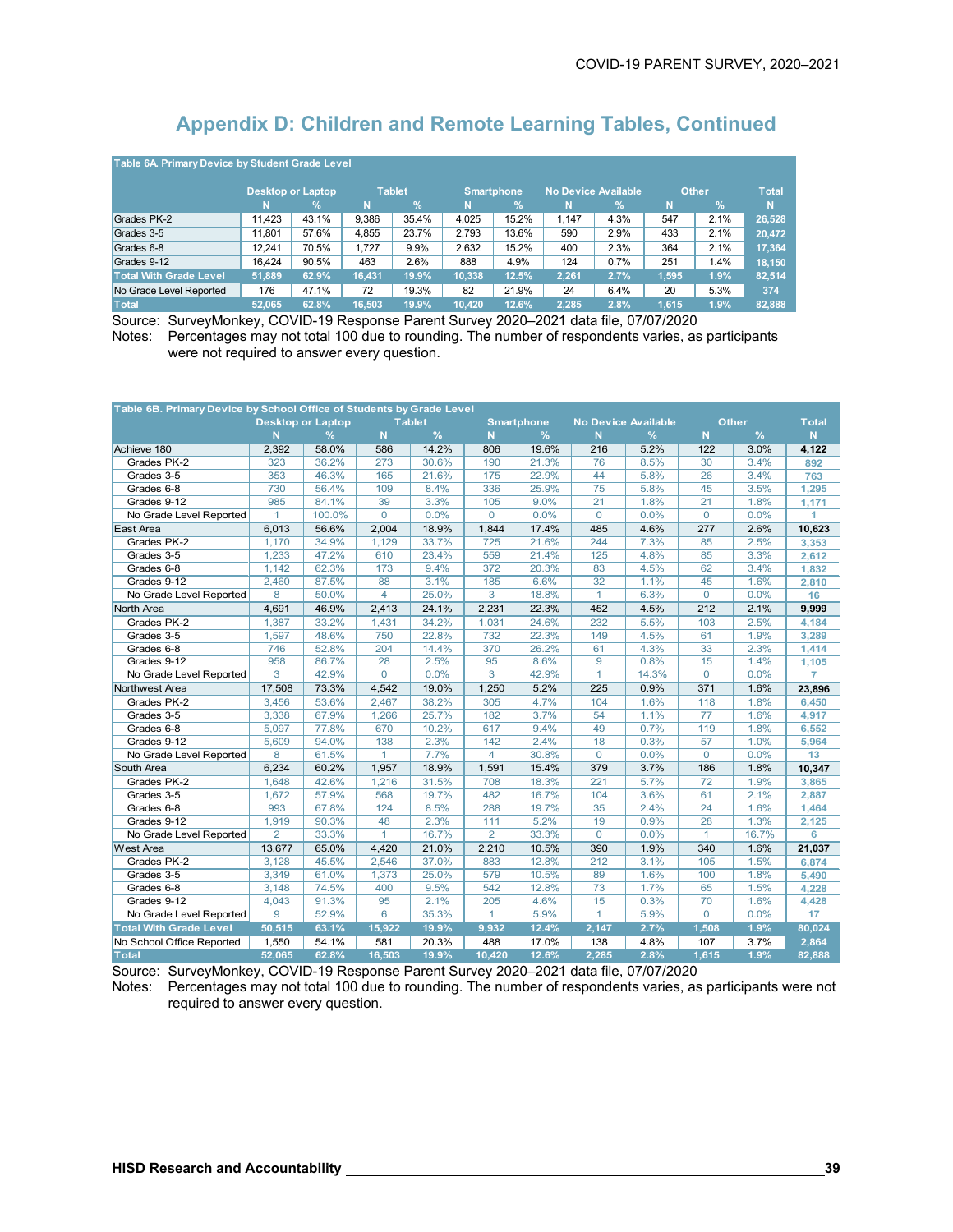| Table 6C. Primary Device Used, Responses of "Other" |       |       |
|-----------------------------------------------------|-------|-------|
|                                                     | N     | ℅     |
| Computer                                            | 623   | 39.1% |
| None or Other                                       | 222   | 13.9% |
| Phone                                               | 210   | 13.2% |
| Paper                                               | 180   | 11.3% |
| <b>Tablet</b>                                       | 100   | 6.3%  |
| <b>Computer or Phone</b>                            | 78    | 4.9%  |
| <b>Computer or Tablet</b>                           | 74    | 4.6%  |
| Computer, Tablet, or Phone                          | 55    | 3.4%  |
| <b>Tablet or Phone</b>                              | 28    | 1.8%  |
| <b>Computer or Paper</b>                            | 8     | 0.5%  |
| Phone or Paper                                      | 6     | 0.4%  |
| <b>Smart TV</b>                                     | 5     | 0.3%  |
| <b>Xbox</b>                                         | 5     | 0.3%  |
| Tablet, Phone, or Paper                             | 1     | 0.1%  |
|                                                     | 1,595 |       |

Source: SurveyMonkey, COVID-19 Response Parent Survey 2020–2021 data file, 07/07/2020

Notes: Percentages may not total 100 due to rounding. The number of respondents varies, as participants were not required to answer every question.

| <b>Table 7A Digital Resources Used</b>                                                |        |                    |        |            |        |            |        |               |        |                         |  |  |  |
|---------------------------------------------------------------------------------------|--------|--------------------|--------|------------|--------|------------|--------|---------------|--------|-------------------------|--|--|--|
|                                                                                       |        | <b>Grades PK-2</b> |        | Grades 3-5 |        | Grades 6-8 |        | Grades 9-12   |        | <b>All Grade Levels</b> |  |  |  |
|                                                                                       | N      | %                  | N      | $\%$       | N      | $\%$       | N      | $\frac{0}{0}$ | N      | %                       |  |  |  |
| Teams                                                                                 | 12.244 | 45.9%              | 11.527 | 56.0%      | 13.030 | 74.7%      | 12.328 | 67.6%         | 49.303 | 53.2%                   |  |  |  |
| <b>Zoom</b>                                                                           | 11.089 | 41.6%              | 8.725  | 42.4%      | 4.251  | 24.4%      | 5.103  | 28.0%         | 29.259 | 31.6%                   |  |  |  |
| The HUB                                                                               | 4,474  | 16.8%              | 5,675  | 27.6%      | 5.964  | 34.2%      | 11.315 | 62.1%         | 26,491 | 28.6%                   |  |  |  |
| <b>Clever</b>                                                                         | 9.363  | 35.1%              | 8.525  | 41.4%      | 3.864  | 22.2%      | 2,395  | 13.1%         | 24.215 | 26.1%                   |  |  |  |
| Google Classroom                                                                      | 3,931  | 14.7%              | 6,963  | 33.9%      | 7,554  | 43.3%      | 7,189  | 39.4%         | 25,725 | 27.8%                   |  |  |  |
| Class Dojo                                                                            | 11.002 | 41.3%              | 7,636  | 37.1%      | 1.189  | 6.8%       | 510    | 2.8%          | 20.426 | 22.0%                   |  |  |  |
| Imagine Learning                                                                      | 9.089  | 34.1%              | 8.108  | 39.4%      | 3.106  | 17.8%      | 899    | 4.9%          | 21.265 | 22.9%                   |  |  |  |
| <b>HISD TV</b>                                                                        | 901    | 3.4%               | 624    | $3.0\%$    | 389    | 2.2%       | 325    | 1.8%          | 2,264  | 2.4%                    |  |  |  |
| Paper-Based Packets                                                                   | 4.689  | 17.6%              | 2.348  | 11.4%      | 989    | 5.7%       | 444    | 2.4%          | 8,527  | 9.2%                    |  |  |  |
| Other                                                                                 | 2,720  | 10.2%              | 1,243  | 6.0%       | 794    | 4.6%       | 879    | 4.8%          | 5,659  | 6.1%                    |  |  |  |
| <b>Total Per Grade</b>                                                                |        |                    |        |            |        |            |        |               |        |                         |  |  |  |
| Level                                                                                 | 26,657 |                    | 20,569 |            | 17,436 |            | 18.226 |               | 92,667 |                         |  |  |  |
| Source: SurveyMonkey, COVID-19 Response Parent Survey 2020-2021 data file, 07/07/2020 |        |                    |        |            |        |            |        |               |        |                         |  |  |  |

Notes: Percentages will not total 100, as participants selected multiple responses.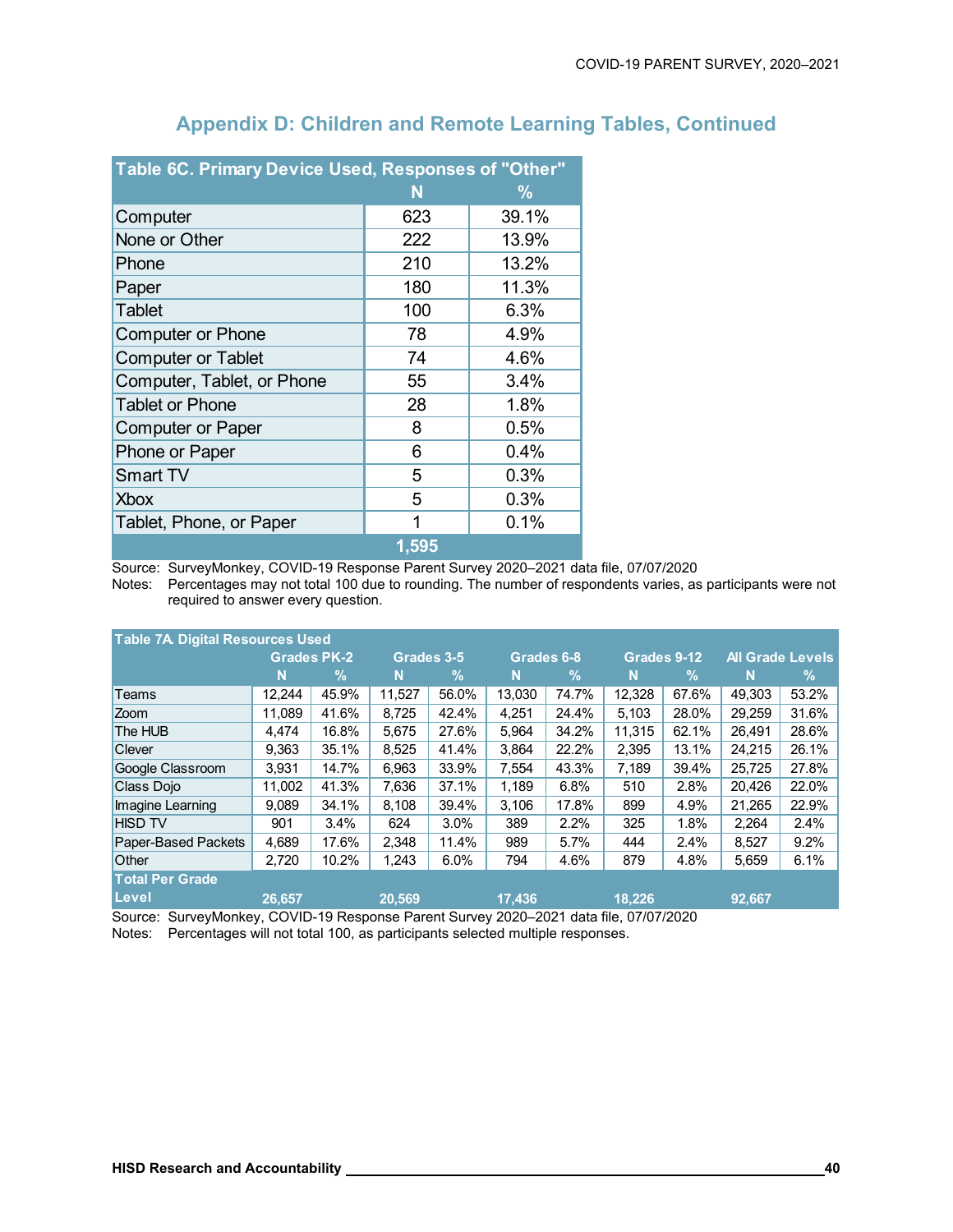| $\frac{9}{6}$<br>N<br>1,317<br>23.3%<br>Seesaw<br>1,111<br>19.6%<br>None or Other<br>Phone/Email<br>525<br>9.3%<br>Remind<br>253<br>4.5%<br>Microsoft apps<br>193<br>3.4%<br>Do not know<br>3.3%<br>188<br><b>Connections Academy</b><br>3.0%<br>171 |  |
|------------------------------------------------------------------------------------------------------------------------------------------------------------------------------------------------------------------------------------------------------|--|
|                                                                                                                                                                                                                                                      |  |
|                                                                                                                                                                                                                                                      |  |
|                                                                                                                                                                                                                                                      |  |
|                                                                                                                                                                                                                                                      |  |
|                                                                                                                                                                                                                                                      |  |
|                                                                                                                                                                                                                                                      |  |
|                                                                                                                                                                                                                                                      |  |
| YouTube<br>2.8%<br>160                                                                                                                                                                                                                               |  |
| 133<br>2.4%<br>Paper packets                                                                                                                                                                                                                         |  |
| FlipGrid<br>116<br>2.0%                                                                                                                                                                                                                              |  |
| <b>HISD or School Website</b><br>2.0%<br>113                                                                                                                                                                                                         |  |
| Facebook<br>100<br>1.8%                                                                                                                                                                                                                              |  |
| Epic<br>97<br>1.7%                                                                                                                                                                                                                                   |  |
| 1.7%<br>Imagine Learning<br>95                                                                                                                                                                                                                       |  |
| <b>IXL</b><br>92<br>1.6%                                                                                                                                                                                                                             |  |
| Khan Academy<br>1.4%<br>82                                                                                                                                                                                                                           |  |
| 1.4%<br><b>Living Tree</b><br>82                                                                                                                                                                                                                     |  |
| Class/Teacher<br>1.4%<br>81                                                                                                                                                                                                                          |  |
| 77<br>1.4%<br><b>Bloomz</b>                                                                                                                                                                                                                          |  |
| Padlet<br>1.3%<br>76                                                                                                                                                                                                                                 |  |
| 70<br>1.2%<br>Home activities                                                                                                                                                                                                                        |  |
| Google apps<br>62<br>1.1%                                                                                                                                                                                                                            |  |
| Apex<br>54<br>1.0%                                                                                                                                                                                                                                   |  |
| <b>Books</b><br>52<br>0.9%                                                                                                                                                                                                                           |  |
| <b>Brain Pop</b><br>51<br>0.9%                                                                                                                                                                                                                       |  |
| <b>Study Island</b><br>0.9%<br>51                                                                                                                                                                                                                    |  |
| <b>Education Galaxy</b><br>48<br>0.8%                                                                                                                                                                                                                |  |
| The HUB/H.O.M.E.<br>46<br>0.8%                                                                                                                                                                                                                       |  |
| <b>WhatsApp</b><br>46<br>0.8%                                                                                                                                                                                                                        |  |
| Raz<br>45<br>0.8%                                                                                                                                                                                                                                    |  |
| EdPuzzle<br>40<br>0.7%                                                                                                                                                                                                                               |  |
| 40<br>0.7%<br>Nessy                                                                                                                                                                                                                                  |  |
| <b>ABC Mouse</b><br>39<br>0.7%                                                                                                                                                                                                                       |  |
| 39<br>0.7%<br><b>Istation</b>                                                                                                                                                                                                                        |  |
| Kids A-Z<br>38<br>0.7%                                                                                                                                                                                                                               |  |
| MyOn<br>37<br>0.7%                                                                                                                                                                                                                                   |  |
| Special ed<br>0.7%<br>37                                                                                                                                                                                                                             |  |
| Smore<br>0.6%<br>35                                                                                                                                                                                                                                  |  |
| Prodigy<br>32<br>0.6%                                                                                                                                                                                                                                |  |
| 0.5%<br><b>HCC</b><br>29                                                                                                                                                                                                                             |  |
| 0.5%<br>Zoom<br>28                                                                                                                                                                                                                                   |  |
| <b>Class Tag</b><br>27<br>0.5%                                                                                                                                                                                                                       |  |
| Adobe<br>25<br>0.4%                                                                                                                                                                                                                                  |  |
| 0.4%<br>Ampliospeech<br>23                                                                                                                                                                                                                           |  |
| Quizzizz<br>0.4%<br>23                                                                                                                                                                                                                               |  |
| 0.3%<br>Kahoot<br>19                                                                                                                                                                                                                                 |  |
| Nearpod<br>19<br>0.3%                                                                                                                                                                                                                                |  |
| <b>Unique Learning</b><br>0.3%<br>19                                                                                                                                                                                                                 |  |
| <b>Better Chinese</b><br>18<br>0.3%                                                                                                                                                                                                                  |  |
| Class Dojo<br>18<br>0.3%                                                                                                                                                                                                                             |  |
| N <sub>2</sub> Y<br>18<br>0.3%                                                                                                                                                                                                                       |  |
| Quizlet<br>18<br>0.3%                                                                                                                                                                                                                                |  |
| <b>Ready Rosie</b><br>18<br>0.3%                                                                                                                                                                                                                     |  |
| <b>Itslearning</b><br>15<br>0.3%                                                                                                                                                                                                                     |  |
| Dreambox<br>13<br>0.2%                                                                                                                                                                                                                               |  |
| Go Math<br>13<br>0.2%                                                                                                                                                                                                                                |  |
| <b>Active Classroom</b><br>11<br>0.2%                                                                                                                                                                                                                |  |
| Instagram<br>11<br>0.2%<br>11<br>0.2%<br>Moby Max                                                                                                                                                                                                    |  |
| 11                                                                                                                                                                                                                                                   |  |
| <b>ReadWorks</b><br>0.2%                                                                                                                                                                                                                             |  |
| 10<br>0.2%<br>Headsprout<br>Scholastic<br>0.2%                                                                                                                                                                                                       |  |
| 10<br>0.2%                                                                                                                                                                                                                                           |  |
| Schoology<br>10<br>5,659                                                                                                                                                                                                                             |  |

Source: SurveyMonkey, COVID-19 Response Parent Survey 2020–2021 data file, 07/07/2020

Notes: Percentages will not total 100, as participants selected multiple responses.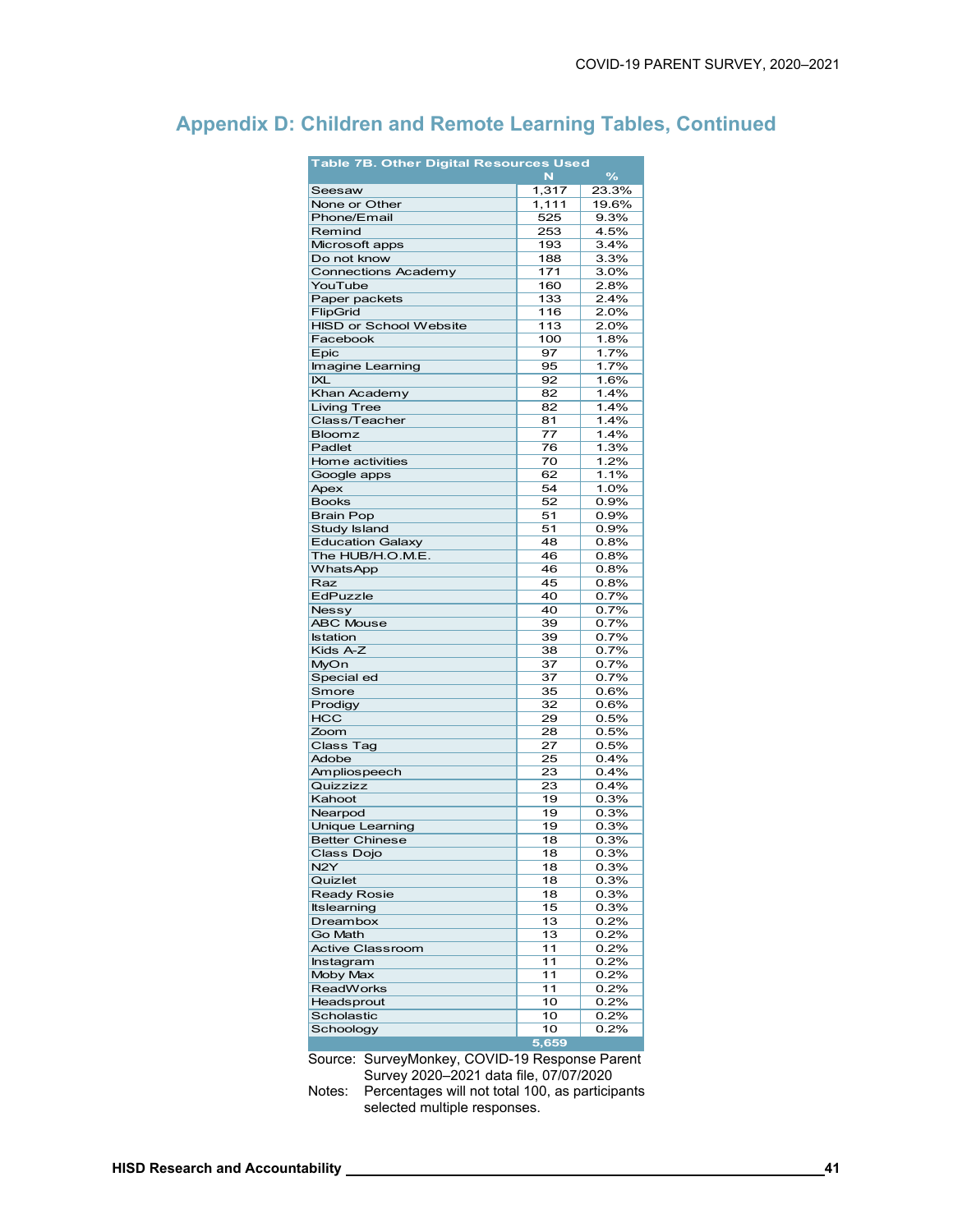| Table 8A. Amount of Schoolwork Assigned, by Grade Level |        |                    |            |               |            |       |        |               |                         |       |  |  |
|---------------------------------------------------------|--------|--------------------|------------|---------------|------------|-------|--------|---------------|-------------------------|-------|--|--|
|                                                         |        | <b>Grades PK-2</b> | Grades 3-5 |               | Grades 6-8 |       |        | Grades 9-12   | <b>All Grade Levels</b> |       |  |  |
|                                                         | N      | %                  | N          | $\frac{9}{6}$ | N          | $\%$  | 'N.    | $\frac{0}{2}$ | N                       | $\%$  |  |  |
| Just the Right Amount                                   | 17.718 | 67.0%              | 13.457     | 65.7%         | 11.205     | 64.7% | 11.899 | 65.8%         | 54.547                  | 65.9% |  |  |
| Too Much                                                | 5.102  | 19.3%              | 3.956      | 19.3%         | 3.197      | 18.4% | 3.700  | 20.4%         | 16.014                  | 19.4% |  |  |
| Not Enough                                              | 3.057  | 11.6%              | 2.880      | 14.1%         | 2.755      | 15.9% | 2,333  | 12.9%         | 11.060                  | 13.4% |  |  |
| No Assignments Given                                    | 576    | 2.2%               | 183        | 0.9%          | 174        | 1.0%  | 164    | 0.9%          | 1.111                   | 1.3%  |  |  |
|                                                         | 26.453 |                    | 20.476     |               | 17.331     |       | 18.096 |               | 82.732                  |       |  |  |

Source: SurveyMonkey, COVID-19 Response Parent Survey 2020–2021 data file, 07/07/2020 Notes: Percentages may not total 100 due to rounding. The number of respondents varies, as participants were not required to answer every question.

| Table 8B. Amount of Schoolwork Assigned, by School Office |       |             |        |             |        |              |        |               |        |              |        |             |
|-----------------------------------------------------------|-------|-------------|--------|-------------|--------|--------------|--------|---------------|--------|--------------|--------|-------------|
|                                                           |       | Achieve 180 |        | <b>East</b> |        | <b>North</b> |        | Northwest     |        | <b>South</b> |        | <b>West</b> |
|                                                           | 'N.   | %           | N      | %           | N      | %            | N      | $\frac{9}{6}$ | N      | V.           | N      | %           |
| Just the Right Amount                                     | 2.874 | 69.8%       | 7.335  | 69.2%       | 7.064  | 70.6%        | 14.581 | 61.2%         | 7.085  | 68.7%        | 13.651 | 68.3%       |
| Too Much                                                  | 798   | 19.4%       | 2.296  | 21.7%       | 2.105  | 21.0%        | 4.414  | 18.5%         | 2.224  | 21.6%        | 2.685  | 13.4%       |
| Not Enough                                                | 335   | 8.1%        | 805    | 7.6%        | 680    | 6.8%         | 4.654  | 19.5%         | 835    | 8.1%         | 3.444  | 17.2%       |
| No Assignments Given                                      | 111   | 2.7%        | 168    | 1.6%        | 161    | .6%          | 190    | 0.8%          | 175    | 1.7%         | 219    | 1.1%        |
|                                                           | 4,118 |             | 10,604 |             | 10.010 |              | 23,839 |               | 10.319 |              | 19,999 |             |

Source: SurveyMonkey, COVID-19 Response Parent Survey 2020–2021 data file, 07/07/2020

Notes: Percentages may not total 100 due to rounding. The number of respondents varies, as participants were not required to answer every question.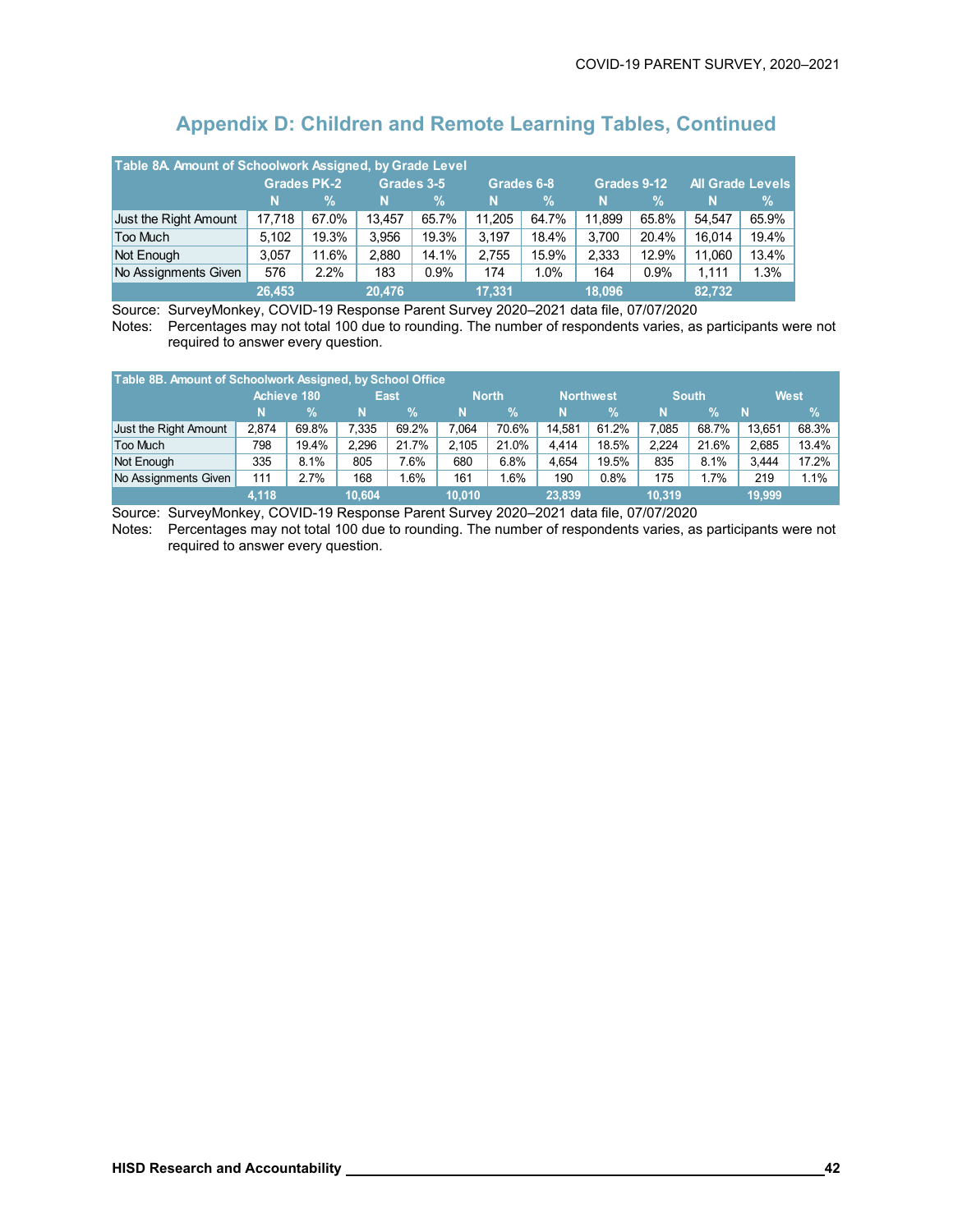| Table 8C. Amount of Schoolwork Assigned by Campus |                  |             |                     |            |             | Table 8C. Amount of Schoolwork Assigned by Campus, Continued |                     |             |                     |            |             |
|---------------------------------------------------|------------------|-------------|---------------------|------------|-------------|--------------------------------------------------------------|---------------------|-------------|---------------------|------------|-------------|
|                                                   | <b>Total</b>     | Too         | <b>Just the</b>     | <b>Not</b> | <b>None</b> |                                                              | <b>Total</b>        | Too         | <b>Just the</b>     | <b>Not</b> | <b>None</b> |
| <b>School Name</b>                                | <b>Responses</b> | <b>Much</b> | <b>Right Amount</b> | Enough     | Given       | <b>School Name</b>                                           | <b>Responses</b>    | <b>Much</b> | <b>Right Amount</b> | Enough     | Given       |
| Alcott ES                                         | 126              | 18.3%       | 75.4%               | 2.4%       | 4.0%        | Fondren ES                                                   | 80                  | 21.3%       | 68.8%               | 10.0%      | 0.0%        |
| Almeda ES                                         | 337              | 28.8%       | 63.5%               | 5.3%       | 2.4%        | Fondren MS                                                   | 157                 | 15.9%       | 65.0%               | 15.3%      | 3.8%        |
| Anderson ES                                       | 249              | 20.1%       | 68.7%               | 7.6%       | 3.6%        | Fonville MS                                                  | 187                 | 21.9%       | 70.6%               | 7.5%       | 0.0%        |
| Arabic Immersion                                  | 298              | 27.2%       | 63.8%               | 8.7%       | 0.3%        | Fonwood ECC                                                  | 146                 | 15.8%       | 76.0%               | 5.5%       | 2.7%        |
| Ashford ES                                        | 292              | 19.5%       | 66.1%               | 11.3%      | 3.1%        | Forest Brook MS                                              | 215                 | 10.2%       | 71.2%               | 14.9%      | 3.7%        |
| Askew ES                                          | 372              | 11.0%       | 67.7%               | 17.2%      | 4.0%        | Foster ES                                                    | 89                  | 20.2%       | 68.5%               | 7.9%       | 3.4%        |
| <b>Atherton ES</b>                                | 207              | 21.7%       | 62.8%               | 10.1%      | 5.3%        | Franklin ES                                                  | 110                 | 22.7%       | 65.5%               | 10.9%      | 0.9%        |
|                                                   |                  |             |                     |            |             |                                                              |                     |             |                     |            |             |
| <b>Attucks MS</b>                                 | 135              | 12.6%       | 78.5%               | 5.9%       | 3.0%        | Frost ES                                                     | 118                 | 17.8%       | 66.1%               | 8.5%       | 7.6%        |
| Austin HS                                         | 497              | 19.1%       | 72.0%               | 6.2%       | 2.6%        | Furr HS                                                      | 253                 | 19.4%       | 70.0%               | 7.5%       | 3.2%        |
| <b>Barrick ES</b>                                 | 332              | 7.5%        | 79.2%               | 11.1%      | 2.1%        | Gallegos ES                                                  | 146                 | 18.5%       | 75.3%               | 4.1%       | 2.1%        |
| <b>Bastian ES</b>                                 | 193              | 20.7%       | 68.4%               | 7.8%       | 3.1%        | Garcia ES                                                    | 162                 | 25.3%       | 66.7%               | 4.3%       | 3.7%        |
| <b>Baylor College MS</b>                          | 425              | 28.7%       | 62.1%               | 8.9%       | 0.2%        | Garden Oaks                                                  | 661                 | 23.9%       | 60.1%               | 15.0%      | 1.1%        |
| <b>BCM Biotech Acad at Rusk</b>                   | 243              | 11.5%       | 66.3%               | 21.4%      | 0.8%        | Garden Villas ES                                             | 227                 | 18.5%       | 71.8%               | 8.8%       | 0.9%        |
| <b>Bell ES</b>                                    | 259              | 14.7%       | 74.1%               | 10.0%      | 1.2%        | Golfcrest ES                                                 | 110                 | 11.8%       | 76.4%               | 7.3%       | 4.5%        |
| <b>Bellaire HS</b>                                | 1959             | 17.2%       | 59.4%               | 22.6%      | 0.8%        | Gregg ES                                                     | 208                 | 15.4%       | 75.5%               | 5.8%       | 3.4%        |
| <b>Bellfort ECC</b>                               | 85               | 7.1%        | 83.5%               | 5.9%       | 3.5%        | Gregory-Lincoln PK-8                                         | 277                 | 16.2%       | 71.1%               | 11.2%      | 1.4%        |
| <b>Benavidez ES</b>                               | 167              | 18.6%       | 69.5%               | 10.2%      | 1.8%        | Grissom ES                                                   | 136                 | 30.1%       | 63.2%               | 4.4%       | 2.2%        |
| <b>Benbrook ES</b>                                | 125              | 18.4%       | 75.2%               | 5.6%       | 0.8%        | Gross ES                                                     | 132                 | 25.0%       | 65.2%               | 6.8%       | 3.0%        |
| Berry ES                                          | 350              | 21.1%       | 73.7%               | 4.9%       | 0.3%        | <b>HAIS HS</b>                                               | 270                 | 19.6%       | 69.6%               | 10.0%      | 0.7%        |
| <b>Black MS</b>                                   | 755              | 25.7%       | 56.4%               | 17.1%      | 0.8%        | Halpin ECC                                                   | 98                  | 9.2%        | 80.6%               | 8.2%       | 2.0%        |
| <b>Blackshear ES</b>                              | 85               | 20.0%       | 69.4%               | 5.9%       | 4.7%        | Hamilton MS                                                  | 631                 | 26.8%       | 62.0%               | 10.5%      | 0.8%        |
| <b>Bonham ES</b>                                  | 160              | 17.5%       | 71.9%               | 8.1%       | 2.5%        | Harper DAEP                                                  | $\pmb{\ast}$        |             |                     |            |             |
| <b>Bonner ES</b>                                  | 278              | 20.5%       | 73.7%               | 5.0%       | 0.7%        | Harris JR ES                                                 | 161                 | 23.6%       | 71.4%               | 3.1%       | 1.9%        |
| <b>Braeburn ES</b>                                | 140              | 9.3%        | 82.9%               | 7.9%       | 0.0%        | Harris RP ES                                                 | 126                 | 15.9%       | 69.8%               | 11.9%      | 2.4%        |
|                                                   | 525              | 13.1%       | 58.9%               | 27.0%      | 1.0%        |                                                              | 312                 | 22.1%       | 69.9%               | 6.7%       | 1.3%        |
| <b>Briargrove ES</b>                              |                  |             |                     |            |             | Hartman MS                                                   |                     |             |                     |            |             |
| Briarmeadow                                       | 504              | 7.9%        | 66.5%               | 22.2%      | 3.4%        | Hartsfield ES                                                | 81                  | 12.3%       | 75.3%               | 6.2%       | 6.2%        |
| <b>Briscoe ES</b>                                 | 105              | 16.2%       | 65.7%               | 17.1%      | 1.0%        | Harvard ES                                                   | 653                 | 14.9%       | 63.2%               | 21.1%      | 0.8%        |
| <b>Brookline ES</b>                               | 313              | 16.3%       | 69.0%               | 13.1%      | 1.6%        | <b>HCC Lifeskills</b>                                        |                     |             |                     |            |             |
| <b>Browning ES</b>                                | 176              | 20.5%       | 72.2%               | 6.3%       | 1.1%        | <b>Heights HS</b>                                            | 1024                | 19.8%       | 64.6%               | 15.3%      | 0.2%        |
| <b>Bruce ES</b>                                   | 106              | 21.7%       | 59.4%               | 13.2%      | 5.7%        | <b>Helms ES</b>                                              | 396                 | 22.0%       | 62.4%               | 14.1%      | 1.5%        |
| <b>Burbank ES</b>                                 | 428              | 32.9%       | 63.6%               | 2.8%       | 0.7%        | Henderson JP ES                                              | 295                 | 24.7%       | 70.5%               | 4.4%       | 0.3%        |
| <b>Burbank MS</b>                                 | 654              | 26.1%       | 67.9%               | 5.5%       | 0.5%        | Henderson NQ ES                                              | 39                  | 15.4%       | 74.4%               | 7.7%       | 2.6%        |
| <b>Burnet ES</b>                                  | 171              | 19.3%       | 72.5%               | 6.4%       | 1.8%        | Henry MS                                                     | 187                 | 20.9%       | 69.0%               | 5.9%       | 4.3%        |
| <b>Burrus ES</b>                                  | 194              | 14.9%       | 66.0%               | 17.0%      | 2.1%        | Herod ES                                                     | 624                 | 18.6%       | 63.5%               | 17.0%      | 1.0%        |
| <b>Bush ES</b>                                    | 684              | 16.4%       | 59.9%               | 22.7%      | 1.0%        | Herrera ES                                                   | 412                 | 13.3%       | 76.9%               | 9.7%       | 0.0%        |
| Cage ES                                           | 267              | 27.7%       | 65.9%               | 6.0%       | 0.4%        | High School Ahead Acad MS                                    | 37                  | 10.8%       | 78.4%               | 10.8%      | 0.0%        |
| Carnegie HS                                       | 662              | 10.7%       | 64.0%               | 25.2%      | 0.0%        | <b>Highland Heights ES</b>                                   | 84                  | 16.7%       | 76.2%               | 2.4%       | 4.8%        |
| Carrillo ES                                       | 205              | 12.2%       | 73.7%               | 11.7%      | 2.4%        | <b>Hilliard ES</b>                                           | 131                 | 25.2%       | 67.2%               | 5.3%       | 2.3%        |
| Challenge EC HS                                   | 220              | 19.5%       | 75.9%               | 4.5%       | 0.0%        | Hines-Caldwell ES                                            | 234                 | 27.4%       | 66.2%               | 6.0%       | 0.4%        |
| Chavez HS                                         | 700              | 32.4%       | 62.0%               | 4.3%       | 1.3%        | Hobby ES                                                     | 175                 | 18.3%       | 73.1%               | 3.4%       | 5.1%        |
| Chrysalis MS                                      | 155              | 17.4%       | 76.8%               | 5.8%       | 0.0%        | Hogg MS                                                      | 700                 | 15.6%       | 61.3%               | 22.9%      | 0.3%        |
| Clifton MS                                        | 167              | 18.6%       | 69.5%               | 12.0%      | 0.0%        | <b>Holland MS</b>                                            | 224                 | 21.9%       | 66.5%               | 10.3%      | 1.3%        |
| Codwell ES                                        | 172              | 27.3%       | 68.0%               | 4.1%       | 0.6%        | Horn ES                                                      | 811                 | 17.1%       | 55.7%               | 26.6%      | 0.5%        |
|                                                   | $\pmb{\ast}$     |             |                     |            |             |                                                              |                     |             |                     |            |             |
| <b>Community Services</b>                         |                  |             |                     |            |             | Houston MSTC HS                                              | 533                 | 18.0%       | 70.4%               | 9.6%       | 2.1%        |
| Condit ES                                         | 592              | 21.1%       | 54.9%               | 23.1%      | 0.8%        | <b>HSLJ</b>                                                  | 153<br>$\pmb{\ast}$ | 32.7%       | 57.5%               | 9.2%       | 0.7%        |
| Cook ES                                           | 114              | 27.2%       | 58.8%               | 7.9%       | 6.1%        | Inspired Acad                                                |                     |             |                     |            |             |
| Coop ES                                           | 236              | 30.5%       | 62.3%               | 5.1%       | 2.1%        | Isaacs ES                                                    | 70                  | 31.4%       | 54.3%               | 11.4%      | 2.9%        |
| Cornelius ES                                      | 348              | 14.4%       | 76.4%               | 8.9%       | 0.3%        | Janowski ES                                                  | 109                 | 18.3%       | 72.5%               | 5.5%       | 3.7%        |
| Crespo ES                                         | 265              | 28.3%       | 67.2%               | 4.2%       | 0.4%        | Jefferson ES                                                 | 161                 | 29.8%       | 67.1%               | 2.5%       | 0.6%        |
| <b>Crockett ES</b>                                | 323              | 33.1%       | 57.3%               | 8.0%       | 1.5%        | <b>JJAEP</b>                                                 | $\pmb{\ast}$        |             |                     |            |             |
| Cullen MS                                         | 88               | 9.1%        | 71.6%               | 10.2%      | 9.1%        | Jones HS                                                     | 89                  | 36.0%       | 49.4%               | 13.5%      | 1.1%        |
| Cunningham ES                                     | 211              | 10.4%       | 79.6%               | 6.6%       | 3.3%        | Kashmere Gardens ES                                          | 103                 | 20.4%       | 72.8%               | 4.9%       | 1.9%        |
| DAEP EL                                           |                  |             |                     |            |             | Kashmere HS                                                  | 142                 | 23.2%       | 64.1%               | 10.6%      | 2.1%        |
| Daily ES                                          | 288              | 16.7%       | 69.8%               | 13.2%      | 0.3%        | Kelso ES                                                     | 107                 | 16.8%       | 72.9%               | 10.3%      | 0.0%        |
| Davila ES                                         | 175              | 24.6%       | 64.0%               | 11.4%      | 0.0%        | Kennedy ES                                                   | 190                 | 18.4%       | 74.2%               | 6.8%       | 0.5%        |
| De Chaumes ES                                     | 377              | 22.8%       | 72.9%               | 4.2%       | 0.0%        | Ketelsen ES                                                  | 224                 | 19.2%       | 72.8%               | 6.3%       | 1.8%        |
| Deady MS                                          | 180              | 20.6%       | 72.2%               | 6.7%       | 0.6%        | Key MS                                                       | 150                 | 16.7%       | 69.3%               | 10.7%      | 3.3%        |
| DeAnda ES                                         | 197              | 33.5%       | 58.4%               | 6.1%       | 2.0%        | Kinder HSPVA                                                 | 637                 | 14.8%       | 59.5%               | 25.7%      | 0.0%        |
| DeBakey HS                                        | 630              | 21.6%       | 64.8%               | 13.5%      | 0.2%        | Kolter ES                                                    | 677                 | 27.6%       | 50.2%               | 22.2%      | 0.0%        |
| DeZavala ES                                       | 251              | 17.5%       | 75.7%               | 6.0%       | 0.8%        | Lamar HS                                                     | 1418                | 17.8%       | 63.5%               | 18.3%      | 0.4%        |
| Dogan ES                                          | 119              | 15.1%       | 70.6%               | 11.8%      | 2.5%        | Lanier MS                                                    | 1243                | 18.9%       | 56.5%               | 24.5%      | 0.1%        |
| Durham ES                                         | 384              | 17.7%       | 60.9%               | 18.2%      | 3.1%        | Lantrip ES                                                   | 358                 | 16.8%       | 67.3%               | 14.2%      | 1.7%        |
| Durkee ES                                         | 180              | 23.3%       | 73.3%               | 3.3%       | 0.0%        | Las Americas MS                                              | 54                  | 9.3%        | 74.1%               | 14.8%      | 1.9%        |
| East EC HS                                        | 237              | 40.9%       | 55.7%               | 3.0%       | 0.4%        | Laurenzo ECC                                                 | 86                  | 15.1%       | 72.1%               | 7.0%       | 5.8%        |
| Eastwood Acad HS                                  | 221              | 26.2%       | 67.4%               | 6.3%       | 0.0%        | Law ES                                                       | 226                 | 22.1%       | 66.4%               | 8.4%       | 3.1%        |
|                                                   | 171              | 16.4%       | 70.2%               |            | 1.8%        | Lawson MS                                                    | 344                 | 18.0%       | 74.1%               |            | 0.6%        |
| Edison MS                                         |                  |             |                     | 11.7%      |             |                                                              |                     |             |                     | 7.3%       |             |
| <b>Eliot ES</b>                                   | 282              | 16.3%       | 77.7%               | 5.3%       | 0.7%        | Leland YMCPA                                                 | 195                 | 8.7%        | 66.2%               | 24.1%      | 1.0%        |
| Elmore ES                                         | 152              | 15.1%       | 69.7%               | 9.9%       | 5.3%        | Lewis ES                                                     | 118                 | 16.1%       | 73.7%               | 7.6%       | 2.5%        |
| <b>Elrod ES</b>                                   | 160              | 22.5%       | 75.0%               | 2.5%       | 0.0%        | <b>Liberty HS</b>                                            | 27                  | 29.6%       | 63.0%               | 7.4%       | 0.0%        |
| <b>Emerson ES</b>                                 | 319              | 16.6%       | 72.7%               | 8.8%       | 1.9%        | Lockhart ES                                                  | 195                 | 15.9%       | 67.7%               | 16.4%      | 0.0%        |
| <b>Energized ECC</b>                              | 313              | 19.2%       | 75.1%               | 5.4%       | 0.3%        | Long Acad                                                    | 218                 | 11.9%       | 71.1%               | 13.8%      | 3.2%        |
| <b>Energized ES</b>                               | 448              | 21.9%       | 73.9%               | 2.9%       | 1.3%        | Longfellow ES                                                | 397                 | 14.6%       | 71.3%               | 13.1%      | 1.0%        |
| <b>Energized MS</b>                               | 428              | 14.5%       | 80.4%               | 4.7%       | 0.5%        | Looscan ES                                                   | 96                  | 24.0%       | 74.0%               | 1.0%       | 1.0%        |
| Energy Inst HS                                    | 472              | 20.1%       | 67.6%               | 11.7%      | 0.6%        | Love ES                                                      | 155                 | 27.7%       | 65.8%               | 5.2%       | 1.3%        |
| <b>E-STEM Central HS</b>                          | 54               | 20.4%       | 72.2%               | 7.4%       | 0.0%        | Lovett ES                                                    | 578                 | 15.7%       | 57.4%               | 26.3%      | 0.5%        |
| <b>E-STEM Central MS</b>                          | $\pmb{\ast}$     |             |                     |            |             | Lyons ES                                                     | 459                 | 19.2%       | 73.4%               | 6.1%       | 1.3%        |
| <b>E-STEM West HS</b>                             | 48               | 12.5%       | 83.3%               | 4.2%       | 0.0%        | MacGregor ES                                                 | 285                 | 22.1%       | 64.9%               | 10.9%      | 2.1%        |
| E-STEM West MS                                    | 33               | 15.2%       | 75.8%               | 9.1%       | 0.0%        | Mading ES                                                    | 89                  | 16.9%       | 77.5%               | 3.4%       | 2.2%        |
| Farias ECC                                        | 175              | 5.7%        | 85.7%               | 6.9%       | 1.7%        | Madison HS                                                   | 379                 | 20.3%       | 69.4%               | 7.7%       | 2.6%        |
| <b>Field ES</b>                                   | 249              | 23.3%       | 57.8%               | 18.5%      | 0.4%        | Mandarin Immersion Magnet                                    | 713                 | 21.2%       | 55.1%               | 22.7%      | 1.0%        |
| <b>Fleming MS</b>                                 | 105              | 21.0%       | 69.5%               | 7.6%       | 1.9%        | Marshall ES                                                  | 165                 | 18.8%       | 71.5%               | 7.9%       | 1.8%        |
| <b>Foerster ES</b>                                | 81               | 24.7%       | 71.6%               | 3.7%       | 0.0%        | Marshall MS                                                  | 193                 | 19.2%       | 62.2%               | 16.1%      | 2.6%        |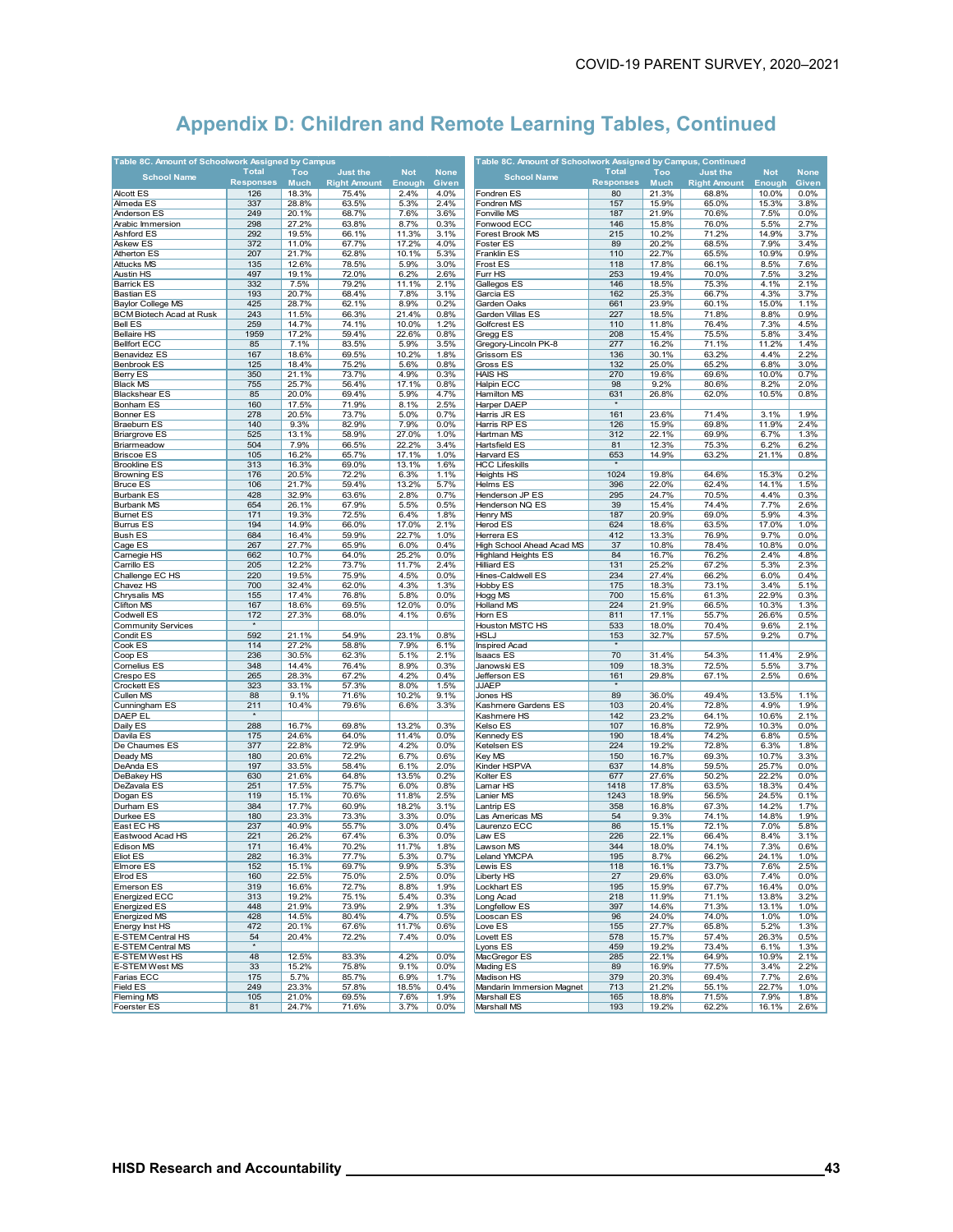| Table 8C. Amount of Schoolwork Assigned by Campus, Continued |                  |                |                     |               |              | Table 8C. Amount of Schoolwork Assigned by Campus, Continued |                  |                |                     |               |              |
|--------------------------------------------------------------|------------------|----------------|---------------------|---------------|--------------|--------------------------------------------------------------|------------------|----------------|---------------------|---------------|--------------|
| <b>School Name</b>                                           | <b>Total</b>     | Too            | <b>Just the</b>     | <b>Not</b>    | <b>None</b>  | <b>School Name</b>                                           | <b>Total</b>     | Too            | <b>Just the</b>     | <b>Not</b>    | <b>None</b>  |
|                                                              | <b>Responses</b> | <b>Much</b>    | <b>Right Amount</b> | <b>Enough</b> | Given        |                                                              | <b>Responses</b> | <b>Much</b>    | <b>Right Amount</b> | Enough        | <b>Given</b> |
| Martinez C ES                                                | 85               | 32.9%          | 62.4%               | 3.5%          | 1.2%         | School at St. George ES                                      | 481              | 20.6%          | 64.0%               | 14.1%         | 1.2%         |
| Martinez R ES                                                | 166              | 21.1%          | 77.1%               | 1.8%          | 0.0%         | Scroggins ES                                                 | 161              | 24.8%          | 67.1%               | 7.5%          | 0.6%         |
| McGowen ES                                                   | 134              | 18.7%          | 71.6%               | 5.2%          | 4.5%         | Secondary DAEP                                               |                  |                |                     |               |              |
| McNamara ES                                                  | 169              | 15.4%          | 76.3%               | 5.3%          | 3.0%         | Seguin ES                                                    | 197              | 21.3%          | 75.6%               | 2.0%          | 1.0%         |
| McReynolds MS                                                | 124              | 13.7%          | 70.2%               | 13.7%         | 2.4%         | Shadowbriar ES                                               | 187              | 22.5%          | 64.7%               | 10.7%         | 2.1%         |
| <b>Memorial ES</b>                                           | 205              | 23.9%          | 62.9%               | 12.7%         | 0.5%         | Shadydale ES                                                 | 207              | 14.5%          | 71.0%               | 10.6%         | 3.9%         |
| Meyerland MS                                                 | 803              | 21.0%          | 64.4%               | 13.8%         | 0.7%         | Sharpstown HS                                                | 237              | 18.1%          | 72.6%               | 9.3%          | 0.0%         |
| Middle College HS - Fraga                                    | 35               | 11.4%          | 77.1%               | 11.4%         | 0.0%         | Sharpstown Intl                                              | 404              | 23.8%          | 65.8%               | 10.1%         | 0.2%         |
| Middle College HS - Gulfton                                  | $\pmb{\ast}$     |                |                     |               |              | Shearn ES                                                    | 201              | 11.9%          | 79.6%               | 7.5%          | 1.0%         |
| Milby HS                                                     | 588              | 24.8%          | 65.5%               | 8.2%          | 1.5%         | Sherman ES                                                   | 193<br>526       | 29.0%<br>24.3% | 65.3%<br>58.9%      | 5.2%          | 0.5%         |
| Milne ES                                                     | 88               | 26.1%          | 64.8%               | 8.0%          | 1.1%         | Sinclair ES                                                  |                  |                |                     | 14.6%         | 2.1%         |
| Mistral ECC                                                  | 116              | 8.6%           | 85.3%               | 5.2%          | 0.9%         | Smith ES                                                     | 161              | 10.6%          | 81.4%               | 6.8%          | 1.2%         |
| Mitchell ES                                                  | 172              | 26.2%          | 69.2%               | 3.5%          | 1.2%         | <b>SOAR Center</b>                                           |                  |                |                     |               |              |
| <b>MLK ECC</b>                                               | 125              | 8.8%           | 78.4%               | 12.0%         | 0.8%         | South EC HS                                                  | 191              | 27.7%          | 68.1%               | 3.7%<br>4.1%  | 0.5%         |
| Montgomery ES                                                | 182              | 23.1%          | 68.7%               | 5.5%          | 2.7%         | Southmayd ES                                                 | 270<br>368       | 21.1%<br>22.0% | 74.1%<br>70.1%      | 7.3%          | 0.7%         |
| Moreno ES                                                    | 273              | 22.0%          | 73.6%               | 2.9%          | 1.5%         | <b>Sterling HS</b><br>Stevens ES                             |                  | 19.9%          | 70.2%               | 9.3%          | 0.5%         |
| Mount Carmel Acad HS                                         | 114              | 18.4%          | 72.8%               | 7.9%          | 0.9%         |                                                              | 151              |                |                     |               | 0.7%         |
| Navarro MS                                                   | 122              | 23.0%          | 71.3%               | 4.9%          | 0.8%         | Stevenson MS<br>Sugar Grove MS                               | 555<br>107       | 16.0%<br>18.7% | 76.4%<br>71.0%      | 7.4%          | 0.2%         |
| Neff ECC                                                     | 185              | 6.5%           | 80.0%               | 11.9%         | 1.6%         |                                                              |                  | 17.5%          |                     | 8.4%<br>8.6%  | 1.9%         |
| Neff ES                                                      | 266              | 16.5%          | 76.7%               | 6.0%          | 0.8%         | Sutton ES<br>Tanglewood MS                                   | 269<br>571       | 30.6%          | 73.6%<br>53.9%      | 14.7%         | 0.4%<br>0.7% |
| North Forest HS                                              | 267              | 21.0%          | 70.0%               | 6.4%          | 2.6%         |                                                              |                  |                |                     |               |              |
| North Houston EC HS                                          | 174              | 23.6%          | 70.1%               | 6.3%          | 0.0%         | <b>TCAH</b><br>Thomas MS                                     | 276              | 12.7%<br>14.0% | 86.2%<br>69.8%      | 1.1%          | 0.0%         |
| Northline ES                                                 | 136              | 22.1%          | 72.8%               | 2.9%          | 2.2%         |                                                              | 129<br>104       | 11.5%          | 75.0%               | 11.6%<br>4.8% | 4.7%         |
| Northside HS                                                 | 376              | 19.7%          | 73.7%               | 5.3%          | 1.3%         | Thompson ES<br>Tijerina ES                                   | 176              | 20.5%          | 71.6%               | 4.5%          | 8.7%<br>3.4% |
| Oak Forest ES                                                | 925              | 13.7%          | 57.7%               | 27.7%         | 0.9%         | <b>Tinsley ES</b>                                            | 80               | 21.3%          | 76.3%               | 1.3%          | 1.3%         |
| Oates ES                                                     | 128              | 19.5%          | 72.7%               | 6.3%          | 1.6%         | <b>Travis ES</b>                                             | 770              | 19.5%          | 63.9%               | 15.6%         | 1.0%         |
| Ortiz MS                                                     | 294              | 29.3%          | 62.2%               | 6.1%          | 2.4%         | <b>TSU Charter</b>                                           | 25               | 0.0%           | 76.0%               | 8.0%          | 16.0%        |
| Osborne ES                                                   | 106              | 17.0%          | 70.8%               | 8.5%          | 3.8%         | Twain ES                                                     | 766              | 11.1%          | 57.4%               | 30.7%         | 0.8%         |
| Paige ES                                                     | 146              | 19.9%          | 67.8%               | 10.3%         | 2.1%         | Valley West ES                                               | 255              | 25.1%          | 63.9%               | 8.2%          | 2.7%         |
| Park Place ES                                                | 299              | 17.1%          | 71.6%               | 10.4%         | 1.0%         | Wainwright ES                                                | 138              | 20.3%          | 67.4%               | 10.9%         | 1.4%         |
| Parker ES                                                    | 669              | 23.3%          | 60.1%               | 15.7%         | 0.9%         | Walnut Bend ES                                               | 267              | 22.1%          | 65.9%               | 10.1%         | 1.9%         |
| Patterson ES                                                 | 411              | 31.4%          | 64.5%               | 3.6%          | 0.5%         | <b>Waltrip HS</b>                                            | 652              | 26.7%          | 61.0%               | 11.8%         | 0.5%         |
| Peck ES                                                      | 138              | 13.0%          | 76.8%               | 5.8%          | 4.3%         | Washington HS                                                | 236              | 22.5%          | 64.4%               | 10.6%         | 2.5%         |
| Pershing MS                                                  | 1111             | 10.9%          | 62.5%<br>69.2%      | 25.9%         | 0.7%         | Welch MS                                                     | 119              | 29.4%          | 63.0%               | 5.9%          | 1.7%         |
| Petersen ES<br>Pilgrim Acad                                  | 91<br>157        | 20.9%<br>24.8% | 69.4%               | 9.9%<br>4.5%  | 0.0%<br>1.3% | <b>Wesley ES</b>                                             | 72               | 20.8%          | 65.3%               | 6.9%          | 6.9%         |
| Pin Oak MS                                                   | 1074             |                | 57.5%               | 28.9%         | 0.5%         | West Briar MS                                                | 627              | 13.6%          | 59.5%               | 26.6%         | 0.3%         |
| Piney Point ES                                               | 461              | 13.1%<br>14.5% | 77.0%               | 6.9%          | 1.5%         | West University ES                                           | 885              | 18.4%          | 51.4%               | 29.6%         | 0.6%         |
| Pleasantville ES                                             | 92               | 21.7%          | 65.2%               | 13.0%         | 0.0%         | Westbury HS                                                  | 564              | 27.7%          | 62.4%               | 9.8%          | 0.2%         |
| Poe ES                                                       | 621              | 20.9%          | 52.8%               | 25.0%         | 1.3%         | Westside HS                                                  | 1334             | 16.6%          | 66.4%               | 16.6%         | 0.4%         |
| Port Houston ES                                              | 76               | 14.5%          | 64.5%               | 13.2%         | 7.9%         | Wharton K-8                                                  | 521              | 11.9%          | 67.0%               | 19.0%         | 2.1%         |
| Pugh ES                                                      | 163              | 14.1%          | 77.9%               | 7.4%          | 0.6%         | <b>Wheatley HS</b>                                           | 146              | 20.5%          | 69.9%               | 7.5%          | 2.1%         |
| <b>RDSPD</b>                                                 | $\star$          |                |                     |               |              | Whidby ES                                                    | 149              | 22.8%          | 71.8%               | 4.0%          | 1.3%         |
| Reagan Ed Ctr PK-8                                           | 181              | 28.2%          | 64.1%               | 6.1%          | 1.7%         | White E ES                                                   | 162              | 13.0%          | 77.2%               | 9.9%          | $0.0\%$      |
| Red ES                                                       | 437              | 22.0%          | 70.3%               | 7.8%          | 0.0%         | White MES                                                    | 288              | 20.8%          | 67.0%               | 11.8%         | 0.3%         |
| Revere MS                                                    | 360              | 16.4%          | 66.7%               | 14.2%         | 2.8%         | <b>Whittier ES</b>                                           | 183              | 16.4%          | 67.2%               | 10.4%         | 6.0%         |
| Reynolds ES                                                  | 108              | 25.0%          | 58.3%               | 2.8%          | 13.9%        | Williams MS                                                  | 97               | 13.4%          | 75.3%               | 7.2%          | 4.1%         |
| Rice School PK-8                                             | 735              | 25.0%          | 63.9%               | 10.6%         | 0.4%         | Wilson Montessori                                            | 518              | 23.4%          | 58.5%               | 15.4%         | 2.7%         |
| River Oaks ES                                                | 578              | 14.7%          | 56.9%               | 27.2%         | 1.2%         | Windsor Village ES                                           | 256              | 16.8%          | 77.3%               | 5.1%          | 0.8%         |
| Roberts ES                                                   | 653              | 13.2%          | 53.6%               | 32.8%         | 0.5%         | Wisdom HS                                                    | 253              | 19.8%          | 70.0%               | 7.1%          | 3.2%         |
| Robinson ES                                                  | 194              | 22.2%          | 68.0%               | 9.3%          | 0.5%         | Woodson                                                      | 152              | 18.4%          | 75.0%               | 3.3%          | 3.3%         |
| Rodriguez ES                                                 | 184              | 20.1%          | 75.5%               | 2.7%          | 1.6%         | Worthing HS                                                  | 154              | 22.1%          | 68.2%               | 7.8%          | 1.9%         |
| Rogers T H                                                   | 914              | 10.8%          | 57.8%               | 31.0%         | 0.4%         | Yates HS                                                     | 198              | 17.2%          | 73.2%               | 7.6%          | 2.0%         |
| Roosevelt ES                                                 | 313              | 40.3%          | 56.9%               | 1.6%          | 1.3%         | Young ES                                                     | 83               | 18.1%          | 67.5%               | 10.8%         | 3.6%         |
| Ross ES                                                      | 120              | 21.7%          | 68.3%               | 5.8%          | 4.2%         | Young Learners                                               | 58               | 5.2%           | 77.6%               | 12.1%         | 5.2%         |
| Rucker ES                                                    | 226              | 12.8%          | 79.6%               | 6.2%          | 1.3%         | Young Scholars                                               | 52               | 19.2%          | 75.0%               | 1.9%          | 3.8%         |
| Sanchez ES                                                   | 126              | 19.0%          | 73.8%               | 4.0%          | 3.2%         | <b>YWCPA</b>                                                 | 351              | 19.7%          | 68.9%               | 11.1%         | 0.3%         |
| Scarborough ES                                               | 238              | 24.8%          | 68.9%               | 5.0%          | 1.3%         | <b>Total</b>                                                 | 79,908           | 19.4%          | 65.8%               | 13.5%         | 1.3%         |
| Scarborough HS                                               | 199              | 15.1%          | 72.4%               | 11.1%         | 1.5%         |                                                              |                  |                |                     |               |              |
|                                                              |                  |                |                     |               |              |                                                              |                  |                |                     |               |              |

Source: SurveyMonkey, COVID-19 Response Parent Survey 2020–2021 data file, 07/07/2020

Notes: \* indicates campuses had less than 25 respondents. Total includes the number of respondents from masked campuses. Percentages may not total 100 due to rounding. The number of respondents varies, as participants were not required to answer every question. Does not include responses where no campus was indicated.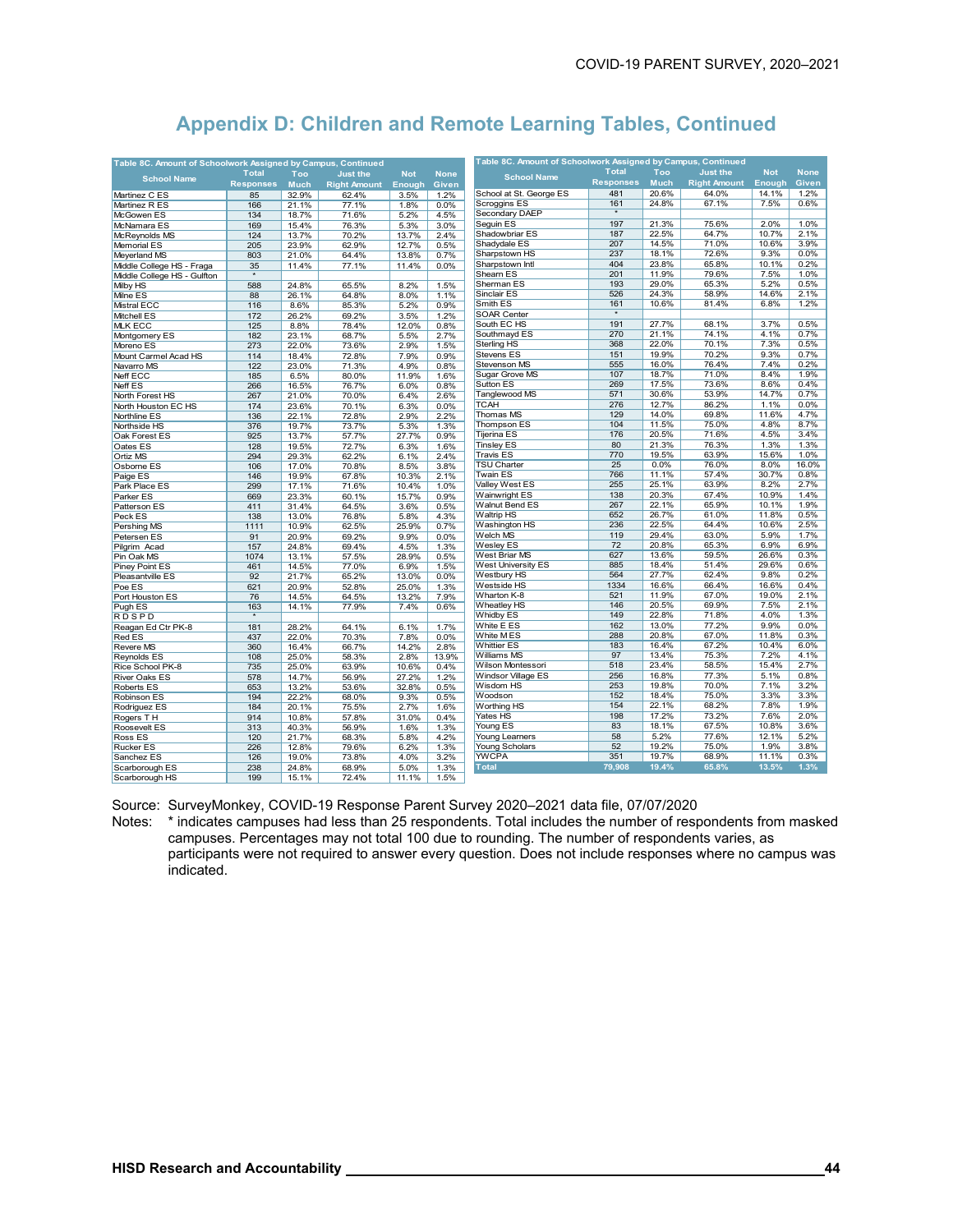|                                                                                          | Table 9A Satisfaction with Remote Learning, by Grade Level |       |        |       |        |       |        |       |        |       |  |  |
|------------------------------------------------------------------------------------------|------------------------------------------------------------|-------|--------|-------|--------|-------|--------|-------|--------|-------|--|--|
| <b>All Grade Levels</b><br><b>Grades PK-2</b><br>Grades 3-5<br>Grades 6-8<br>Grades 9-12 |                                                            |       |        |       |        |       |        |       |        |       |  |  |
|                                                                                          | N                                                          | %     | N.     | $\%$  | N      | %     | N      | %     | N      | ℅     |  |  |
| <b>Yes</b>                                                                               | 18,485                                                     | 69.3% | 14,521 | 70.6% | 12,357 | 70.9% | 13,457 | 73.8% | 60.239 | 71.1% |  |  |
| No                                                                                       | 8,172                                                      | 30.7% | 6,048  | 29.4% | 5.079  | 29.1% | 4.769  | 26.2% | 24,508 | 28.9% |  |  |
|                                                                                          | 26,657                                                     |       | 20,569 |       | 17.436 |       | 18.226 |       | 84.747 |       |  |  |

Source: SurveyMonkey, COVID-19 Response Parent Survey 2020–2021 data file, 07/07/2020 Notes: Percentages may not total 100 due to rounding. The number of respondents varies, as participants were not required to answer every question.

| Table 9B. Satisfaction with Remote Learning, by School Office |       |             |        |             |        |               |                  |       |        |              |        |             |
|---------------------------------------------------------------|-------|-------------|--------|-------------|--------|---------------|------------------|-------|--------|--------------|--------|-------------|
|                                                               |       | Achieve 180 |        | <b>East</b> |        | <b>North</b>  | <b>Northwest</b> |       |        | <b>South</b> |        | <b>West</b> |
|                                                               | N     | V.          | N      |             | N      | $\mathcal{A}$ | N                |       | N      | ℀            | N      | $\%$        |
| Yes                                                           | 3.124 | 75.4%       | 8.071  | 75.7%       | 7.738  | 77.0%         | 15.469           | 64.6% | 7.754  | 74.6%        | 14.734 | $69.8\%$    |
| <b>No</b>                                                     | 1.020 | 24.6%       | 2.594  | 24.3%       | 2,315  | 23.0%         | 8.491            | 35.4% | 2.641  | 25.4%        | 6.378  | $30.2\%$    |
|                                                               | 4.144 |             | 10.665 |             | 10.053 |               | 23.960           |       | 10.395 |              | 21.112 |             |

Source: SurveyMonkey, COVID-19 Response Parent Survey 2020–2021 data file, 07/07/2020

Notes: Percentages may not total 100 due to rounding. The number of respondents varies, as participants were not required to answer every question.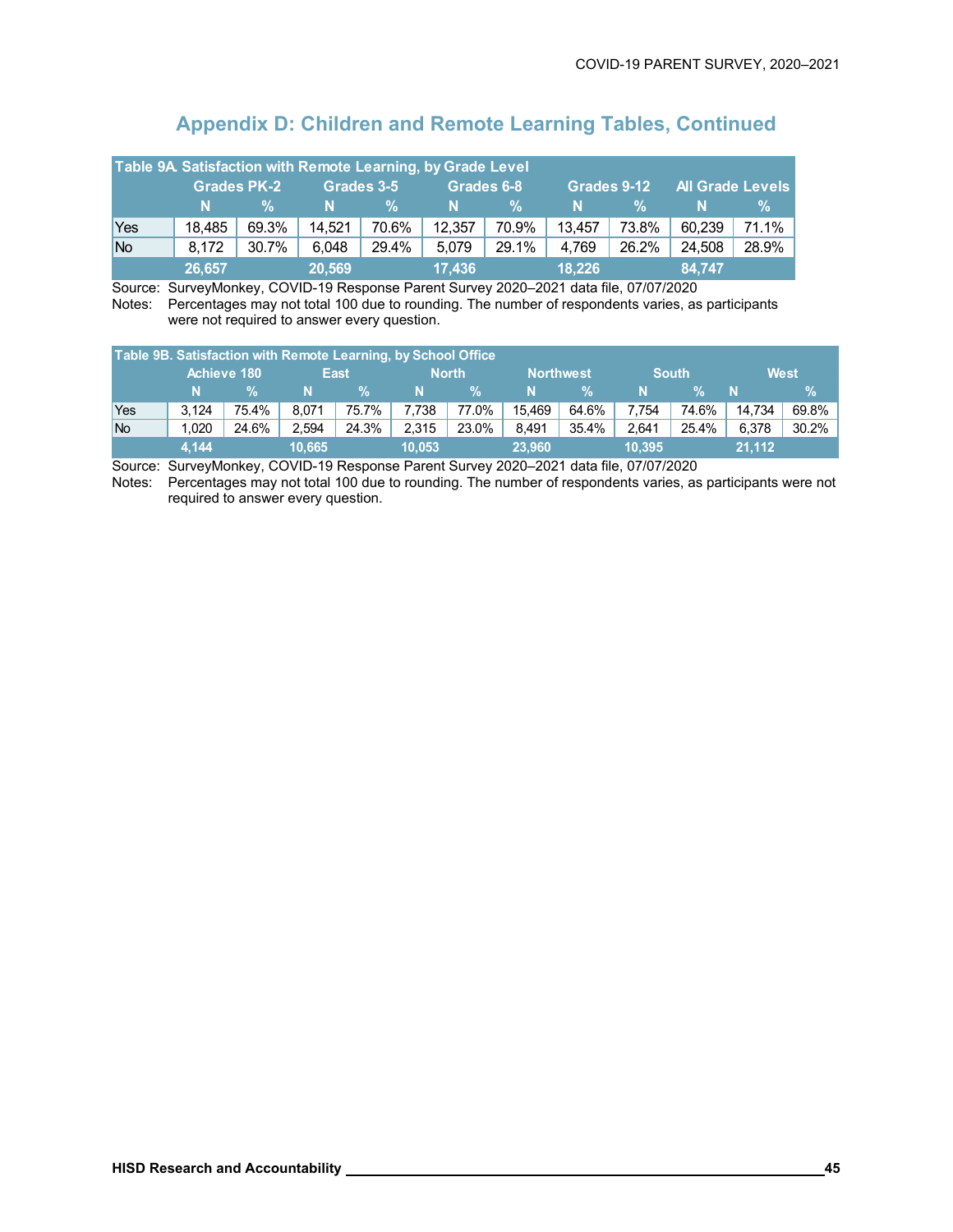| Table 9C. Satisfaction with Remote Learning by Campus |                  |                |                | Table 9C. Satisfaction with Remote Learning by Campus, Continued |                  |                |                |  |  |
|-------------------------------------------------------|------------------|----------------|----------------|------------------------------------------------------------------|------------------|----------------|----------------|--|--|
| <b>School Name</b>                                    | <b>Total</b>     |                |                | <b>School Name</b>                                               | <b>Total</b>     |                |                |  |  |
|                                                       | <b>Responses</b> | <b>Yes</b>     | <b>No</b>      |                                                                  | <b>Responses</b> | <b>Yes</b>     | <b>No</b>      |  |  |
| <b>Alcott ES</b>                                      | 126              | 75.4%          | 24.6%          | Fondren ES                                                       | 80               | 71.3%          | 28.8%          |  |  |
| Almeda ES                                             | 342              | 71.3%          | 28.7%          | Fondren MS                                                       | 161              | 72.7%          | 27.3%          |  |  |
| Anderson ES                                           | 256              | 72.3%          | 27.7%          | Fonville MS                                                      | 188              | 79.3%          | 20.7%          |  |  |
| Arabic Immersion                                      | 300              | 67.7%          | 32.3%          | Fonwood ECC                                                      | 146              | 79.5%          | 20.5%          |  |  |
| Ashford ES                                            | 292              | 69.9%          | 30.1%          | Forest Brook MS                                                  | 216              | 77.3%          | 22.7%          |  |  |
| Askew ES                                              | 372              | 76.1%          | 23.9%          | Foster ES                                                        | 90               | 66.7%          | 33.3%          |  |  |
| <b>Atherton ES</b>                                    | 207              | 66.2%          | 33.8%          | <b>Franklin ES</b>                                               | 110              | 61.8%          | 38.2%          |  |  |
| <b>Attucks MS</b>                                     | 135              | 81.5%          | 18.5%          | Frost ES                                                         | 118              | 73.7%          | 26.3%          |  |  |
| <b>Austin HS</b>                                      | 500              | 77.2%          | 22.8%          | Furr HS                                                          | 254              | 74.8%          | 25.2%          |  |  |
| <b>Barrick ES</b>                                     | 334              | 78.1%          | 21.9%          | Gallegos ES                                                      | 146              | 81.5%          | 18.5%          |  |  |
| <b>Bastian ES</b>                                     | 194              | 79.9%          | 20.1%          | Garcia ES                                                        | 163              | 73.6%          | 26.4%          |  |  |
| <b>Baylor College MS</b>                              | 427              | 74.5%          | 25.5%          | Garden Oaks                                                      | 668              | 63.6%          | 36.4%          |  |  |
| <b>BCM Biotech Acad at Rusk</b>                       | 243              | 74.1%          | 25.9%          | Garden Villas ES                                                 | 229              | 78.6%          | 21.4%          |  |  |
| <b>Bell ES</b>                                        | 260              | 76.5%          | 23.5%          | Golfcrest ES                                                     | 110              | 79.1%          | 20.9%          |  |  |
| <b>Bellaire HS</b>                                    | 1971             | 67.2%          | 32.8%          | Gregg ES                                                         | 210              | 77.6%          | 22.4%          |  |  |
| <b>Bellfort ECC</b>                                   | 88               | 77.3%          | 22.7%          | Gregory-Lincoln PK-8                                             | 280              | 73.2%          | 26.8%          |  |  |
| <b>Benavidez ES</b>                                   | 168              | 76.2%          | 23.8%          | Grissom ES                                                       | 136              | 75.0%          | 25.0%          |  |  |
| <b>Benbrook ES</b>                                    | 125              | 77.6%          | 22.4%          | Gross ES                                                         | 135              | 72.6%          | 27.4%          |  |  |
| <b>Berry ES</b>                                       | 351              | 82.6%          | 17.4%          | <b>HAIS HS</b>                                                   | 273              | 78.8%          | 21.2%          |  |  |
| <b>Black MS</b>                                       | 755              | 57.2%          | 42.8%          | <b>Halpin ECC</b>                                                | 98               | 78.6%          | 21.4%          |  |  |
| <b>Blackshear ES</b>                                  | 85               | 74.1%          | 25.9%          | Hamilton MS                                                      | 632              | 69.6%          | 30.4%          |  |  |
| <b>Bonham ES</b>                                      | 160              | 79.4%          | 20.6%          | Harper DAEP                                                      | $\star$          |                |                |  |  |
| <b>Bonner ES</b>                                      | 279              | 82.4%          | 17.6%          | Harris JR ES                                                     | 161              | 80.1%          | 19.9%          |  |  |
| <b>Braeburn ES</b>                                    | 141              | 81.6%          | 18.4%          | Harris RP ES                                                     | 128              | 78.1%          | 21.9%          |  |  |
| <b>Briargrove ES</b>                                  | 528              | 55.1%          | 44.9%          | Hartman MS                                                       | 313              | 79.9%          | 20.1%          |  |  |
| Briarmeadow                                           | 506              | 73.1%          | 26.9%          | <b>Hartsfield ES</b>                                             | 82               | 79.3%          | 20.7%          |  |  |
| <b>Briscoe ES</b>                                     | 105              | 76.2%          | 23.8%          | Harvard ES                                                       | 654              | 63.1%          | 36.9%          |  |  |
| <b>Brookline ES</b>                                   | 313              | 73.8%          | 26.2%          | <b>HCC Lifeskills</b>                                            | $\star$          |                |                |  |  |
| <b>Browning ES</b>                                    | 176              | 74.4%          | 25.6%          | Heights HS                                                       | 1032             | 73.3%          | 26.7%          |  |  |
| <b>Bruce ES</b>                                       | 107              | 63.6%          | 36.4%          | Helms ES                                                         | 398              | 68.8%          | 31.2%          |  |  |
| <b>Burbank ES</b>                                     | 428              | 75.9%          | 24.1%          | Henderson JP ES                                                  | 295              | 81.0%          | 19.0%          |  |  |
| <b>Burbank MS</b>                                     | 656              | 75.3%          | 24.7%          | Henderson NQ ES                                                  | 39               | 66.7%          | 33.3%          |  |  |
| <b>Burnet ES</b>                                      | 171              | 77.2%          | 22.8%          | Henry MS                                                         | 188              | 76.6%          | 23.4%          |  |  |
| <b>Burrus ES</b>                                      | 195              | 71.8%          | 28.2%          | <b>Herod ES</b>                                                  | 630              | 65.1%          | 34.9%          |  |  |
| <b>Bush ES</b>                                        | 684              | 63.2%          | 36.8%          | Herrera ES                                                       | 416              | 78.6%          | 21.4%          |  |  |
| Cage ES                                               | 267              | 74.9%          | 25.1%          | High School Ahead Acad MS                                        | 37               | 94.6%          | 5.4%           |  |  |
| Carnegie HS                                           | 663              | 67.1%          | 32.9%          | <b>Highland Heights ES</b>                                       | 86               | 76.7%          | 23.3%          |  |  |
| Carrillo ES                                           | 205              | 76.6%          | 23.4%          | <b>Hilliard ES</b>                                               | 132              | 66.7%          | 33.3%          |  |  |
| Challenge EC HS                                       | 221              | 80.1%          | 19.9%          | Hines-Caldwell ES                                                | 234              | 79.9%          | 20.1%          |  |  |
| Chavez HS                                             | 709              | 74.8%          | 25.2%          | Hobby ES                                                         | 176              | 78.4%          | 21.6%          |  |  |
| Chrysalis MS                                          | 156              | 83.3%          | 16.7%          | Hogg MS                                                          | 702              | 66.1%          | 33.9%          |  |  |
| <b>Clifton MS</b>                                     | 168              | 70.8%          | 29.2%          | <b>Holland MS</b>                                                | 224              | 73.2%          | 26.8%          |  |  |
| <b>Codwell ES</b>                                     | 173<br>$\star$   | 85.0%          | 15.0%          | Horn ES                                                          | 816              | 55.9%          | 44.1%          |  |  |
| <b>Community Services</b>                             |                  |                |                | <b>Houston MSTC HS</b>                                           | 538              | 76.6%          | 23.4%          |  |  |
| Condit ES                                             | 593              | 54.3%          | 45.7%          | <b>HSLJ</b>                                                      | 153<br>$\star$   | 66.7%          | 33.3%          |  |  |
| Cook ES                                               | 115              | 62.6%          | 37.4%          | Inspired Acad                                                    |                  |                |                |  |  |
| Coop ES                                               | 237              | 75.5%          | 24.5%          | <b>Isaacs ES</b>                                                 | 70               | 67.1%          | 32.9%          |  |  |
| Cornelius ES                                          | 350              | 80.0%          | 20.0%          | Janowski ES                                                      | 110              | 82.7%          | 17.3%          |  |  |
| Crespo ES                                             | 265              | 80.0%          | 20.0%          | Jefferson ES                                                     | 162<br>$\star$   | 74.7%          | 25.3%          |  |  |
| <b>Crockett ES</b>                                    | 323              | 61.0%          | 39.0%          | <b>JJAEP</b>                                                     |                  |                |                |  |  |
| Cullen MS                                             | 88               | 67.0%          | 33.0%          | Jones HS                                                         | 93               | 71.0%          | 29.0%          |  |  |
| Cunningham ES                                         | 213              | 82.2%          | 17.8%          | Kashmere Gardens ES                                              | 103              | 82.5%          | 17.5%          |  |  |
| <b>DAEP EL</b>                                        |                  |                |                | Kashmere HS<br>Kelso ES                                          | 143              | 72.0%          | 28.0%          |  |  |
| Daily ES                                              | 290              | 70.7%          | 29.3%          |                                                                  | 108              | 80.6%          | 19.4%          |  |  |
| Davila ES                                             | 175              | 74.3%          | 25.7%          | Kennedy ES                                                       | 191              | 81.7%          | 18.3%<br>28.0% |  |  |
| De Chaumes ES                                         | 379              | 79.4%          | 20.6%<br>22.0% | Ketelsen ES                                                      | 225              | 72.0%          |                |  |  |
| Deady MS<br>DeAnda ES                                 | 182<br>197       | 78.0%<br>68.5% | 31.5%          | Key MS<br>Kinder HSPVA                                           | 151<br>648       | 80.1%<br>61.3% | 19.9%<br>38.7% |  |  |
| DeBakey HS                                            | 635              | 74.6%          | 25.4%          | Kolter ES                                                        | 683              | 55.9%          | 44.1%          |  |  |
| DeZavala ES                                           | 251              | 73.3%          | 26.7%          | Lamar HS                                                         | 1427             | 71.6%          | 28.4%          |  |  |
| Dogan ES                                              | 119              | 79.0%          | 21.0%          | Lanier MS                                                        | 1247             | 67.5%          | 32.5%          |  |  |
|                                                       |                  |                |                | Lantrip ES                                                       | 358              |                | 32.4%          |  |  |
| Durham ES                                             | 386              | 58.0%          | 42.0%          |                                                                  |                  | 67.6%<br>83.3% |                |  |  |
| Durkee ES<br>East EC HS                               | 181<br>238       | 81.8%          | 18.2%          | Las Americas MS<br>Laurenzo ECC                                  | 54<br>87         | 56.3%          | 16.7%<br>43.7% |  |  |
| Eastwood Acad HS                                      | 225              | 72.3%<br>71.6% | 27.7%<br>28.4% | Law ES                                                           | 227              | 74.0%          | 26.0%          |  |  |
| Edison MS                                             | 173              | 80.3%          | 19.7%          | Lawson MS                                                        | 346              | 77.2%          | 22.8%          |  |  |
| Eliot ES                                              | 283              | 79.5%          |                | Leland YMCPA                                                     | 195              | 70.8%          | 29.2%          |  |  |
| Elmore ES                                             | 152              | 73.7%          | 20.5%<br>26.3% | Lewis ES                                                         | 120              | 75.0%          | 25.0%          |  |  |
| Elrod ES                                              | 161              | 75.2%          | 24.8%          | Liberty HS                                                       | 28               | 75.0%          | 25.0%          |  |  |
| Emerson ES                                            | 322              | 77.6%          | 22.4%          | Lockhart ES                                                      | 197              | 76.6%          | 23.4%          |  |  |
| <b>Energized ECC</b>                                  | 314              | 86.6%          | 13.4%          | Long Acad                                                        | 218              | 73.9%          | 26.1%          |  |  |
| <b>Energized ES</b>                                   | 449              | 85.3%          | 14.7%          | Longfellow ES                                                    | 399              | 71.2%          | 28.8%          |  |  |
| <b>Energized MS</b>                                   | 431              | 90.5%          | 9.5%           | Looscan ES                                                       | 97               | 77.3%          | 22.7%          |  |  |
| Energy Inst HS                                        | 473              | 75.3%          | 24.7%          | Love ES                                                          | 157              | 65.0%          | 35.0%          |  |  |
| E-STEM Central HS                                     | 56               | 87.5%          | 12.5%          | Lovett ES                                                        | 582              | 58.1%          | 41.9%          |  |  |
| E-STEM Central MS                                     | $\star$          |                |                | Lyons ES                                                         | 461              | 78.1%          |                |  |  |
| E-STEM West HS                                        | 48               | 93.8%          | 6.3%           | MacGregor ES                                                     | 286              | 62.6%          | 21.9%<br>37.4% |  |  |
| E-STEM West MS                                        | 33               | 84.8%          | 15.2%          | Mading ES                                                        | 89               | 69.7%          | 30.3%          |  |  |
| Farias ECC                                            | 175              | 86.9%          | 13.1%          | Madison HS                                                       | 384              | 77.1%          | 22.9%          |  |  |
| <b>Field ES</b>                                       | 249              | 64.7%          | 35.3%          | <b>Mandarin Immersion Magnet</b>                                 | 716              | 59.8%          | 40.2%          |  |  |
| <b>Fleming MS</b>                                     | 105              | 78.1%          | 21.9%          | Marshall ES                                                      | 167              | 83.8%          | 16.2%          |  |  |
| Foerster ES                                           | 81               | 74.1%          | 25.9%          | Marshall MS                                                      | 194              | 69.1%          | 30.9%          |  |  |
|                                                       |                  |                |                |                                                                  |                  |                |                |  |  |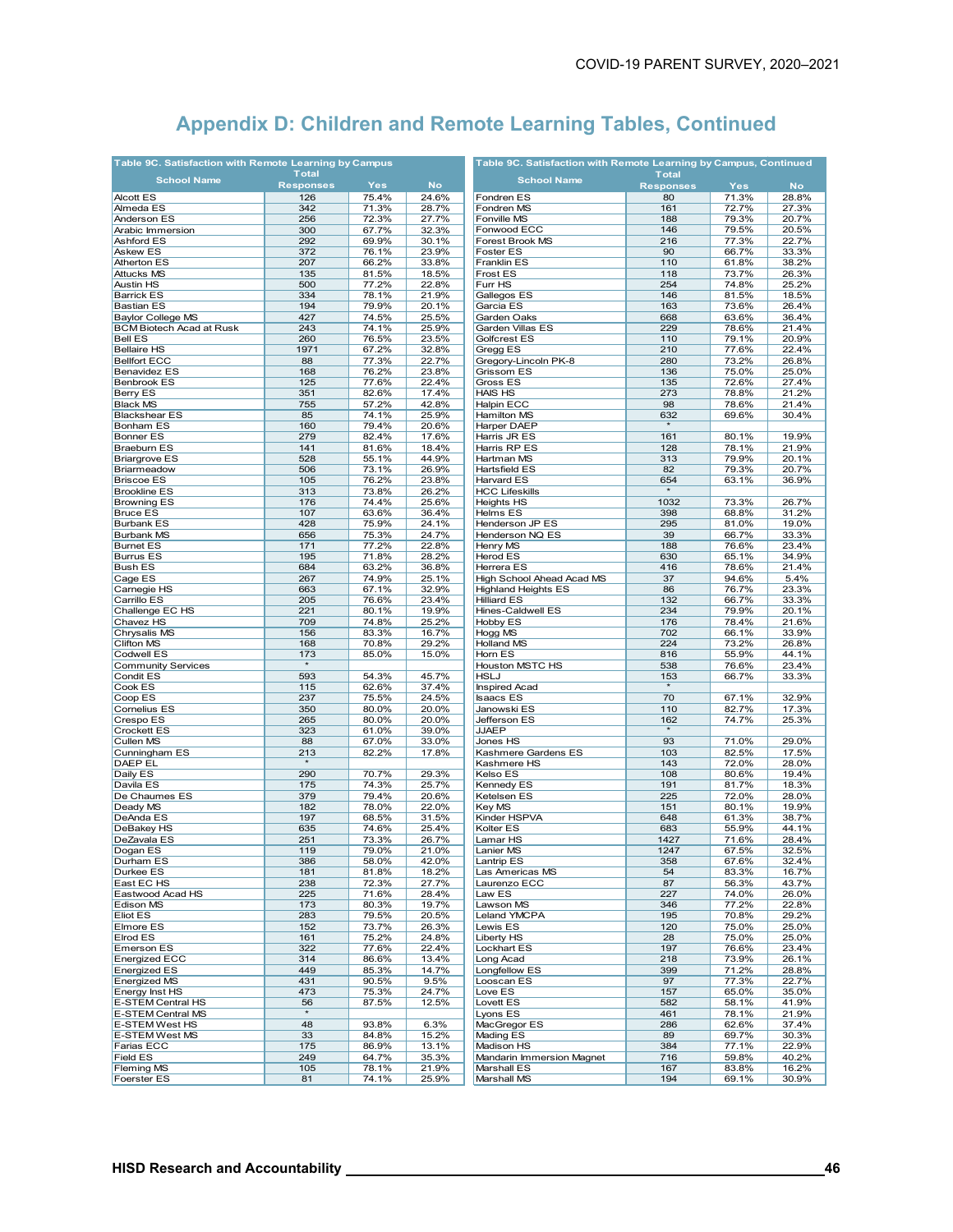| Table 9C. Satisfaction with Remote Learning by Campus, Continued |                  |            |           | Table 9C. Satisfaction with Remote Learning by Campus, Continued |                  |            |           |  |
|------------------------------------------------------------------|------------------|------------|-----------|------------------------------------------------------------------|------------------|------------|-----------|--|
| <b>School Name</b>                                               | <b>Total</b>     |            |           | <b>School Name</b>                                               | <b>Total</b>     |            |           |  |
|                                                                  | <b>Responses</b> | <b>Yes</b> | <b>No</b> |                                                                  | <b>Responses</b> | <b>Yes</b> | <b>No</b> |  |
| Martinez C ES                                                    | 86               | 72.1%      | 27.9%     | School at St. George ES                                          | 482              | 71.4%      | 28.6%     |  |
| Martinez R ES                                                    | 166              | 82.5%      | 17.5%     | Scroggins ES                                                     | 162              | 82.7%      | 17.3%     |  |
| McGowen ES                                                       | 135              | 71.1%      | 28.9%     | Secondary DAEP                                                   |                  |            |           |  |
| McNamara ES                                                      | 170              | 77.1%      | 22.9%     | Seguin ES                                                        | 198              | 81.8%      | 18.2%     |  |
| McReynolds MS                                                    | 126              | 71.4%      | 28.6%     | Shadowbriar ES                                                   | 187              | 67.9%      | 32.1%     |  |
| <b>Memorial ES</b>                                               | 206              | 66.5%      | 33.5%     | Shadydale ES                                                     | 208              | 78.4%      | 21.6%     |  |
| Meyerland MS                                                     | 808              | 66.3%      | 33.7%     | Sharpstown HS                                                    | 239              | 82.4%      | 17.6%     |  |
| Middle College HS - Fraga                                        | 35               | 65.7%      | 34.3%     | Sharpstown Intl                                                  | 409              | 76.0%      | 24.0%     |  |
| Middle College HS - Gulfton                                      |                  |            |           | Shearn ES                                                        | 203              | 77.3%      | 22.7%     |  |
| Milby HS                                                         | 591              | 73.8%      | 26.2%     | Sherman ES                                                       | 193              | 76.7%      | 23.3%     |  |
| Milne ES                                                         | 88               | 78.4%      | 21.6%     | Sinclair ES                                                      | 530              | 62.5%      | 37.5%     |  |
| Mistral ECC                                                      | 116              | 79.3%      | 20.7%     | Smith ES                                                         | 162              | 80.2%      | 19.8%     |  |
| <b>Mitchell ES</b>                                               | 173              | 74.0%      | 26.0%     | <b>SOAR Center</b>                                               |                  |            |           |  |
| <b>MLK ECC</b>                                                   | 127              | 77.2%      | 22.8%     | South EC HS                                                      | 193              | 77.2%      | 22.8%     |  |
| Montgomery ES                                                    | 182              | 69.8%      | 30.2%     | Southmayd ES                                                     | 271              | 84.1%      | 15.9%     |  |
| Moreno ES                                                        | 274              | 85.4%      | 14.6%     | Sterling HS                                                      | 369              | 77.2%      | 22.8%     |  |
| Mount Carmel Acad HS                                             | 115              | 80.9%      | 19.1%     | <b>Stevens ES</b>                                                | 151              | 70.2%      | 29.8%     |  |
| Navarro MS                                                       | 123              | 77.2%      | 22.8%     | Stevenson MS                                                     | 559              | 75.7%      | 24.3%     |  |
| Neff ECC                                                         | 187              | 81.3%      | 18.7%     | Sugar Grove MS                                                   | 107              | 66.4%      | 33.6%     |  |
| Neff ES                                                          | 267              | 76.0%      | 24.0%     | Sutton ES                                                        | 269              | 78.8%      | 21.2%     |  |
| North Forest HS                                                  | 268              | 78.0%      | 22.0%     | Tanglewood MS                                                    | 575              | 60.9%      | 39.1%     |  |
| North Houston EC HS                                              | 174              | 80.5%      | 19.5%     | <b>TCAH</b>                                                      | 277              | 96.8%      | 3.2%      |  |
| Northline ES                                                     | 136              | 80.1%      | 19.9%     | Thomas MS                                                        | 129              | 69.0%      | 31.0%     |  |
| Northside HS                                                     | 378              | 78.6%      | 21.4%     | Thompson ES                                                      | 105              | 71.4%      | 28.6%     |  |
| Oak Forest ES                                                    | 930              | 54.4%      | 45.6%     | Tijerina ES                                                      | 180              | 78.3%      | 21.7%     |  |
| Oates ES                                                         | 128              | 82.8%      | 17.2%     | <b>Tinsley ES</b>                                                | 83               | 77.1%      | 22.9%     |  |
| <b>Ortiz MS</b>                                                  | 296              | 74.0%      | 26.0%     | <b>Travis ES</b>                                                 | 771              | 52.5%      | 47.5%     |  |
| Osborne ES                                                       | 106              | 67.9%      | 32.1%     | <b>TSU Charter</b>                                               | 26               | 73.1%      | 26.9%     |  |
| Paige ES                                                         | 146              | 79.5%      | 20.5%     | Twain ES                                                         | 768              | 55.7%      | 44.3%     |  |
| Park Place ES                                                    | 299              | 76.3%      | 23.7%     | Valley West ES                                                   | 256              | 73.4%      | 26.6%     |  |
| Parker ES                                                        | 675              | 60.4%      | 39.6%     | Wainwright ES                                                    | 138              | 63.0%      | 37.0%     |  |
| Patterson ES                                                     | 412              | 76.7%      | 23.3%     | <b>Walnut Bend ES</b>                                            | 269              | 71.0%      | 29.0%     |  |
| Peck ES                                                          | 140              | 83.6%      | 16.4%     | <b>Waltrip HS</b>                                                | 655              | 64.3%      | 35.7%     |  |
| Pershing MS                                                      | 1120             | 71.0%      | 29.0%     | Washington HS                                                    | 236              | 75.0%      | 25.0%     |  |
| Petersen ES                                                      | 93               | 77.4%      | 22.6%     | Welch MS                                                         | 120              | 64.2%      | 35.8%     |  |
| Pilgrim Acad                                                     | 158              | 72.8%      | 27.2%     | Wesley ES                                                        | 73               | 68.5%      | 31.5%     |  |
| Pin Oak MS                                                       | 1079             | 62.7%      | 37.3%     | West Briar MS                                                    | 631              | 66.6%      | 33.4%     |  |
| Piney Point ES                                                   | 462              | 80.3%      | 19.7%     | <b>West University ES</b>                                        | 888              | 45.6%      | 54.4%     |  |
| Pleasantville ES                                                 | 93               | 73.1%      | 26.9%     | Westbury HS                                                      | 565              | 74.7%      | 25.3%     |  |
| Poe ES                                                           | 625              | 55.4%      | 44.6%     | Westside HS                                                      | 1343             | 76.5%      | 23.5%     |  |
| Port Houston ES                                                  | 76               | 73.7%      | 26.3%     | Wharton K-8                                                      | 526              | 63.7%      | 36.3%     |  |
| Pugh ES                                                          | 164              | 84.8%      | 15.2%     | <b>Wheatley HS</b>                                               | 148              | 84.5%      | 15.5%     |  |
| <b>RDSPD</b>                                                     |                  |            |           | <b>Whidby ES</b>                                                 | 152              | 69.1%      | 30.9%     |  |
| Reagan Ed Ctr PK-8                                               | 182              | 72.5%      | 27.5%     | White E ES                                                       | 162              | 79.0%      | 21.0%     |  |
| Red ES                                                           | 440              | 71.4%      | 28.6%     | White MES                                                        | 288              | 68.8%      | 31.3%     |  |
| <b>Revere MS</b>                                                 | 365              | 70.1%      | 29.9%     | <b>Whittier ES</b>                                               | 185              | 70.3%      | 29.7%     |  |
| Reynolds ES                                                      | 108              | 66.7%      | 33.3%     | Williams MS                                                      | 97               | 79.4%      | 20.6%     |  |
| Rice School PK-8                                                 | 737              | 74.4%      | 25.6%     | Wilson Montessori                                                | 522              | 61.1%      | 38.9%     |  |
| <b>River Oaks ES</b>                                             | 580              | 54.7%      | 45.3%     | Windsor Village ES                                               | 257              | 83.7%      | 16.3%     |  |
| Roberts ES                                                       | 656              | 56.9%      | 43.1%     | Wisdom HS                                                        | 253              | 72.7%      | 27.3%     |  |
| Robinson ES                                                      | 194              | 79.9%      | 20.1%     | Woodson                                                          | 152              | 72.4%      | 27.6%     |  |
| Rodriguez ES                                                     | 186              | 80.6%      | 19.4%     | Worthing HS                                                      | 156              | 70.5%      | 29.5%     |  |
| Rogers TH                                                        | 918              | 58.6%      | 41.4%     | Yates HS                                                         | 199              | 80.4%      | 19.6%     |  |
| Roosevelt ES                                                     | 314              | 66.2%      | 33.8%     | Young ES                                                         | 83               | 79.5%      | 20.5%     |  |
| Ross ES                                                          | 120              | 76.7%      | 23.3%     | Young Learners                                                   | 58               | 75.9%      | 24.1%     |  |
| <b>Rucker ES</b>                                                 | 231              | 74.0%      | 26.0%     | Young Scholars                                                   | 52               | 73.1%      | 26.9%     |  |
| Sanchez ES                                                       | 128              | 77.3%      | 22.7%     | <b>YWCPA</b>                                                     | 354              | 83.9%      | 16.1%     |  |
| Scarborough ES                                                   | 239              | 74.9%      | 25.1%     | <b>Total</b>                                                     | 80,348           | 70.8%      | 29.2%     |  |
| Scarborough HS                                                   | 199              | 77.4%      | 22.6%     |                                                                  |                  |            |           |  |

Source: SurveyMonkey, COVID-19 Response Parent Survey 2020–2021 data file, 07/07/2020

Notes: \* indicates campuses had less than 25 respondents. Total includes the number of respondents from masked campuses. Percentages may not total 100 due to rounding. The number of respondents varies, as participants were not required to answer every question. Does not include responses where no campus was indicated.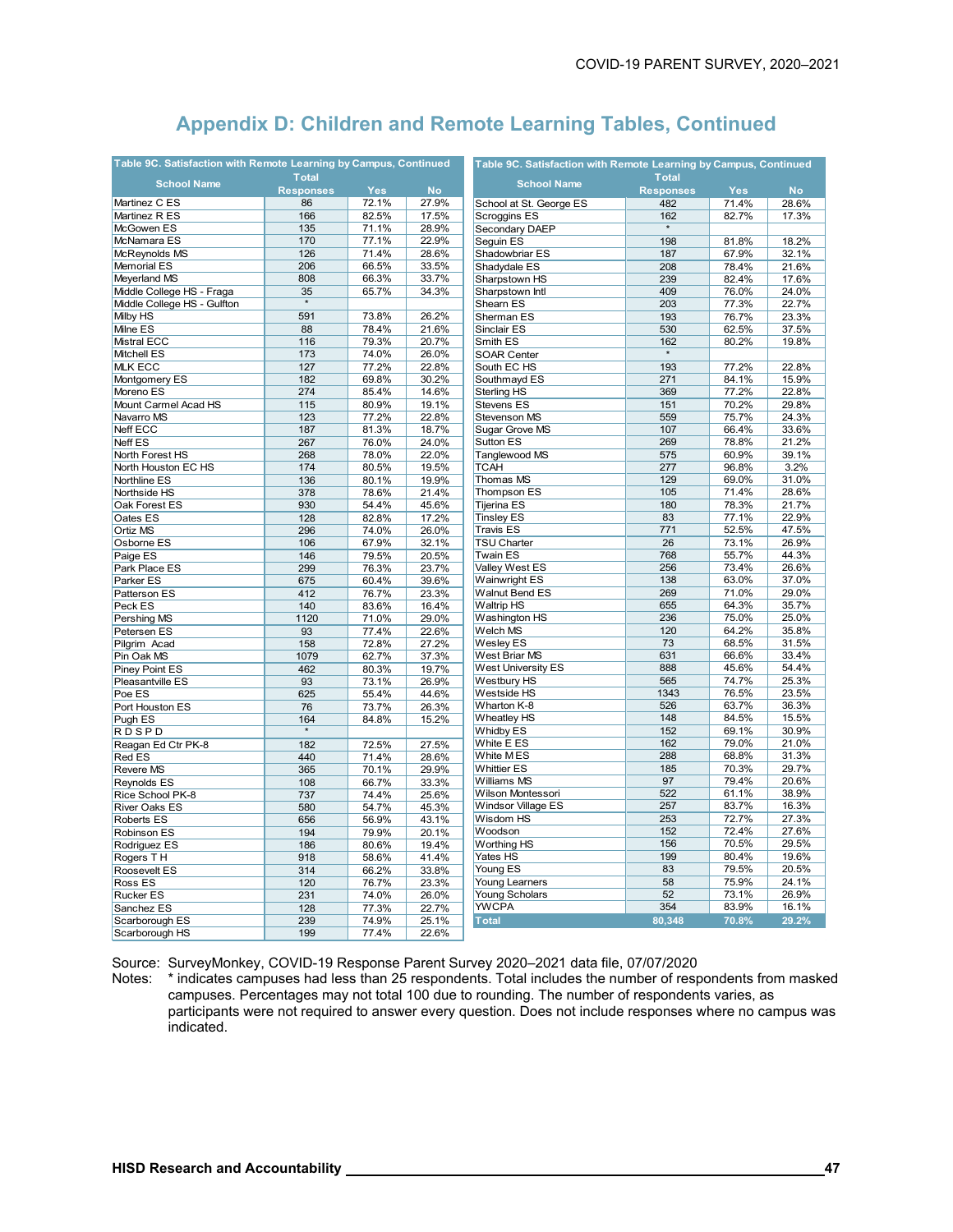| Table 10. Reasons for Dissatisfaction with Remote Learning, by Grade Level |                    |       |       |               |       |            |       |               |        |                         |
|----------------------------------------------------------------------------|--------------------|-------|-------|---------------|-------|------------|-------|---------------|--------|-------------------------|
|                                                                            | <b>Grades PK-2</b> |       |       | Grades 3-5    |       | Grades 6-8 |       | Grades 9-12   |        | <b>All Grade Levels</b> |
|                                                                            | N                  | $\%$  | N     | $\frac{9}{6}$ | N     | $\%$       | N     | $\frac{9}{6}$ | N      | %                       |
| Did not have adequate                                                      |                    |       |       |               |       |            |       |               |        |                         |
| internet access at home                                                    | 1,018              | 12.5% | 792   | 13.1%         | 637   | 12.5%      | 590   | 12.4%         | 3,075  | 12.5%                   |
| Did not have the right device                                              | 1,406              | 17.2% | 1,018 | 16.8%         | 682   | 13.4%      | 192   | 4.0%          | 3,324  | 13.6%                   |
| Did not have enough devices                                                | 1,707              | 20.9% | 1,260 | 20.8%         | 830   | 16.3%      | 385   | 8.1%          | 4,201  | 17.1%                   |
| Schoolwork took too much                                                   |                    |       |       |               |       |            |       |               |        |                         |
| time                                                                       | 2,183              | 26.7% | 1,555 | 25.7%         | 1,107 | 21.8%      | 1,077 | 22.6%         | 5,935  | 24.2%                   |
| Did not know what                                                          |                    |       |       |               |       |            |       |               |        |                         |
| schoolwork to do or when to                                                |                    |       |       |               |       |            |       |               |        |                         |
| do it                                                                      | 1,929              | 23.6% | 1,785 | 29.5%         | 1,893 | 37.3%      | 1,630 | 34.2%         | 7,270  | 29.7%                   |
| Child was not interested in                                                |                    |       |       |               |       |            |       |               |        |                         |
| the schoolwork                                                             | 3,440              | 42.1% | 2,196 | 36.3%         | 1.674 | 33.0%      | 1,744 | 36.6%         | 9.086  | 37.1%                   |
| Teachers were unavailable                                                  |                    |       |       |               |       |            |       |               |        |                         |
| when child was doing                                                       |                    |       |       |               |       |            |       |               |        |                         |
| schoolwork                                                                 | 1,309              | 16.0% | 1,112 | 18.4%         | 1,192 | 23.5%      | 1,146 | 24.0%         | 4,774  | 19.5%                   |
| Did not have the necessary                                                 |                    |       |       |               |       |            |       |               |        |                         |
| materials                                                                  | 1,488              | 18.2% | 346   | 5.7%          | 676   | 13.3%      | 502   | 10.5%         | 3,621  | 14.8%                   |
| Not able to pick up or drop off                                            |                    |       |       |               |       |            |       |               |        |                         |
| paper packets                                                              | 649                | 7.9%  | 423   | 7.0%          | 272   | 5.4%       | 176   | 3.7%          | 1,524  | 6.2%                    |
| Child was stressed or had                                                  |                    |       |       |               |       |            |       |               |        |                         |
| difficulty concentrating                                                   | 4,118              | 50.4% | 2.990 | 49.4%         | 2,358 | 46.4%      | 2,483 | 52.1%         | 11,989 | 48.9%                   |
| Schoolwork is in English and                                               |                    |       |       |               |       |            |       |               |        |                         |
| parent/caregiver speaks                                                    |                    |       |       |               |       |            |       |               |        |                         |
| another language                                                           | 378                | 4.6%  | 351   | 5.8%          | 206   | 4.1%       | 142   | 3.0%          | 1,087  | 4.4%                    |
| It was difficult to get in touch                                           |                    |       |       |               |       |            |       |               |        |                         |
| with teachers                                                              | 791                | 9.7%  | 776   | 12.8%         | 1,046 | 20.6%      | 1,101 | 23.1%         | 3,737  | 15.2%                   |
| Other                                                                      | 2,976              | 36.4% | 2,191 | 36.2%         | 1,663 | 32.7%      | 1,324 | 27.8%         | 8,199  | 33.5%                   |

Source: SurveyMonkey, COVID-19 Response Parent Survey 2020–2021 data file, 07/07/2020

Notes: Percentages will not total 100, as participants selected multiple responses.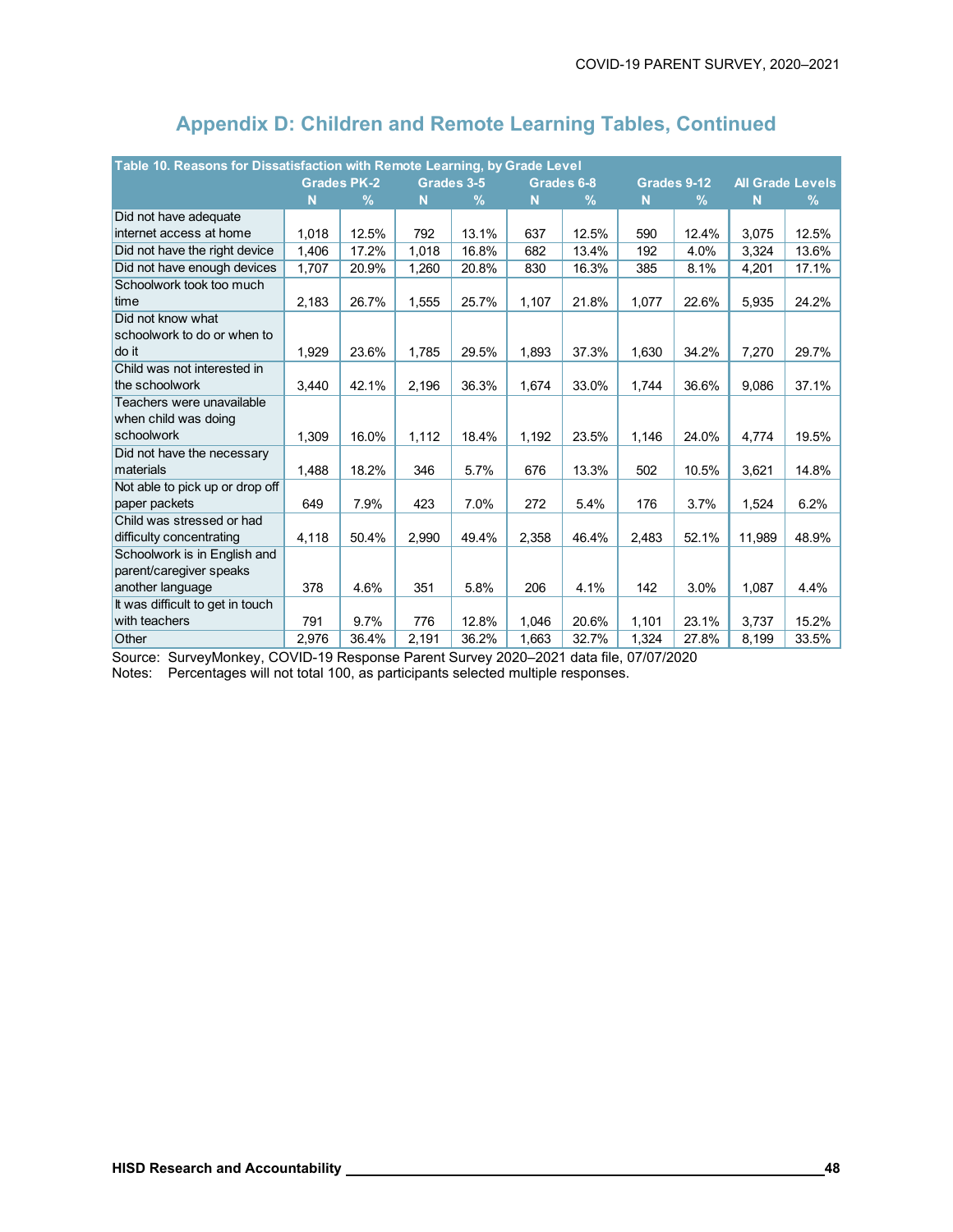| Table 11A. Student Services Qualified for And Received, by Grade Level |                    |       |        |            |            |               |             |               |                         |       |
|------------------------------------------------------------------------|--------------------|-------|--------|------------|------------|---------------|-------------|---------------|-------------------------|-------|
|                                                                        | <b>Grades PK-2</b> |       |        | Grades 3-5 | Grades 6-8 |               | Grades 9-12 |               | <b>All Grade Levels</b> |       |
|                                                                        | N                  | %     | N      | %'         | N          | $\mathcal{A}$ | N           | $\frac{9}{6}$ | N                       | $\%$  |
| English Learner                                                        | 2.220              | 8.3%  | 1.671  | 8.1%       | 1.143      | 6.6%          | 943         | 5.2%          | 6.129                   | 6.6%  |
| Special Education                                                      | 1.493              | 5.6%  | 1.321  | 6.4%       | 997        | 5.7%          | 1,063       | 5.8%          | 4.929                   | 5.3%  |
| Gifted and Talented                                                    | 2.966              | 11.1% | 3,687  | 17.9%      | 3.476      | 19.9%         | 2.113       | 11.6%         | 12.293                  | 13.3% |
| Section 504                                                            | 756                | 2.8%  | 1.558  | 7.6%       | 1,260      | 7.2%          | 1,293       | 7.1%          | 4,883                   | 5.3%  |
| Did qualify but did not                                                |                    |       |        |            |            |               |             |               |                         |       |
| receive it                                                             | 1.102              | 4.1%  | 1.004  | 4.9%       | 824        | 4.7%          | 674         | 3.7%          | 3.636                   | 3.9%  |
| Did not qualify                                                        | 7.604              | 28.5% | 4,845  | 23.6%      | 4.256      | 24.4%         | 5.319       | 29.2%         | 22,104                  | 23.9% |
| <b>Unsure</b>                                                          | 8,677              | 32.6% | 5,833  | 28.4%      | 4,869      | 27.9%         | 5,382       | 29.5%         | 25,130                  | 27.1% |
|                                                                        | 26,657             |       | 20.569 |            | 17,436     |               | 18.226      |               | 92,667                  |       |

Source: SurveyMonkey, COVID-19 Response Parent Survey 2020–2021 data file, 07/07/2020 Notes: Percentages will not total 100, as participants selected multiple responses. The number of respondents varies, as participants were not required to answer every question.

| Table 11B. Student Services Qualified for and Received, By School Office |             |               |        |       |              |               |           |               |              |               |             |       |
|--------------------------------------------------------------------------|-------------|---------------|--------|-------|--------------|---------------|-----------|---------------|--------------|---------------|-------------|-------|
|                                                                          | Achieve 180 |               | East   |       | <b>North</b> |               | Northwest |               | <b>South</b> |               | <b>West</b> |       |
|                                                                          | N           | $\frac{9}{6}$ | N      | %     | N            | $\frac{9}{6}$ | N         | $\frac{9}{6}$ | N            | $\frac{1}{2}$ | N           | %     |
| English Learner                                                          | 362         | 8.7%          | 848    | 8.0%  | 899          | 8.9%          | 847       | 3.5%          | 828          | 8.0%          | 1.907       | 9.0%  |
| <b>Special Education</b>                                                 | 391         | 9.4%          | 695    | 6.5%  | 697          | 6.9%          | 1.091     | 4.6%          | 739          | 7.1%          | 1,097       | 5.2%  |
| Gifted and Talented                                                      | 212         | 5.1%          | 907    | 8.5%  | 773          | 7.7%          | 5.465     | 22.8%         | 925          | 8.9%          | 3.740       | 17.7% |
| Section 504                                                              | 218         | 5.3%          | 430    | 4.0%  | 425          | 4.2%          | 1.802     | 7.5%          | 598          | 5.8%          | 1.279       | 6.1%  |
| Did qualify but did not                                                  |             |               |        |       |              |               |           |               |              |               |             |       |
| receive it                                                               | 234         | 5.6%          | 426    | 4.0%  | 364          | 3.6%          | 1.111     | 4.6%          | 484          | 4.7%          | 897         | 4.2%  |
| Did not qualify                                                          | 1.011       | 24.4%         | 2.356  | 22.1% | 2.061        | 20.5%         | 7.675     | 32.0%         | 2.694        | 25.9%         | 5.722       | 27.1% |
| <b>Unsure</b>                                                            | .538        | 37.1%         | 4,330  | 40.6% | 4,178        | 41.6%         | 4,591     | 19.2%         | 3,663        | 35.2%         | 5,599       | 26.5% |
|                                                                          | 4,144       |               | 10.665 |       | 10.053       |               | 23,960    |               | 10.395       |               | 21,112      |       |

Source: SurveyMonkey, COVID-19 Response Parent Survey 2020–2021 data file, 07/07/2020 Notes: Percentages will not total 100, as participants selected multiple responses. The number of respondents

varies, as participants were not required to answer every question.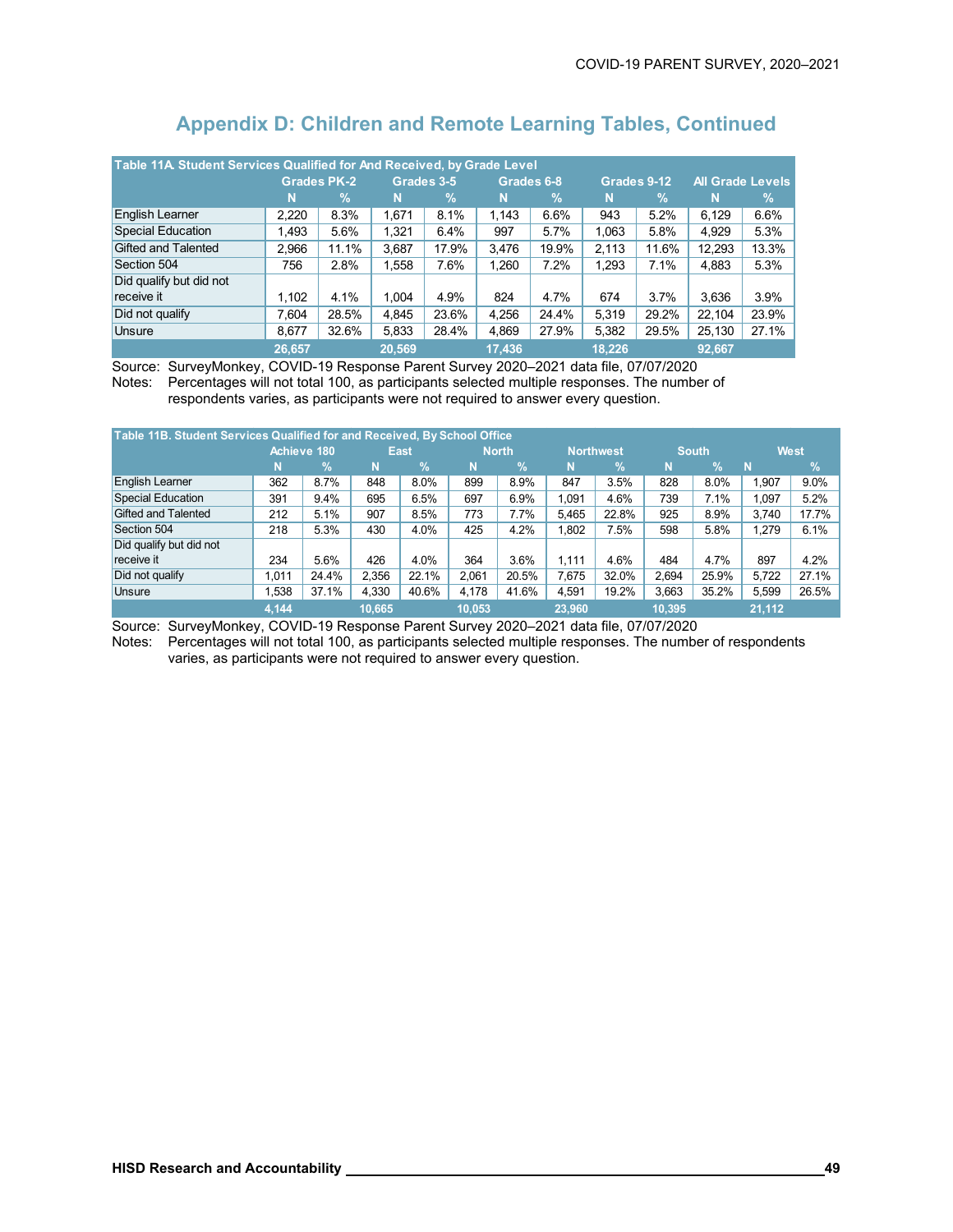## **Appendix E: Supports Needed For Next School Year Tables**

| Table 12. Describe Your Internet at Home |        |       |  |  |  |  |  |
|------------------------------------------|--------|-------|--|--|--|--|--|
|                                          | N      | %     |  |  |  |  |  |
| High-speed internet/WiFi                 | 49,676 | 78.1% |  |  |  |  |  |
| Slow connection and/or dial-up           | 5,984  | 9.4%  |  |  |  |  |  |
| Internet on phone only                   | 5,609  | 8.8%  |  |  |  |  |  |
| Hotspot device                           | 860    | 1.4%  |  |  |  |  |  |
| No internet access                       | 1,509  | 2.4%  |  |  |  |  |  |
| <b>Total</b>                             | 63,638 |       |  |  |  |  |  |

Source: SurveyMonkey, COVID-19 Response Parent Survey 2020–2021 data file, 07/07/2020

Note: Percentages may not total 100 due to rounding. The number of respondents varies, as participants were not required to answer every question.

| Table 13A Supports Needed for Remote Learning Next School Year |            |       |           |       |              |       |              |  |
|----------------------------------------------------------------|------------|-------|-----------|-------|--------------|-------|--------------|--|
|                                                                | <b>Yes</b> |       | <b>No</b> |       | <b>Maybe</b> |       |              |  |
|                                                                | N          | %     | N         | $\%$  | N            | %     | <b>Total</b> |  |
| Technology devices that can be used                            |            |       |           |       |              |       |              |  |
| for schoolwork                                                 | 26,265     | 52.1% | 17,935    | 35.6% | 6,244        | 12.4% | 50,444       |  |
| Better, more reliable internet                                 | 17,271     | 34.8% | 26,351    | 53.1% | 6,043        | 12.2% | 49,665       |  |
| Help with using remote learning                                |            |       |           |       |              |       |              |  |
| technology                                                     | 19,397     | 38.7% | 22,312    | 44.5% | 8,447        | 16.8% | 50,156       |  |
| Help understanding information or                              |            |       |           |       |              |       |              |  |
| schoolwork because English is not my                           |            |       |           |       |              |       |              |  |
| primary language                                               | 7,365      | 14.8% | 39,726    | 80.0% | 2,553        | 5.1%  | 49,644       |  |
| Help with questions about my                                   |            |       |           |       |              |       |              |  |
| children's schoolwork                                          | 23,785     | 47.3% | 17,354    | 34.5% | 9,111        | 18.1% | 50,250       |  |
| <b>Other</b>                                                   | 3,581      | 5.7%  |           |       |              |       | 62,994       |  |

Source: SurveyMonkey, COVID-19 Response Parent Survey 2020–2021 data file, 07/07/2020

Notes: Percentages will not total 100, as participants selected multiple responses. The number of respondents varies, as participants were not required to answer every question.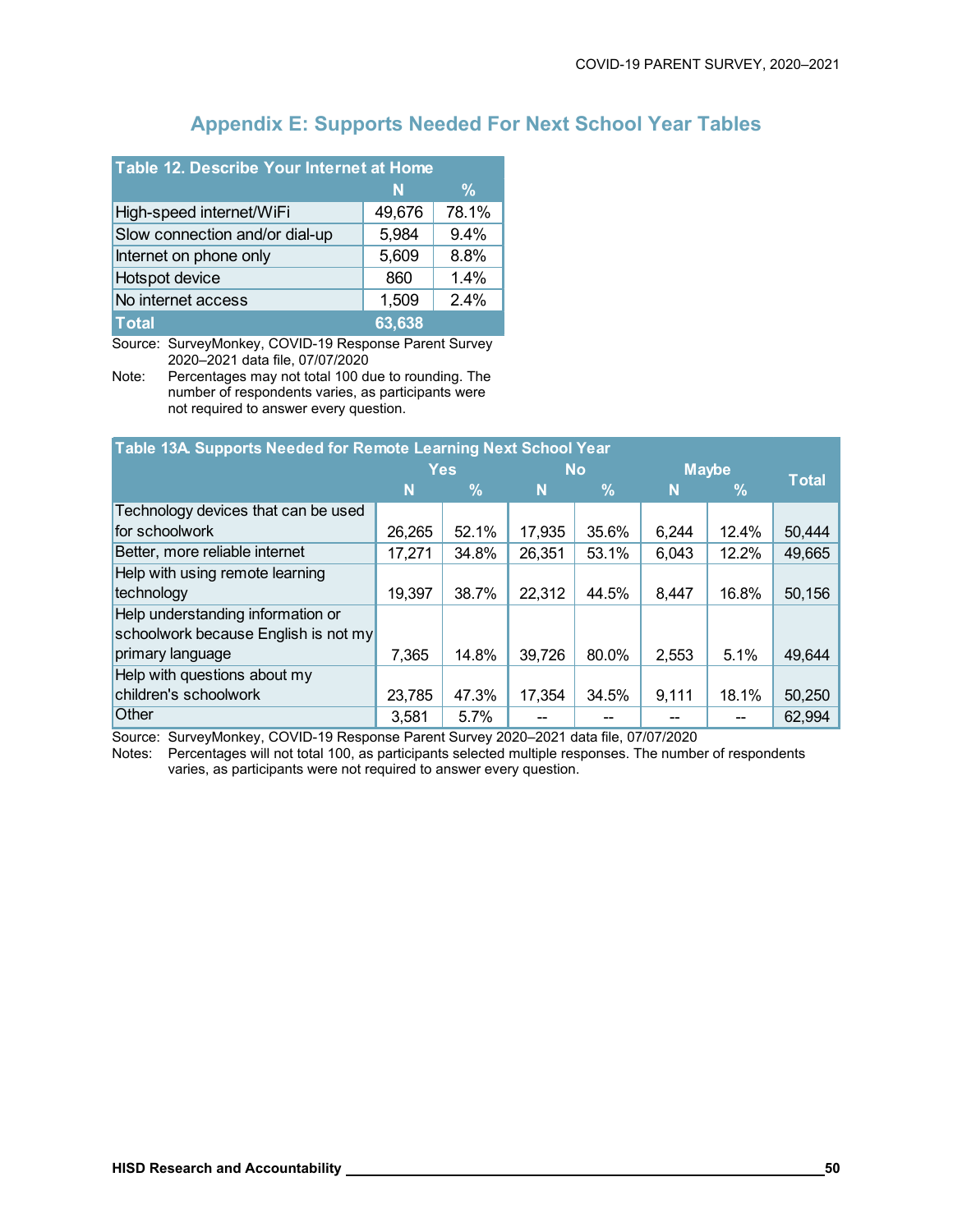## **Appendix E: Supports Needed For Next School Year Tables, Continued**

| Table 13B. Other Supports for Remote Learning Next School Year |                |       |  |  |  |  |
|----------------------------------------------------------------|----------------|-------|--|--|--|--|
|                                                                | N              | $\%$  |  |  |  |  |
| More teaching/Teacher interaction                              | 1,162          | 32.4% |  |  |  |  |
| Supervision at home/Parents work full-time                     | 321            | 9.0%  |  |  |  |  |
| One online portal/platform                                     | 301            | 8.4%  |  |  |  |  |
| Set schedule/lesson plans/expectations                         | 300            | 8.4%  |  |  |  |  |
| Parent resources                                               | 239            | 6.7%  |  |  |  |  |
| Go back to school/No remote learning                           | 147            | 4.1%  |  |  |  |  |
| Need paper packets/textbooks                                   | 142            | 4.0%  |  |  |  |  |
| Technology training                                            | 121            | 3.4%  |  |  |  |  |
| Special ed resources                                           | 114            | 3.2%  |  |  |  |  |
| Other                                                          | 99             | 2.8%  |  |  |  |  |
| Better communication between school/teacher and                | 92             | 2.6%  |  |  |  |  |
| <b>Flexible schedule</b>                                       | 76             | 2.1%  |  |  |  |  |
| Curriculum                                                     | 75             | 2.1%  |  |  |  |  |
| None/Satisfied                                                 | 73             | 2.0%  |  |  |  |  |
| Need device/wifi                                               | 60             | 1.7%  |  |  |  |  |
| More assignments/projects                                      | 51             | 1.4%  |  |  |  |  |
| Fewer assignments                                              | 39             | 1.1%  |  |  |  |  |
| Child too young for online learning                            | 30             | 0.8%  |  |  |  |  |
| <b>NA</b>                                                      | 30             | 0.8%  |  |  |  |  |
| <b>Student interaction</b>                                     | 26             | 0.7%  |  |  |  |  |
| Wants grades to count                                          | 23             | 0.6%  |  |  |  |  |
| Consistency across district/teachers                           | 20             | 0.6%  |  |  |  |  |
| Compatibility with devices                                     | 15             | 0.4%  |  |  |  |  |
| <b>Extracurricular activities</b>                              | 13             | 0.4%  |  |  |  |  |
| Information about college                                      | $\overline{7}$ | 0.2%  |  |  |  |  |
| Mix of online and in-person classes                            | $\overline{7}$ | 0.2%  |  |  |  |  |
| <b>Total</b>                                                   | 3,581          |       |  |  |  |  |

Source: SurveyMonkey, COVID-19 Response Parent Survey 2020–2021 data file, 07/07/2020 Notes: Percentages will not total 100, as participants selected multiple responses.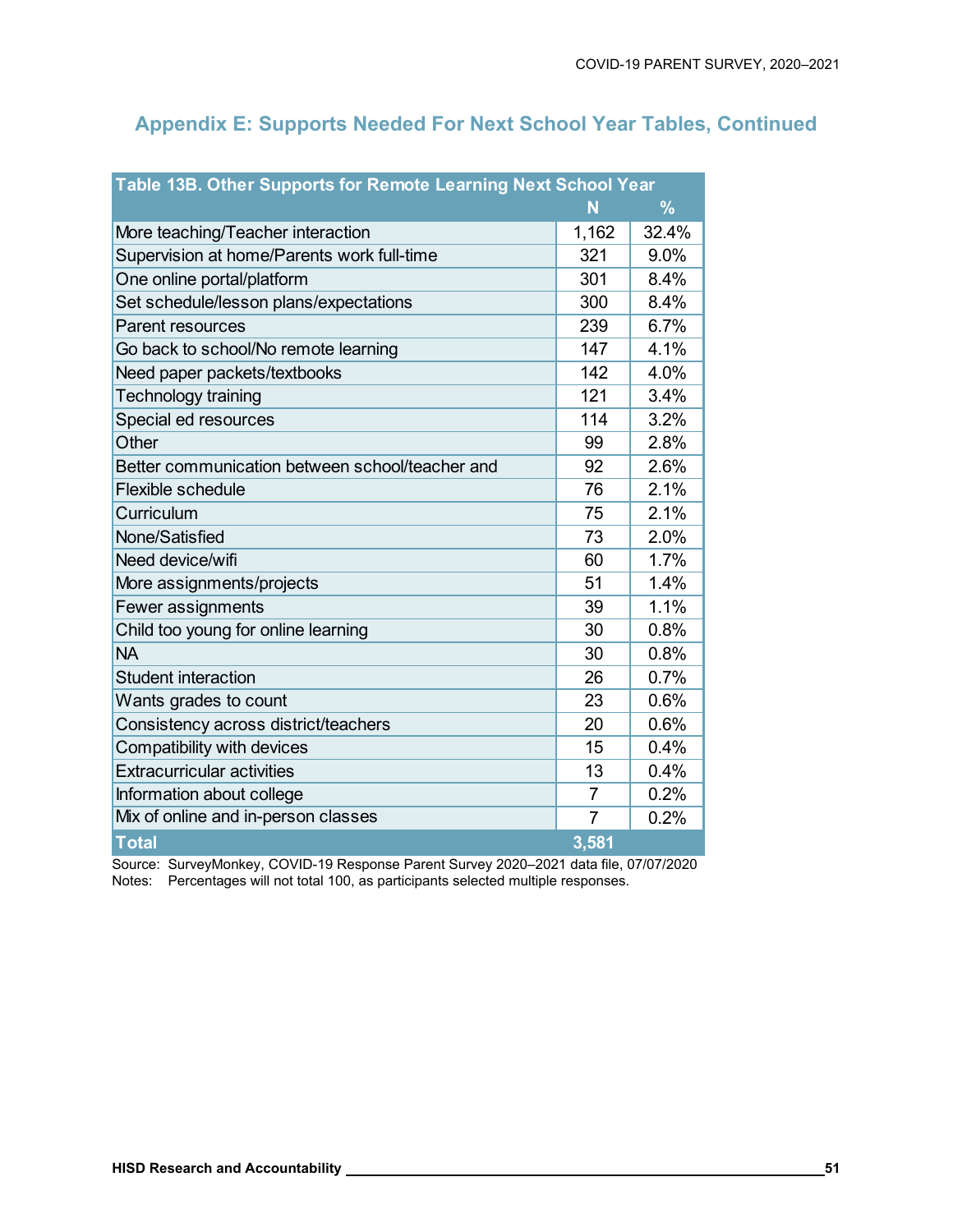| Table 14A Reasons Food was Not Received       |       |               |
|-----------------------------------------------|-------|---------------|
|                                               | N     | $\frac{9}{6}$ |
| No transportation                             | 2,052 | 29.3%         |
| Have to work                                  | 3,031 | 43.3%         |
| Pickup place not convenient                   | 1,668 | 23.8%         |
| HISD food distribution center ran out of food | 1,316 | 18.8%         |
| Other                                         | 878   | 12.6%         |
| Total "Needed Food But Unable to Get It"      | 6.994 |               |

## **Appendix F: Wraparound Services Tables**

Source: SurveyMonkey, COVID-19 Response Parent Survey 2020–2021 data file, 07/07/2020

Notes: Percentages will not total 100, as participants selected multiple responses.

| <b>Table 14B. Other Reasons Food was Not Received</b>                    |     |       |  |  |  |  |
|--------------------------------------------------------------------------|-----|-------|--|--|--|--|
|                                                                          | N   | $\%$  |  |  |  |  |
| Lines too long                                                           | 137 | 15.6% |  |  |  |  |
| Afraid for safety                                                        | 108 | 12.3% |  |  |  |  |
| <b>Issues with communication</b>                                         | 81  | 9.2%  |  |  |  |  |
| Distribution site shut down                                              | 76  | 8.7%  |  |  |  |  |
| Other or Not Applicable                                                  | 65  | 7.4%  |  |  |  |  |
| <b>Inconvenient hours</b>                                                | 64  | 7.3%  |  |  |  |  |
| Caring for children or other relatives at home                           | 61  | 6.9%  |  |  |  |  |
| <b>Inconvenient location</b>                                             | 53  | 6.0%  |  |  |  |  |
| Disabled or other health issues                                          | 47  | 5.4%  |  |  |  |  |
| <b>Issues with transportation</b>                                        | 47  | 5.4%  |  |  |  |  |
| Did not need it                                                          | 41  | 4.7%  |  |  |  |  |
| Service complaint                                                        | 37  | 4.2%  |  |  |  |  |
| <b>Worked well</b>                                                       | 31  | 3.5%  |  |  |  |  |
| Question about eligibility                                               | 13  | 1.5%  |  |  |  |  |
| <b>Required food restrictions</b>                                        | 7   | 0.8%  |  |  |  |  |
| Need food stamps                                                         | 6   | 0.7%  |  |  |  |  |
| Inconvenient hours and location                                          | 5   | 0.6%  |  |  |  |  |
| <b>Total "Other" Responses</b><br>$\mathbf{u}$ $\mathbf{v}$ $\mathbf{v}$ | 878 |       |  |  |  |  |

Source: SurveyMonkey, COVID-19 Response Parent Survey 2020–2021 data file, 07/07/2020

Notes: Percentages may not total 100 due to rounding.